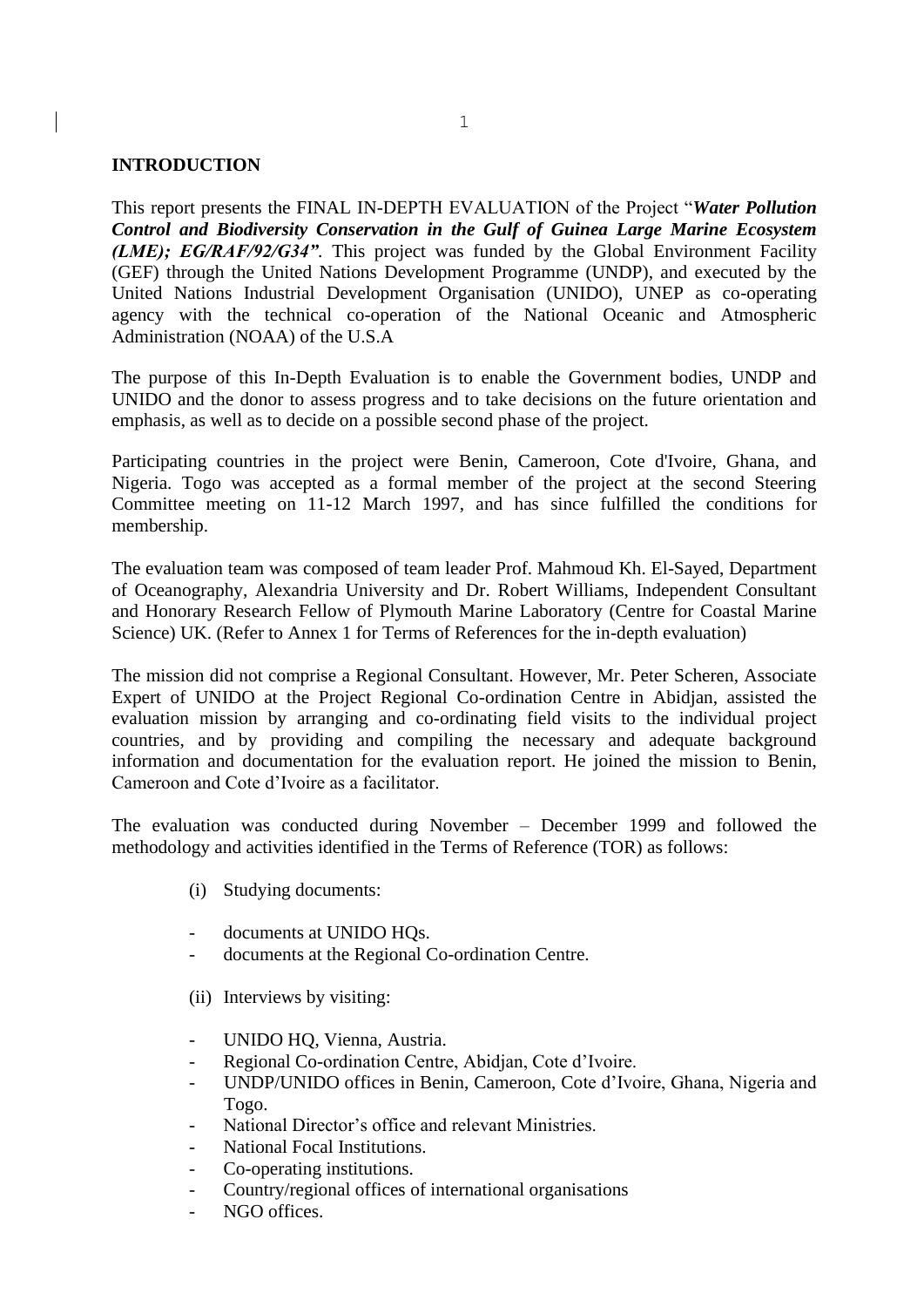- Industries.
- Other constituencies and stakeholders not directly involved in the project that may have experienced, or may be expected to have experienced, its impacts.

Following to the TOR, the In-depth Evaluation Report was prepared, according to the standard structure as specified in the UNDP Guidelines. Considering the regional approach of this project, and the national level for its implementation, emphasis was made, whenever necessary, on some specific activities.

The itinerary of the visits to the respective countries which participated in the project is in Annex 2, while the list of ministries, institutions, organisations and agencies visited and persons met is given in Annex 3.

The mission was not able to visit Togo as planned between  $1 - 2$  December 1999 because of flight cancellation; however, the mission received official input from Togo answering the mission's enquiries for the purpose of the in-depth-evaluation.

After team debriefing discussions and presentation of findings at the Regional Co-ordination Centre at Abidjan and UNIDO HQ in Vienna, the evaluation team submitted this Draft Report.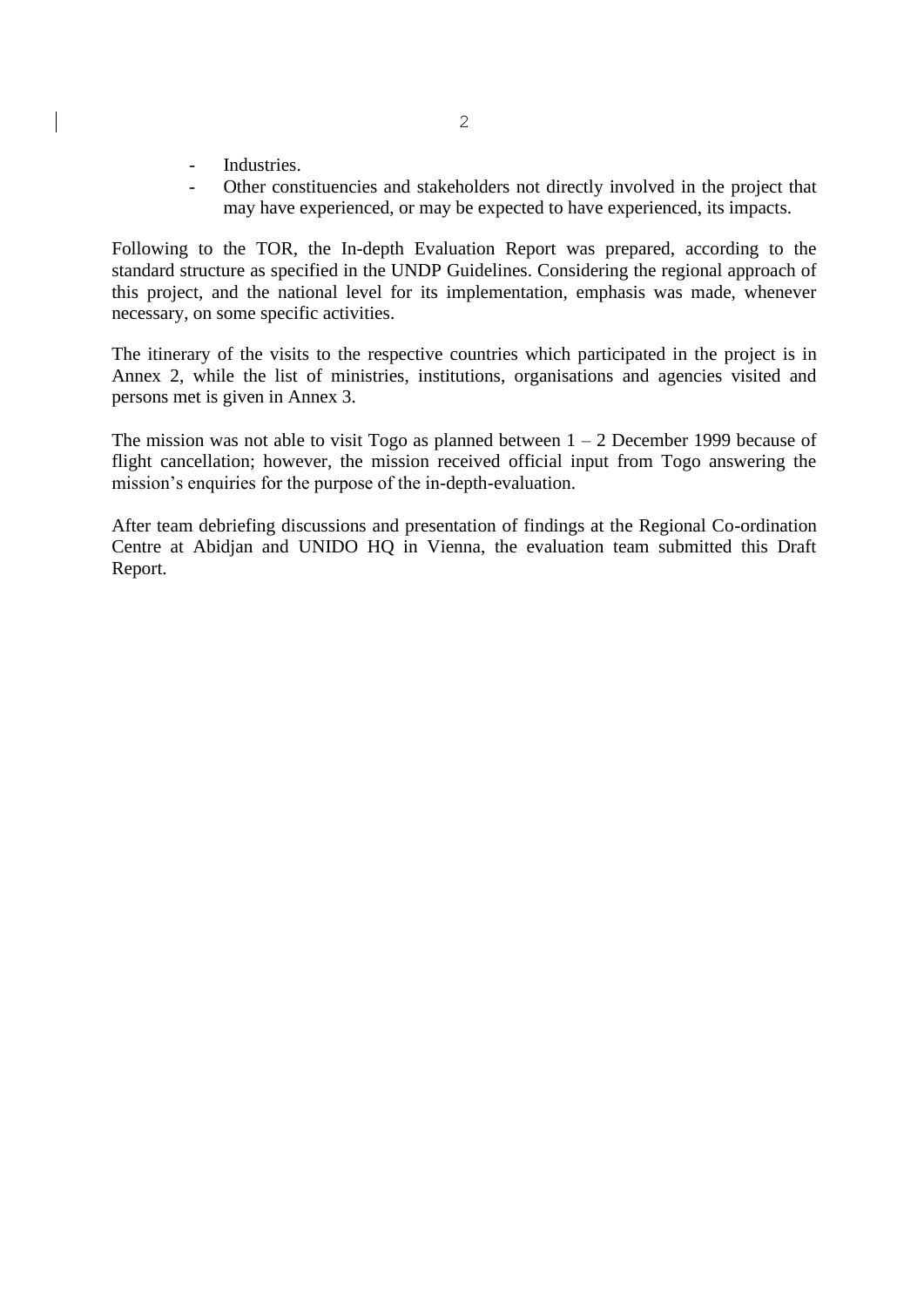### **I. EXECUTIVE SUMMARY**

This report presents the FINAL IN-DEPTH EVALUATION of the Project "*Water Pollution Control and Biodiversity Conservation in the Gulf of Guinea Large Marine Ecosystem (LME)*"*; EG/RAF/92/G34",* funded by GEF through the UNDP "implementing agency" and executed by UNIDO with the technical co-operation of NOAA and UNEP. The purpose of this In-Depth Evaluation is to enable the Government bodies, UNDP, UNIDO and UNEP and the donor to assess progress and to take decisions on the future orientation and emphasis.

Participating countries in the project were Benin, Cameroon, Cote d'Ivoire, Ghana, Nigeria and Togo. The evaluation was conducted during November – December 1999.

The In-Depth Evaluation Report follows assessment of project conceptual design, implementation and results followed by conclusions, recommendations and lessons learned.

The project design focuses around a development objective that is "to protect and restore the health of the Gulf of Guinea Large Marine Ecosystem and its natural resources" and bears directly on the relationship between industrial and coastal development activities and the environment.

The Project Document of 1994 with its immediate objectives and outputs had 85 activities, encompassing all elements to effectively assess and manage the resources of the Gulf of Guinea Large Marine Ecosystem. The majority of these Outputs are not only Gulf of Guinea specific but they are specific to the holistic Large Marine Ecosystem approach, and its drainage basins, which can be applied to any tropical or sub tropical developing region of the world. The main objectives were strongly stated and outputs clearly identified. In some cases these were achievable but others were more difficult to achieve. Excellent progress has been made in many of the outputs but a few were far too ambitious for a four years project with a limited budget. We have therefore, assessed the outputs of this Project with more realism and commented on the success and problems, having observed and understood the limitations within the Region. The overall assessment of the immediate objectives demonstrates that many of the outputs and activities have been successfully achieved; and in some cases the expected outputs have been surpassed e.g. publication of country coastal profiles and draft Integrated Coastal Areas Management Plans.

Changes of Governments, Ministers, National Programme Project Directors and Assistants have caused many problems. This has been true in some countries more than others. These changes could have had disruptive impacts on the Project but for the stabilising efforts of the Regional Co-ordination Centre. Stability in the staffing of such a project as the GOG LME is a fundamental condition for success and should be nurtured in any subsequent phases.

Co-operation among international organisations was foreseen as necessary for the development and co-ordination of the project. This was achieved at the level of Regional Coordination. On the national level the co-operation could have been stronger between UN agencies in some of the countries visited more specifically, Cameroon and Togo. In Ghana, strong co-operation was observed and could be taken as a template for good and close cooperation within this project. Other international organisations (either UN or other agencies) co-operated on bilateral or multilateral levels with the project. It is also suggested that cooperation among sectors, including the non-government and private sectors needs further strengthening and enhancement.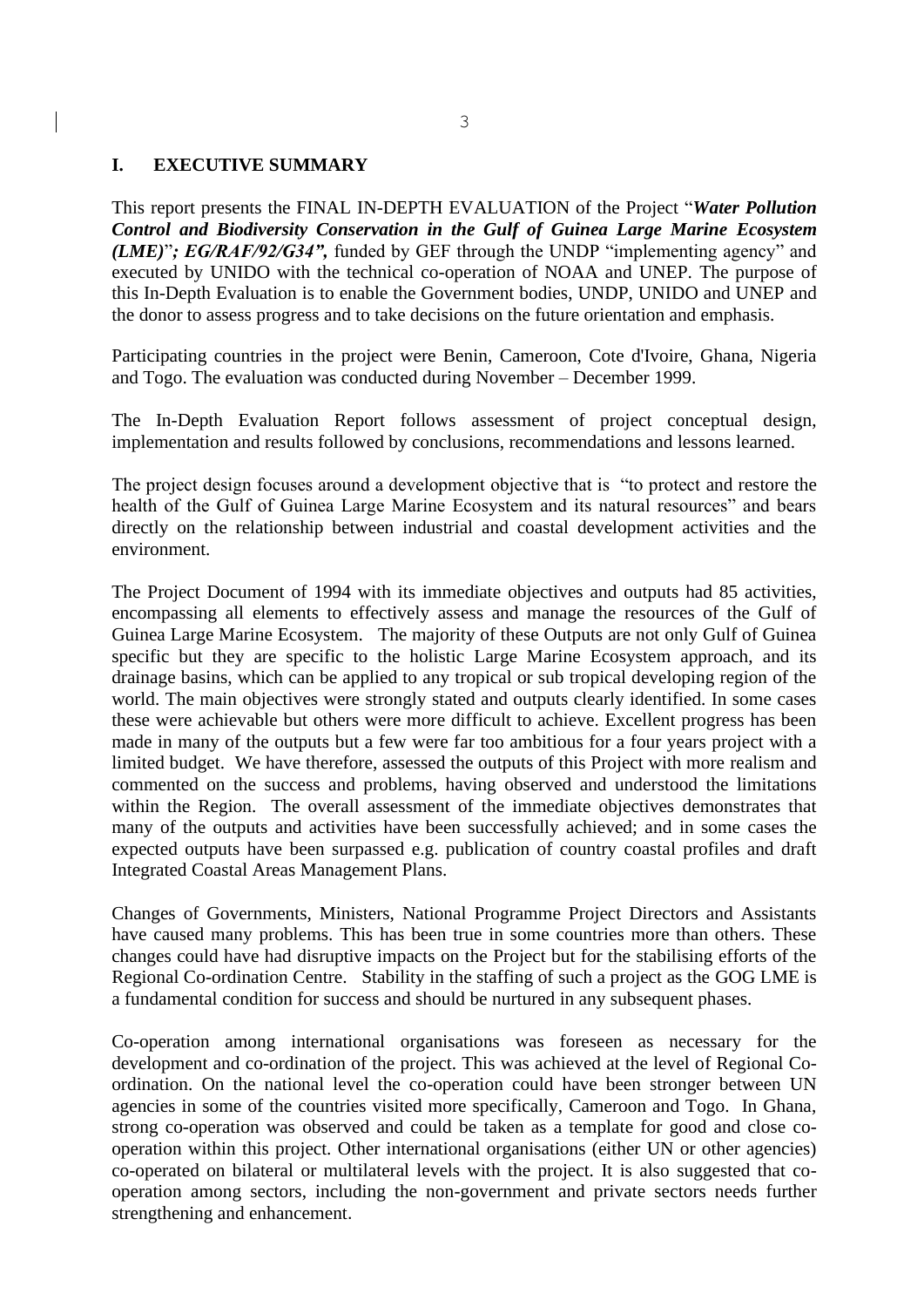The project was successful in building up institutional capacity in the region (see Annex 10). Reasons for success include the enthusiasm and strong support of the various stakeholders, especially of the Governments themselves, which have demonstrated strong political will to foster a regional approach to finding solutions to their common problems e.g. overfishing, coastal erosion, oil and chemical spills. Secondly, 416 scientists, managers and supervisors from Government regulatory agencies, as well as numerous representatives of NGOs participated in 35 regional training activities, besides 426 participants attending National ICAM Workshops

The project had clear impacts on the policy and strategies of the countries; this was reflected in the development of management-oriented actions in most of the countries, such as the Integrated Coastal Area Management National Action Plans.

The intended users of the project outputs were clearly identified. Direct beneficiaries of the project are the government authorities and their affiliated institutions, private sector and NGOs. The ultimate beneficiary of the project is the people dependent on the Gulf of Guinea Large Marine Ecosystem. Capacity building was an important focus of the project since the first immediate objective of this project was "Strengthening regional institutional capacities to prevent and remedy pollution of the Gulf of Guinea LME and associated degradation of critical habitats".

The level of commitment to the project demonstrated by the responsible governments and/or non-government national institutions has been one of the biggest successes of the GOG LME together with the involvement of the GOG LME NGO Network. There was complete support expressed from all the Government Ministries involved at the First Meeting of the Committee of Ministers in Accra (Ghana) in July 1998. Taking note of the commendable achievements of the project in fostering effective consultation, co-ordination and monitoring mechanisms, and in instituting joint actions in environmental and living resources management, the Ministerial Committee recognised the project as a potential tool for regional co-operation.

The Ministerial Committee adopted the Accra Declaration as an expression of common political will for the environmentally sustainable development of marine and coastal areas of the Gulf of Guinea, and furthermore called for the development of a Strategic Action Plan (SAP) including a full Trans-Boundary Diagnostic Analysis (TDA), leading to an expanded second phase to include all the 16 countries between Guinea Bissau in the north to Angola in the south, which are influenced fully or partly by the Guinea Current LME. A letter signed from the Ministers was addressed to the UNDP which strongly reflects the above, and called for the speedy approval of the submitted PDF Block B Proposal for the development of a SAP/TDA for the Gulf of Guinea LME. The Governments and Institutions agreed to provide local facilities, administrative and other support services to ensure effective implementation of the specific activities, although this was more forthcoming in some countries than in others.

There were notable funding gaps in the project, which allowed only token funding to be made in most of the project activities, particularly in GIS, pollution and living resources monitoring programme and the participation of NGOs (see for e.g. Boxes 2 and 3). Funds allocated to activities did not correspond to the expectations, which were partly corrected by funds from the six countries, co-operating UN and non-UN agencies and the private sector. This makes the achievements of the project even more impressive. It is therefore recommended that governments similarly support national activities should there be a phase 2.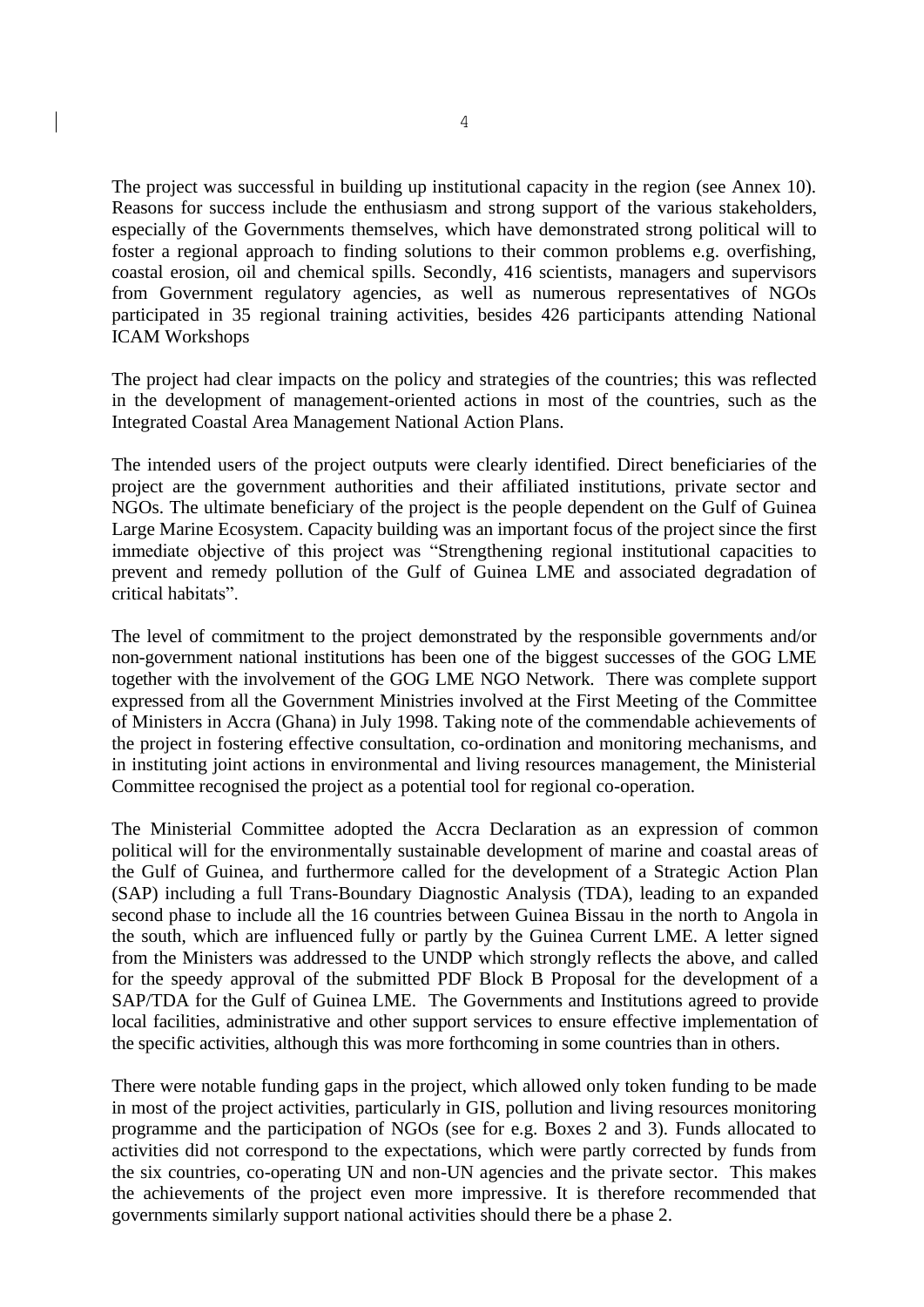The Regional Co-ordination Centre (RCC), Abidjan, served to enhance regional co-operation and co-ordination as well as achieving cohesion between the various inputs, including training of personnel, outlined in the project document or modifications thereof. The Regional Coordination Centre (RCC) / Project Steering Committee managed the project efficiently, especially considering that the RCC was under-staffed. UNIDO was aware of some of these shortcomings and contributed by placing extra manpower from its own resources in the RCC.

Co-operation among sectors in the areas of environmental management and protection, including the non-government and private sectors has been facilitated by the project but, nevertheless, needs further strengthening and enhancement because of its importance to the sustainability of the project.

Although the potential achievements of the project were foreseen in the original project document, additional positive effects have developed during the project implementation, particularly in areas of enhancement of national and regional capabilities (Training) and areas of environmental management such as Marine Debris and Waste Management. An example, has been the establishment and enhancement of regional co-operation and co-ordination, and the development of cross-sectoral co-operation at national levels. **The level of achievements and success in the implementation of some activities/outputs pertaining to the project immediate objectives could be enormous, taking into consideration the pre-existing condition.**

Procedures for Monitoring and Assessment of progress have been mainly through the periodic meetings of the governing bodies of the project, and through the use of independent consultants to assess project performance and impacts.

The sustainability of the project outcomes for the immediate future will largely depend on funding made available from funding agencies and/or donors, since the committed funds alone from the participating countries are not enough to sustain the project. This is because, as enthusiastic and willing, as they are to contribute, the countries, for the most part, are facing economic problems.

Therefore, it is recommended to consider a second phase of the project "*Water Pollution Control and Biodiversity Conservation in the Gulf of Guinea Large Marine Ecosystem (LME)*", based on the progress made in the project, on the strong political and community will, on the recommendation of the Second and Third Project Steering Committee meeting (Cotonou, 11-12 March 1997, 8 July 1998) and the decision of the Interagency Meeting between UNDP-GEF and UNIDO (Vienna, 8-9 September 1997). This Meeting concluded that a proposal would be developed for the preparation of a Strategic Action Plan (SAP), including a Transboundary Diagnostic Analysis (TDA), as a basis for a second phase of the project, with expanded coverage to include countries within the natural limits of the Guinea Current LME. This was endorsed by the First meeting of the Committee of Ministers (see Accra Declaration), Accra, Ghana 9-10 July, 1998.

It is also recommended to proceed as quickly as possible to the PDF Block B proposal so that enthusiasm and capacity are not lost.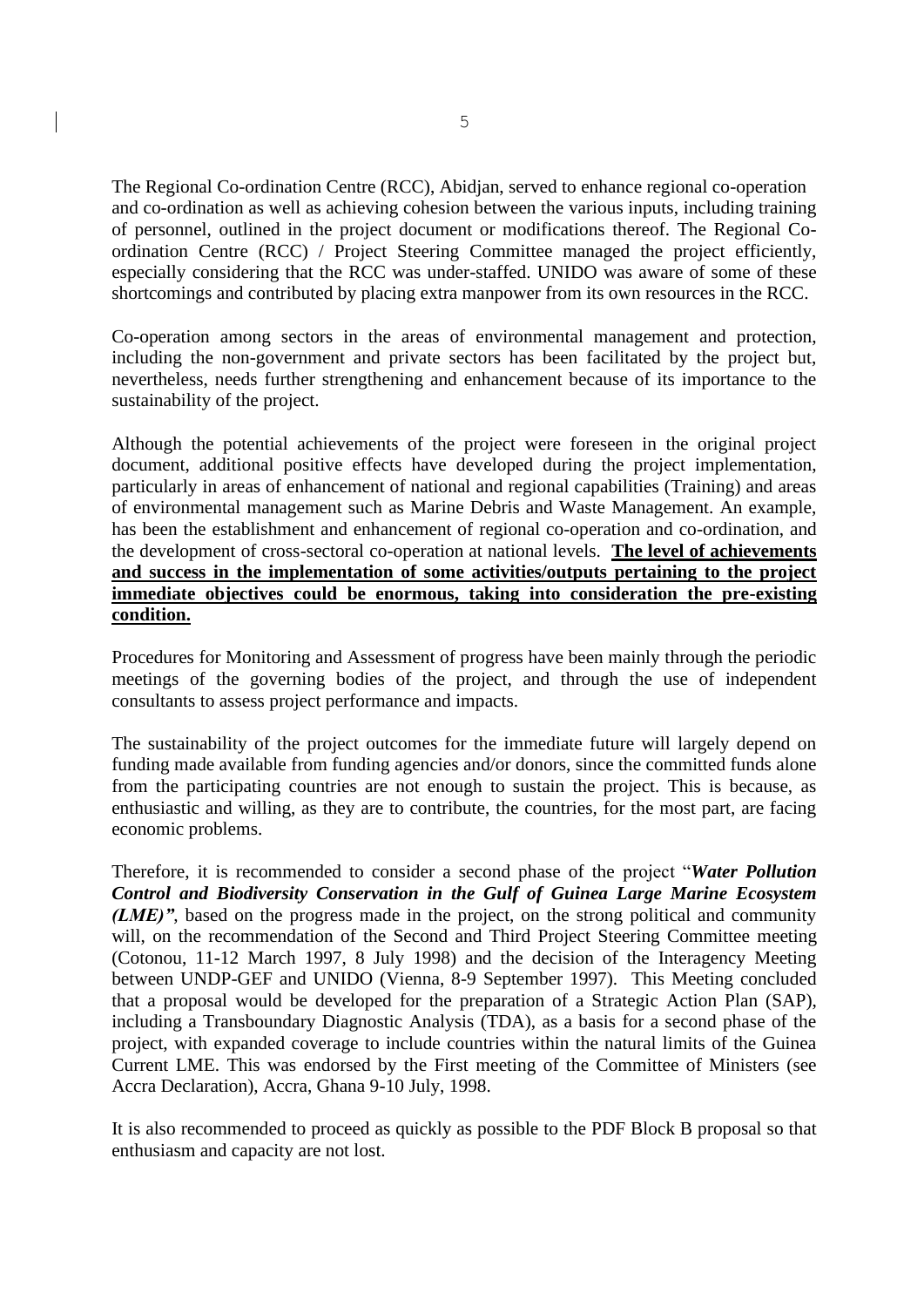# **II. PROJECT CONCEPT AND DESIGN**

## **A. Context of the Project**

The project is directly related to the preservation and improvement of environmental conditions. It has a direct bearing on the relation between industrial and urban development activities and the environment in that measures will be taken to identify pollutants which adversely affect the environment and to introduce guidelines and standards for cleaner and environmentally sustainable industrial production and urban development.

The project design focuses around a development objective, which is **"to protect and restore the health of the Gulf of Guinea Large Marine Ecosystem and its natural resources ".** 

### **The concept of Large Marine Ecosystems (LME)**

Growing awareness of the utility of a more holistic ecosystem approach to resource management is among the reasons for the increasing interest of researchers and managers in the concept of large marine ecosystems (LME) as geographic units for improving the assessment and management of marine resources. LMEs are regions of ocean space encompassing coastal areas from river basins and estuaries out to the oceanic margins of continental shelves and the seaward extent of coastal current systems.

For managing LMEs, planners consider entire ecological units, including target fish stocks but also prey, predators and other biological and physical factors. To be successful, the LME management concept must be linked with the management of Marine Catchments Basins (MCBs) that represent areas adjacent to LMEs and from where many of the impacts due to human activities originate

One of the primary long-term aims of the project was to ensure that an infrastructure would be developed during the first three years of the project. In the short-term, the reports of the project findings will be brought forward for implementation of the most pressing mitigation actions as soon as is feasible.

The original design of the project, as reflected in the project document identified three requirements to be satisfied:

- 1. Upgrading of the physical facilities and human resources of the existing institutions involved in environmental monitoring;
- 2. The establishment of effective, clear and sustainable lines of communication between these institutions for the exchange and correlation of information, and
- 3. Mechanisms for the provision of decision support systems at the national/regional levels, to provide decision-makers with feasible management options, based on the analysis of the information gathered by the network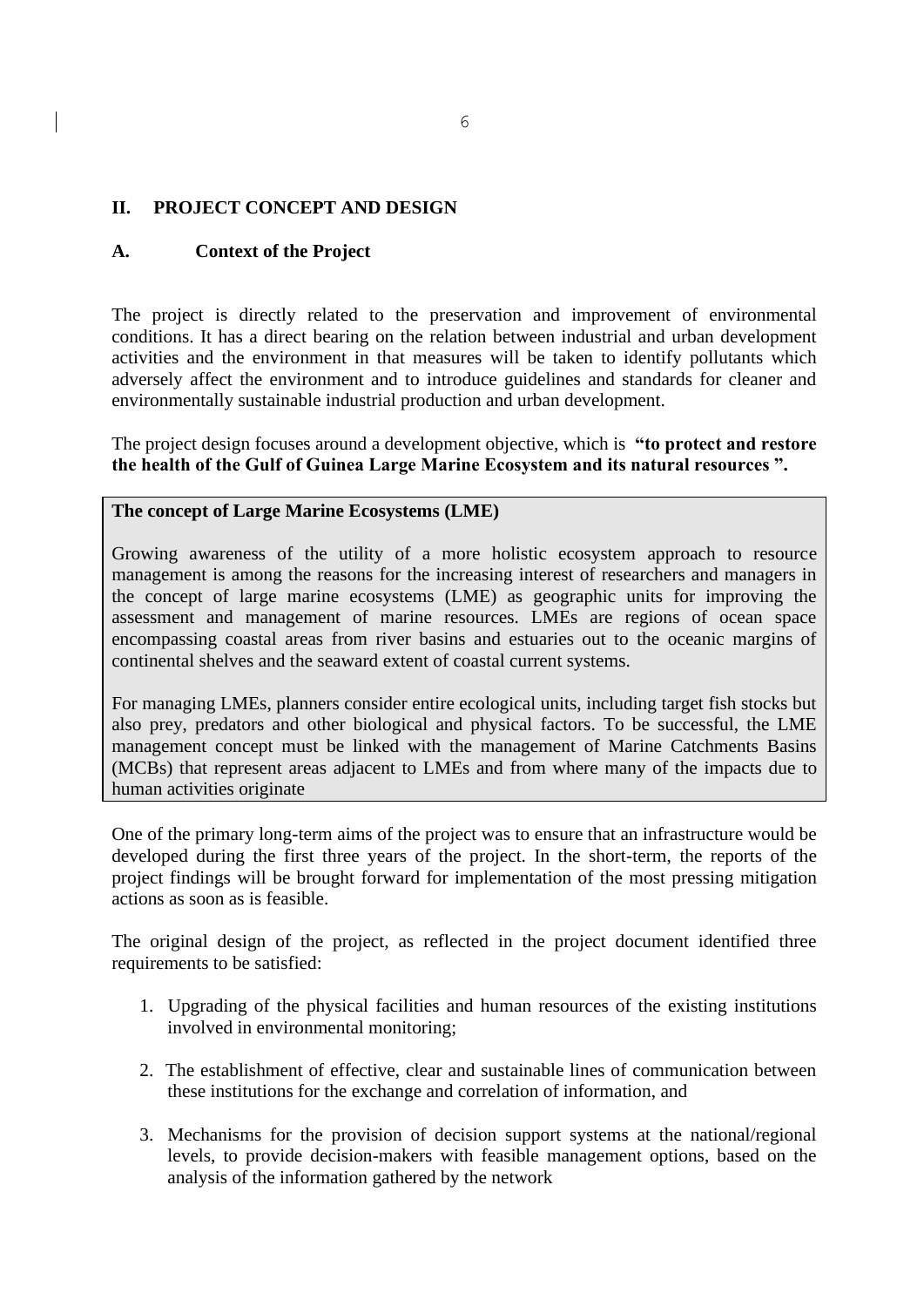Expected end of project status, the project was designed to:

- A. consider introducing the LME modular approach to overcome the sectoral approach to coastal pollution, fisheries, and habitat loss problems in the countries of West Africa bordering the Gulf of Guinea ecosystem;
- B. enhance regional co-operation, which will strengthen the NGO's capabilities by their participation in project activities;
- C. incorporate training and awareness activities, which will provide a proper assessment of the sources of environmental stress on the Gulf of Guinea LME;
- D. develop an incentive system for the reduction and amelioration of industrial and urban effluent discharges;
- E. identify financial instruments and mechanisms both to provide the necessary funds to achieve a reduction in pollution and to fund the recurrent costs for the continuation of project activities;
- F. help in identifying investment opportunities.
	- ❑ The project was designed to provide the basis for carrying out the activities endorsed in UNCED for the protection of internationally shared water resources. This project meets with two of the objectives of the Global Environment Facility (GEF), namely, the protection of international waters, and the protection of biodiversity.
	- ❑ The project concept and design were appropriate at the time of approval. The institutional arrangements have developed further than the evaluated structure and the institutional frameworks have been enhanced and augmented during the project development.
	- ❑ The project fits into national sectors and sub-sector plans of the participating countries, since many of the outputs have been directly linked to several national development plans particularly in resources and environmental management.
	- ❑ The project ties into other sources of external assistance through the in cash or in kind assistance provided to the project at the stage of its formulation (e.g. NOAA) or during its inception and development (Annex 4).

**The project design embodied an ambitious approach incorporating many** *outputs* **and**  *activities***. The main objectives were strongly stated and outputs clearly identified. These, in many cases, were achievable and others were more difficult to achieve. Good progress has been made in many of the outputs but for others funds allowed for only initial activities to be supported** (see discussions and tables in Section IV).

### **B. Project Document**

### *The problem and the technical approach*

The importance of the coastal waters, including lagoons, estuaries, bays, creeks, etc., to the socio-economic development of countries bordering the Gulf of Guinea is largely recognised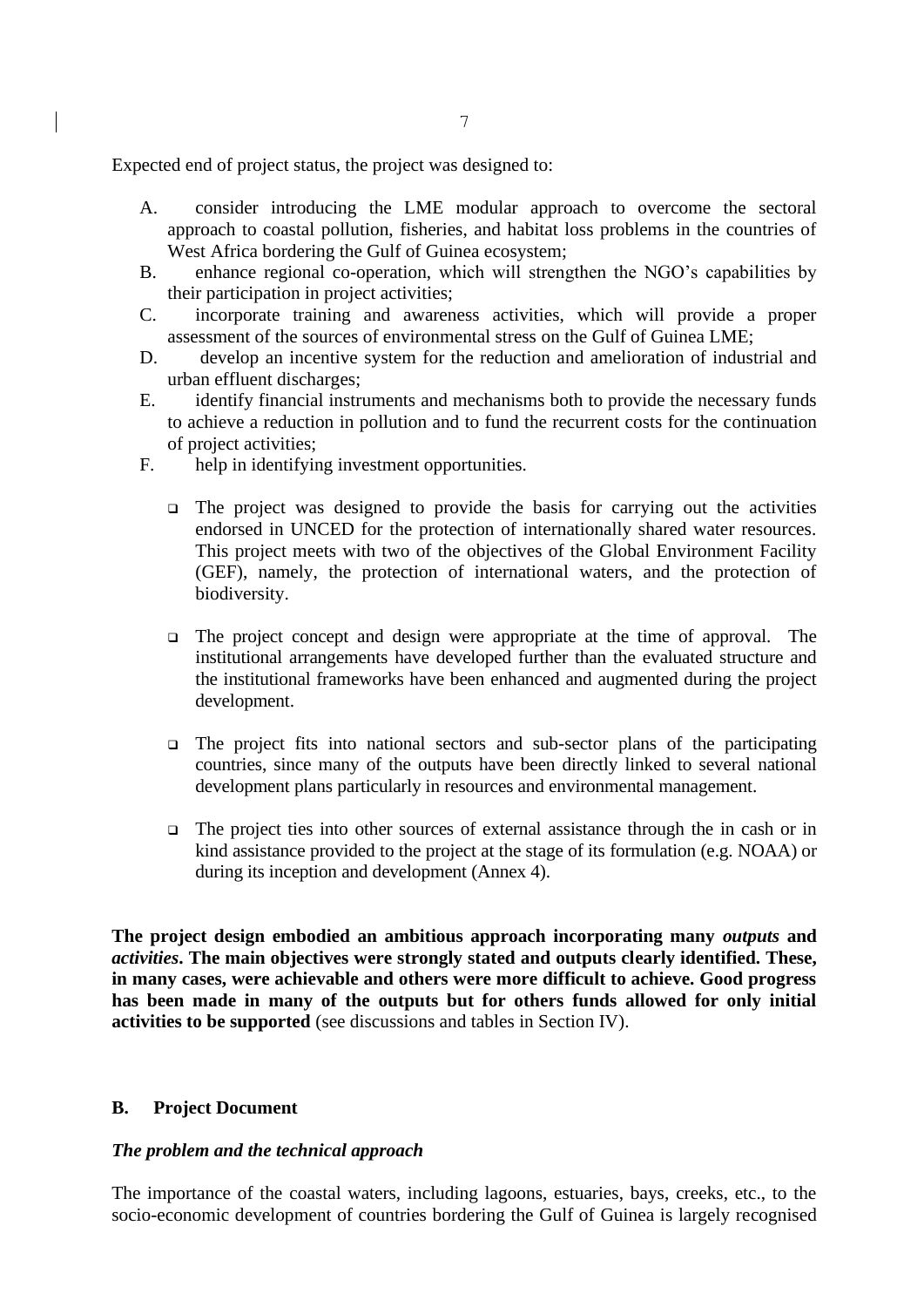on account of its potential resources. It is thus critical to maintain this marine environment in a state capable of supporting its productivity. However, it is known that the health of the coastal waters in this region is increasingly in jeopardy due to a rapid intensification of human activities on or near the coast.

Industrial and urban pollution have deleterious effects on the waters of the Gulf of Guinea and its natural living resources, which depend on clean waters for their survival. The results, of this pollution, are environmental degradation, including habitat destruction, loss of biological diversity and degenerating human health.

The concerns shared by the countries in the region about the deterioration of their marine environment coupled with experiences gained from their participation in existing regional and global conventions and protocols in environmental protection, make them eager and ready to move forward collectively with new initiatives for the protection of their shared waters and natural resources. The communal project, "Water Pollution Control and Biodiversity Conservation in the Gulf of Guinea Large Marine Ecosystem (LME)", funded by the Global Environment Facility (GEF) is one such initiative by six countries in the region namely Benin, Cameroon, Côte d'Ivoire, Ghana Nigeria and Togo, which are making large in-kind and cash contributions to the project (Annex 5). Other countries influenced by the Guinea Current LME have expressed their intention to join the project in the second phase.

## *Objectives*

The project development objective is "to protect and restore the health of the Gulf of Guinea LME and its natural resources".

The project seeks to strengthen the capacities of the participating countries to achieve this development objective, by focusing on the following immediate objectives:

# **Box. 1. Project's Immediate Objectives**

- (i) Strengthening regional institutional capacities to prevent and remedy pollution of the Gulf of Guinea LME and associated degradation of critical habitats.
- (ii) Developing an integrated information management and decision-making support system for environmental management.
- (iii) Establishing a comprehensive programme for monitoring and assessment of the health and productivity of the Gulf of Guinea Large Marine Ecosystem.
- (iv) Preventing and controlling land-based sources of industrial and urban pollution.
- (v) Developing national and regional strategies and policies for the long-term management and protection of the Gulf of Guinea Large Marine Ecosystem.

## *Beneficiaries*

The intended users of the project outputs were clearly identified. Direct **beneficiaries** of the project are:

The government authorities and the affiliated institutions and NGO's. Among the concerned Ministries of the countries are the Ministries of Environment, the Ministries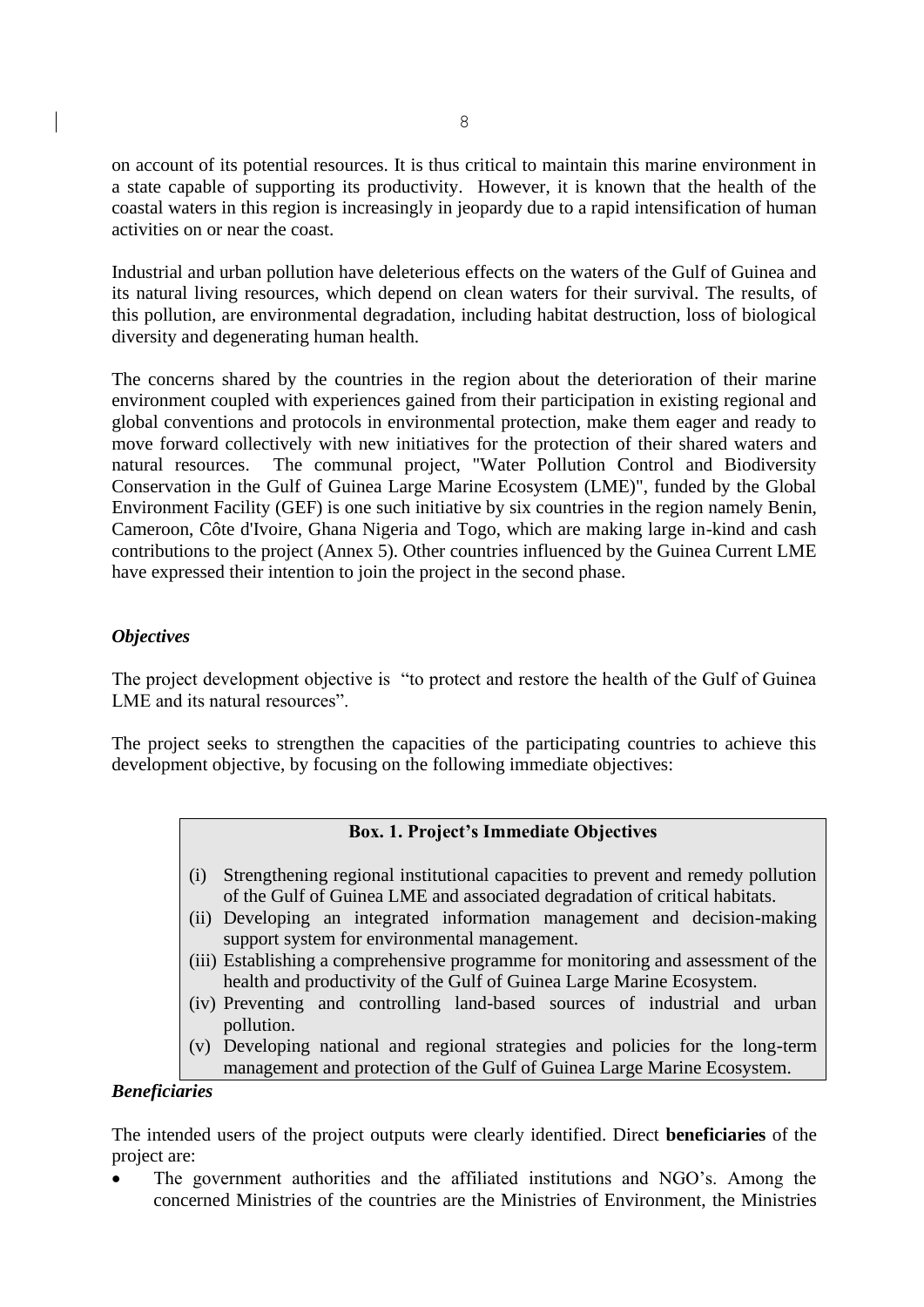of Agriculture and Fisheries, the Ministries of Industry/Trade or Transportation, the Ministries of Mining and/or Tourism, and the Ministries of Planning/Finance. Impact of the outcome from the project on these Ministries will be significant, because the recommendations from the project need to be reflected in the laws and regulations of the concerned Ministries.

- The introduction of the concept of cleaner production, pollution control, waste management to individual industrial enterprises.
- The ultimate beneficiary of the project is the people dependent on the Gulf of Guinea Large Marine Ecosystem. The inhabitants as well the economic sectors in the region will benefit from the sustained productivity of its marine resources, sustainable industrial development, and rational and integrated coastal development.
- The Governments of Benin, Cameroon, Cote D'Ivoire, Ghana and Nigeria were involved to some extent in drafting the project document, and actively participated in the development of the detailed work plan, timetable and budget. The UNDP/UNIDO preparatory assistance/appraisal mission in 1992 undertook several consultancies with the concerned ministries and agencies in the participating countries. The problems addressed under this project, generated activities and outputs that were based on the findings and recommendations of the preparatory mission.
- The project document clearly states the problems that the project was intended to solve. Institutional capabilities were thoroughly assessed and the recipient institutions were consequently selected at the result of this assessment. However, during the lifetime of the project and because of the development of activities other institutions were invited to assist in the implementation of the project activities.
- National Implementing Agencies Networking developed under the GOG LME Project is given in Annex 6.
- **Risks** were identified in the Project Document, however **assumptions** were developed during the progress of work.
- The framework of the project document clearly states the project objectives and outputs in verifiable and quantifiable terms, and the phasing of the project activities and inputs were realistic. The document comprises a work plan scheduling the project activities. However, and because of the late inception of the project (1995), and following the First Meeting of the Project Working Group in August 1995, the project work plan was revised and a detailed work plan, time table and budget was produced in August 1995.
- The project document outlined a monitoring mechanism for the tracking of major project milestones and recognition of any difficulties or constraints that would require management action. This appears in Part H of the document addressing project reviews, reporting and evaluation. However, no budget was allocated to meet the above either in the budget lines of the project document or in the revised Work plan, timetable and budget.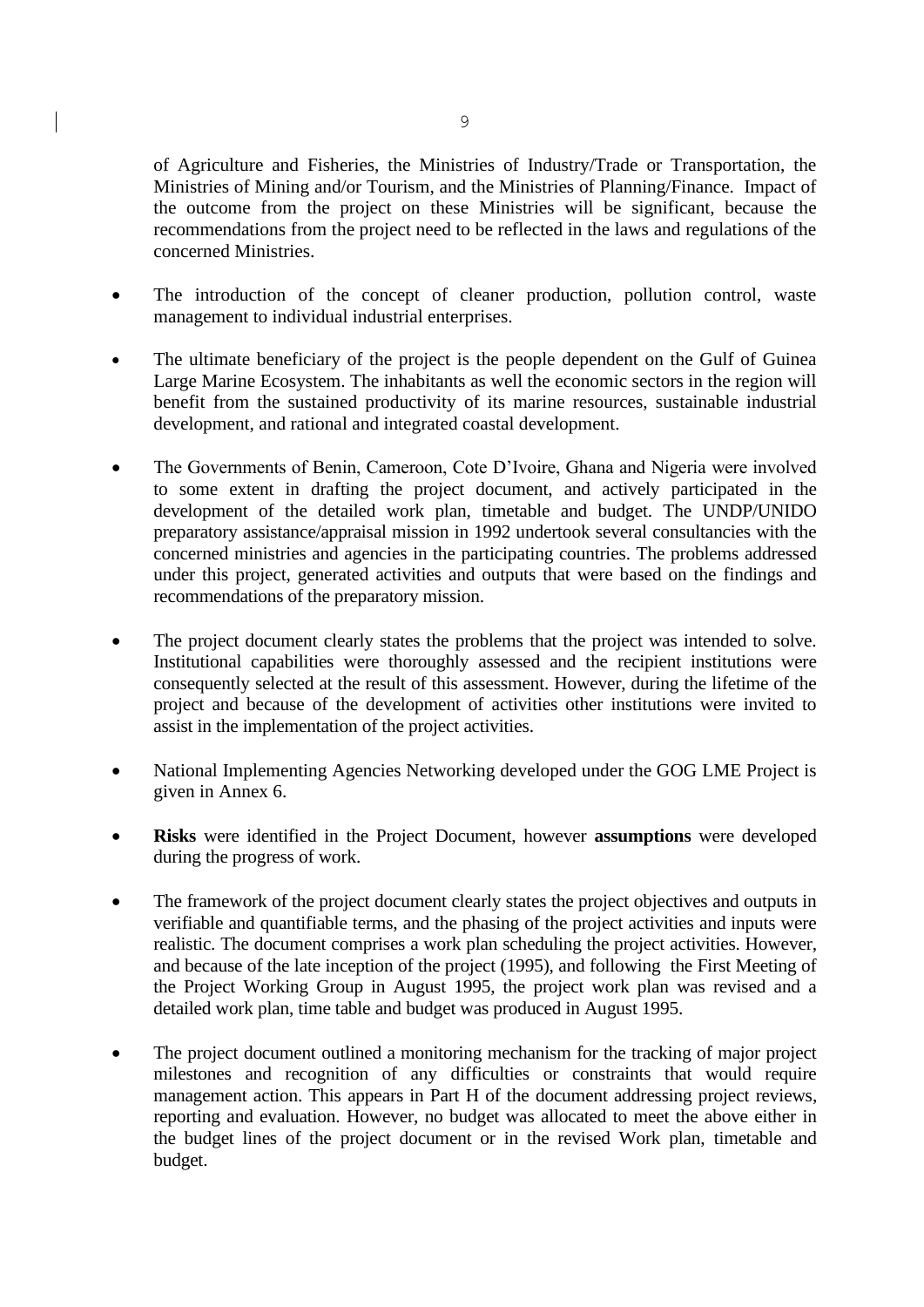### *Monitoring and Evaluation procedures*

- 1. Meetings of Committee of Ministers (1)
- 2. Meetings of Steering Committees at National and Regional levels (4)
- 3. Conducting Internal UNIDO reviews (1)
- 4. UNDP/GEF PIRs (4)
- 5. UNDP PPER (4)
- 6. TPR Meetings (3)
- 7. Fielding external independent evaluations (2)
- Procedures for Monitoring and Assessment have been mainly through the periodic meetings of the governing bodies of the project, and through the use of independent consultants to assess project performance and impacts. The Monitoring and Evaluation tools in place include:
	- 1. Committee of Ministers
	- 2. Steering Committees at National and Regional levels
	- 3. Tripartite Reviews
	- 4. Internal UNIDO reviews
	- 5. External independent evaluators

The following is a list comprising 22 documents including final evaluation report, annual programme/project report (APR), completion report, etc:

- Six 6-monthly reports by the Regional Co-ordinator
- Report on the first Meeting of the Project Steering Committee, 1995UNIDO
- Water Pollution Control and Biodiversity Conservation in the Gulf of Guinea (LME): Project management Consultancy, Natural Resources Institute (NRI) / UNIDO, June 1996
- UNIDO Internal Review, November 1996
- Project Performance Evaluation Report, UNDP-UNIDO, 1997
- Report of the first Tripartite Review Meeting, 1997
- Report on the second Meeting of the Project Steering Committee, 1997
- UNDP GEF Implementation Review, 1997
- Mid-term In-depth Evaluation Report, 1998
- Project Performance Evaluation Report, UNDP-UNIDO, 1998
- Report of the second Tripartite Review Meeting, 1998
- Report on the third Meeting of the Project Steering Committee, 1998
- Report of the first Meeting of the Committee of Ministers, 1998
- Final project progress report, June 1999
- Project Performance Evaluation Report, UNDP-UNIDO, 1999
- Report of the third Tripartite Review Meeting, August 1999
- Report of the Final Project In-Depth Evaluation, December 1999

In addition to the above, annual reports have been prepared for the Administrative Coordinating Committee (ACC) subcommittee on Oceans and Coastal Areas, CSD and to the Law of the Sea.

**III. PROJECT IMPLEMENTATION**

(Results and Outcome)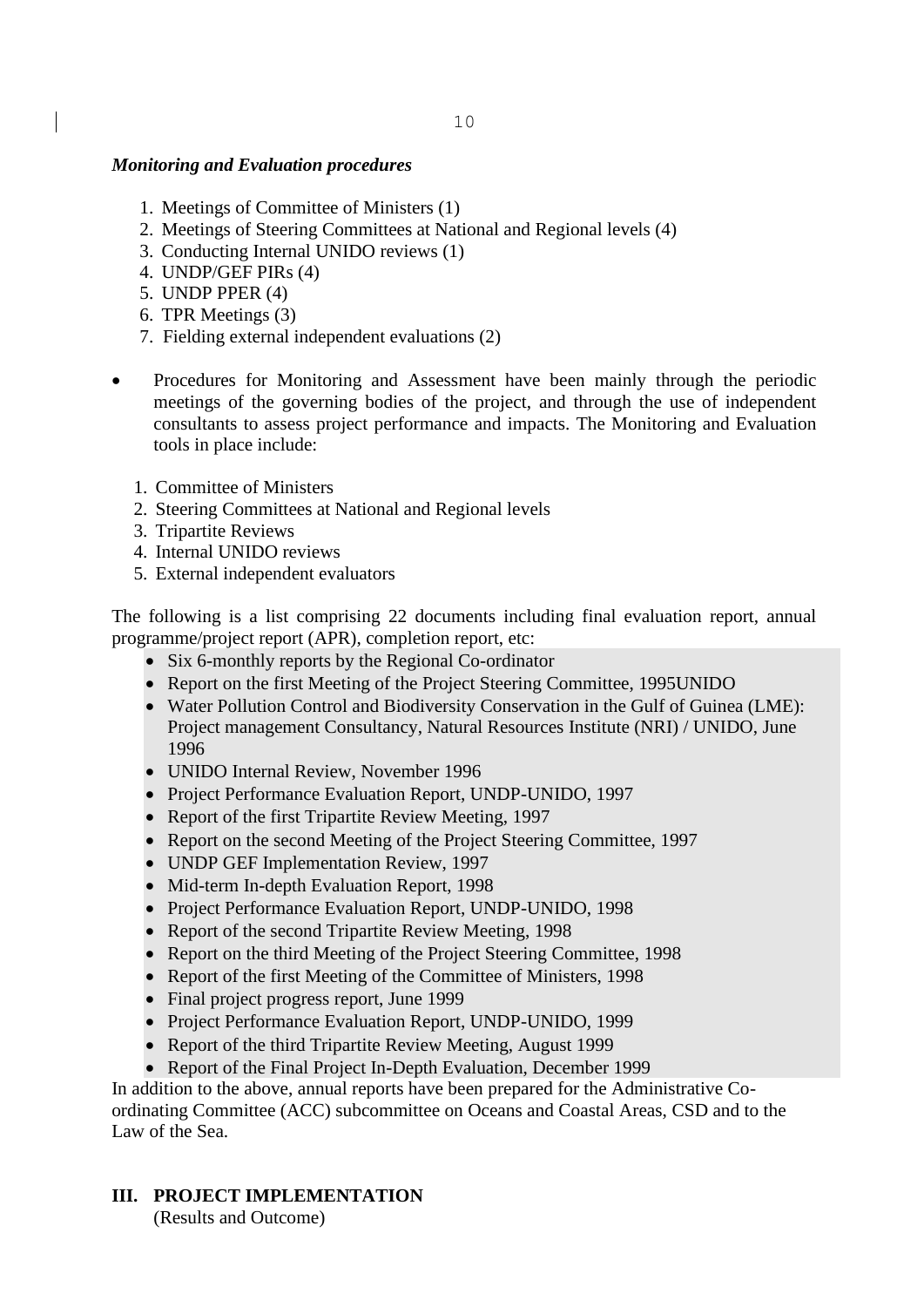Given the transboundary nature of the pollution problems and biodiversity concerns, a regional approach was proposed. This approach consisted of a programme involving five objectives (see Box 1). The Gulf of Guinea Large Marine Ecosystem project attempted to build an infrastructure of multidisciplinary government and non-government specialists to provide the information and baseline data and surveys needed to mitigate coastal pollution and the degraded conditions of critical habitats and living marine resources.

## **B. Activities**

- The implementation of the main activities given in the initial project document, plan and schedule was revised three times by the Project's Steering Committee. Through the Steering Committees, the detailed work plan was developed during the inception period of the project in 1995 and adopted by the First Steering Committee Meeting 17 – 19 August 1995. All the main activities were implemented following the revised plan.
- All parties, UN Agencies (UNDP, UNEP & UNIDO), NOAA (US), Participating Governments, through their National Focal Point Agencies (NFPA) and Institutes (NFPI) were involved in all stages and agreed in full on the main issues of project implementation. Co-ordination occurred through the Regional Steering Committees, which contained full representation of all parties, and through National Steering Committees (Annex 7). All activities listed in the Project Document Work Plan were addressed. In fact, some additional activities were initiated and achieved during the project development above those listed in the original or revised Work Plan. For example, there were only 17 Workshops planned but 41 were conducted in order to increase co-ordination, awareness, training and capacity building.
- The formulation of the Integrated Coastal Area Management documents for all countries has been very successful; the results highlighted in the National Coastal Profiles and workshop reports have been incorporated into government policy documents (ICAM plans) by five of the countries.
- There were severe limitations in the project budget, an example being, only US \$50K was allocated for implementation of a comprehensive GIS system to develop an integrated information management and decision-making support system. Similarly, the support given to NGOs and pollution monitoring funded only token involvement but, in both cases, the funds available were used by the NGOs and agencies to make large in kind additions to the project (see Boxes 2 and 3).
- **Capacity building** is an important focus of the project since the first immediate objective of this project is "**Strengthening regional institutional capacities** to prevent and remedy pollution of the Gulf of Guinea LME and associated degradation of critical habitats"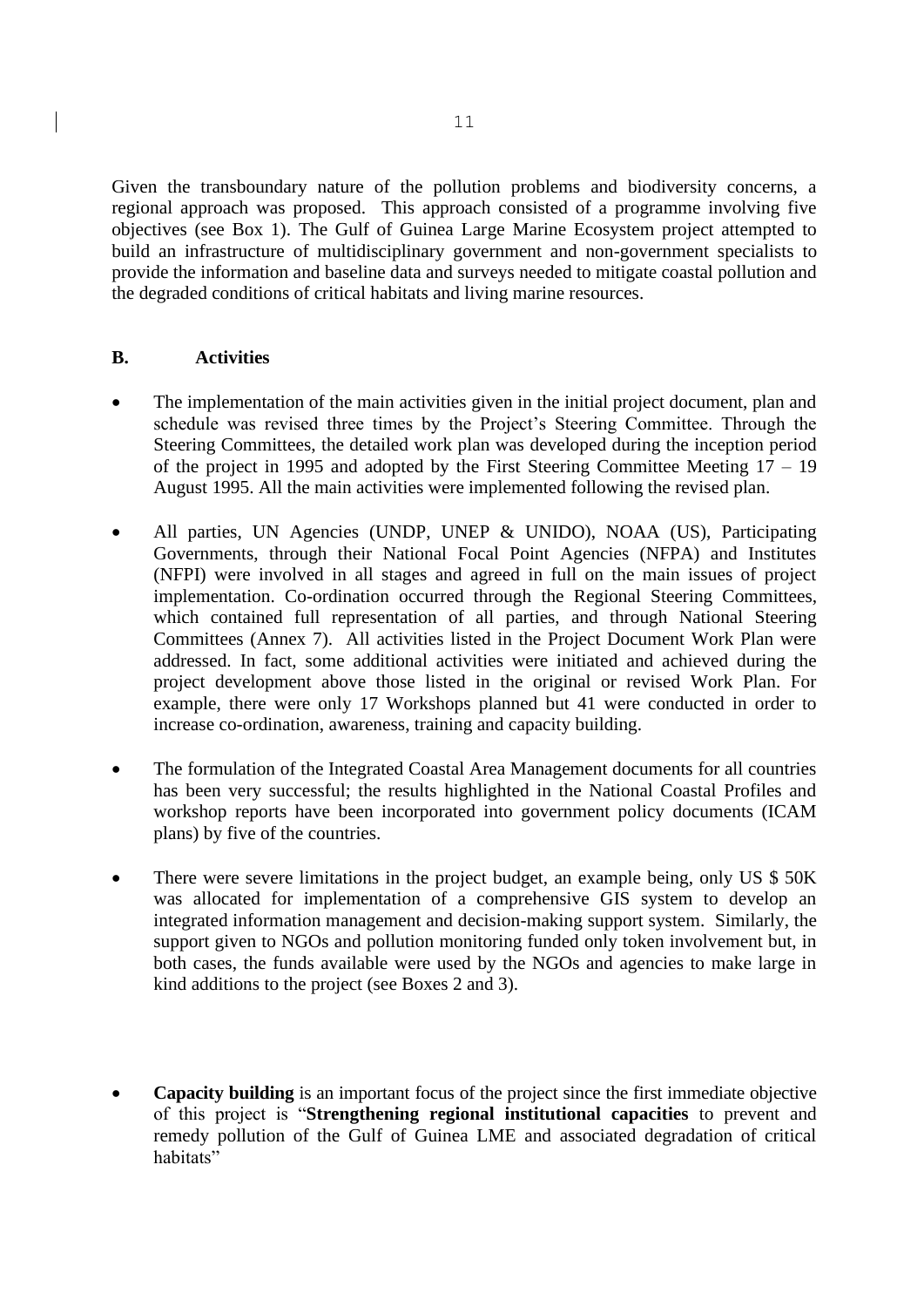- The project was successful in building up institutional capacity in the region (see Section IV). Reasons for success include the enthusiasm and strong support of the various stakeholders, especially of the Governments themselves, which have demonstrated strong political will by adopting the ACCRA DECLARATION to foster a regional approach to find solutions to their common problems (eg. overfishing, crossfrontier pollution, coastal erosion). Secondly, 416 scientists, managers and supervisors from Government regulatory agencies, as well as numerous representatives of NGOs participated in an extensive regional training programme (making it the Region's largest network for marine and coastal area management). In addition 426 participated in National ICAM Workshops.
- The project was successful in bringing together scientists, government policy makers and NGOs to jointly assess their problems and find solutions. Activity groups in different areas of expertise, as well as networks of National and Regional Experts were established, for pooling of equipment and facilities, joint surveys, mutual assistance and exchange of knowledge and experiences in relation to the 5 project modules listed below.
- The capacity of the networks has been reinforced through the supply of equipment, and by a series of group training workshops aimed at standardising methodological approaches around five project modules:
	- Productivity Fish and fisheries Pollution and ecosystem health Socio-economics and Governance
- One of the main outputs that emerged under the GOG LME project was the development of efficient co-ordination mechanism between specialists from multidisciplinary Government agencies and NGOs. In the countries, governments, universities, research institutions and non-governmental organisations, conscious of the crossboundary nature of their problems, co-operated in marine resource assessment, monitoring and management and collectively accepted the ecosystem approach as an encompassing strategy for their activities.
- An innovative element of the project was the establishment of Activity Groups of Competent National Experts, which in some instances replaced the necessity of External International experts. This whole network of National experts was not originally planned in the Project Document but had the extra desired effect of building capacity within the regional community. To date this network consists of about 416 scientists, managers and others. In the mangrove surveys it was not foreseen to do any pilot projects. They were instigated in every country and involved and relied on the NGOs participation. These projects were extremely important in raising awareness within the local community, especially with the high profile media coverage thereby ensuring community level interventions that augur well for their sustainability.
- The level of commitment to the project demonstrated by the responsible governments and/or non-government national institutions has been one of the biggest successes of the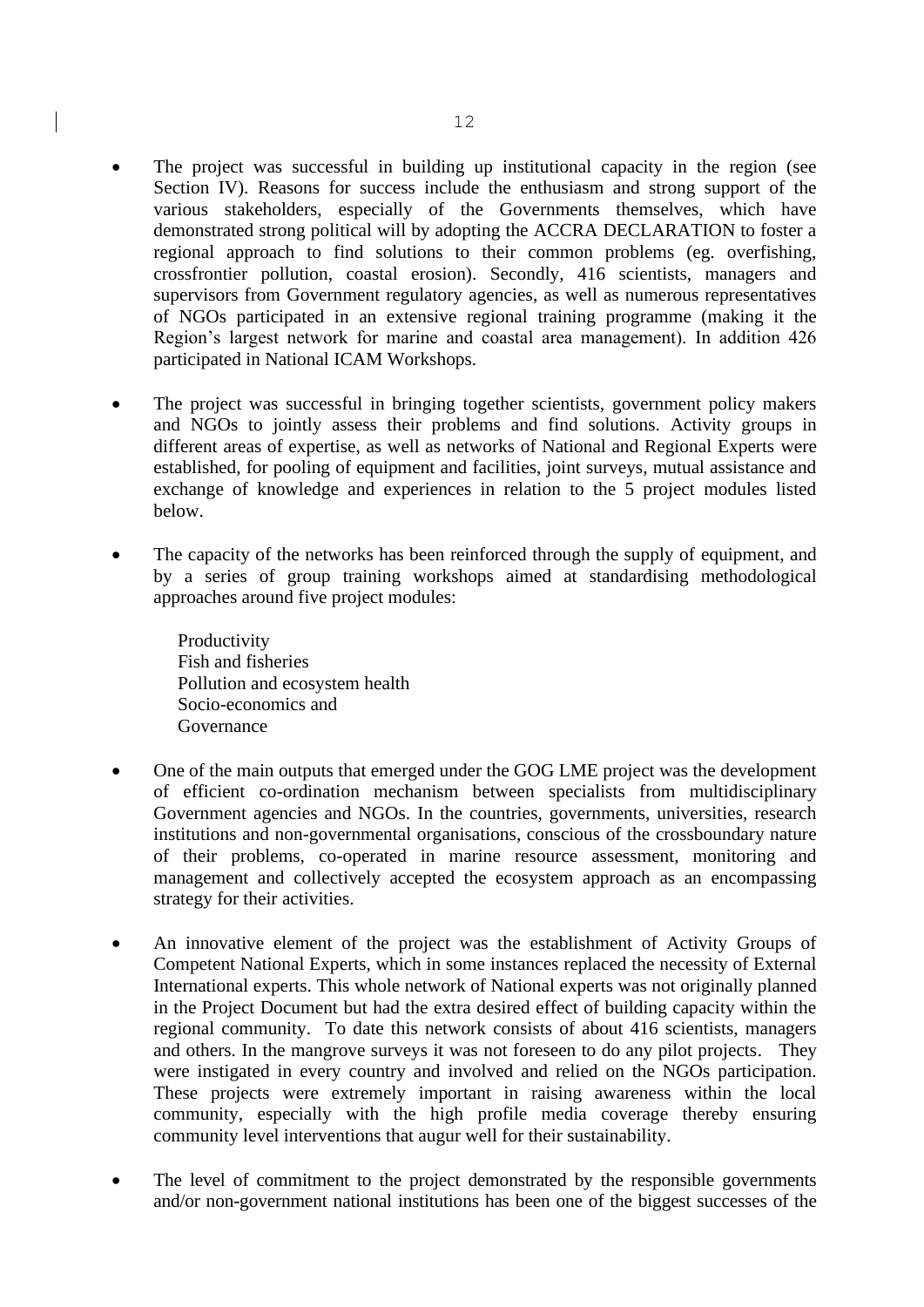GOG LME together with the involvement of the GOG LME NGO Network. There was complete support expressed from all the Government Ministries involved at the First Meeting of the Committee of Ministers in Accra (Ghana), July 1998. Taking note of the commendable achievements of the project in fostering effective consultation, coordination and monitoring mechanisms such as the Regional Activity Groups, and in instituting joint actions (eg. restrictions in fishing activities) in environmental and living resources management, the Ministerial Committee recognized the project as a potential tool for a regional co-operation.

- The Ministerial Committee adopted the Accra Declaration (Annex 8) as an expression of common political will for the environmentally sustainable development of marine and coastal areas of the Gulf of Guinea, and furthermore called for the development of a Strategic Action Plan (SAP) including a full Trans-Boundary Diagnostic Analysis (TDA), leading to an expanded second phase to include all the 16 countries between Guinea Bissau in the north to Angola in the south, which are influenced fully or partly by the Guinea Current LME. A letter signed from the Ministers (Annex 9) was addressed to the UNDP which strongly reflects the above and called for the speedy approval of the submitted PDF Block B Proposal for the development of SAP GOG-LME. The Governments and Institutions agreed to provide local facilities, administrative and other support services to ensure effective implementation of the specific activities although this was more forth coming in some countries (eg. Benin, Nigeria, Ghana) than in others.
- A total commitment to achieving the development objectives of the project by the participants was observed and experienced during the mission's visits to the Ministries, Government Agencies, Institutions, National Experts, Private Sector and NGOs.

.

- Many of the persons hired under this project were already fulfilling similar roles within their Institutes and Universities. During the term of the GOG LME their awareness and competence in coastal zone management has increased and built up further capacity within the countries. They are fully able to continue many, if not all, of the national activities of this project but if new funding is not forthcoming this important capacity directed to improvement of the regional coastal zone ecosystems will not reach its full potential.
- External expertise was provided to the project, but most of the expertise was eventually provided internally within the project. A general assessment from the recipients of external expertise was that reports by certain external experts were not up to expectations.
- The political experience and expertise of the Regional Co-ordinator had a strong influence on the success of the Project Co-ordination. The formal training provided by the project was impressive. The number of Workshops (41) with 842 participants, 416 in Regional Workshops and 426 in National ICAM Workshops in several fields matching the project activities (Annex 10), 500 contactable persons within the region with perhaps 80 persons reachable within the e-mail network. Network conferencing facilities have been set up between 5 of the 6 countries in the later part of the project. Many of those trained have taken higher internal responsibilities. The majority of trainees were nominated by their NPFA and are part of their system. The training and enhancement of their capabilities received under the project have enabled some experts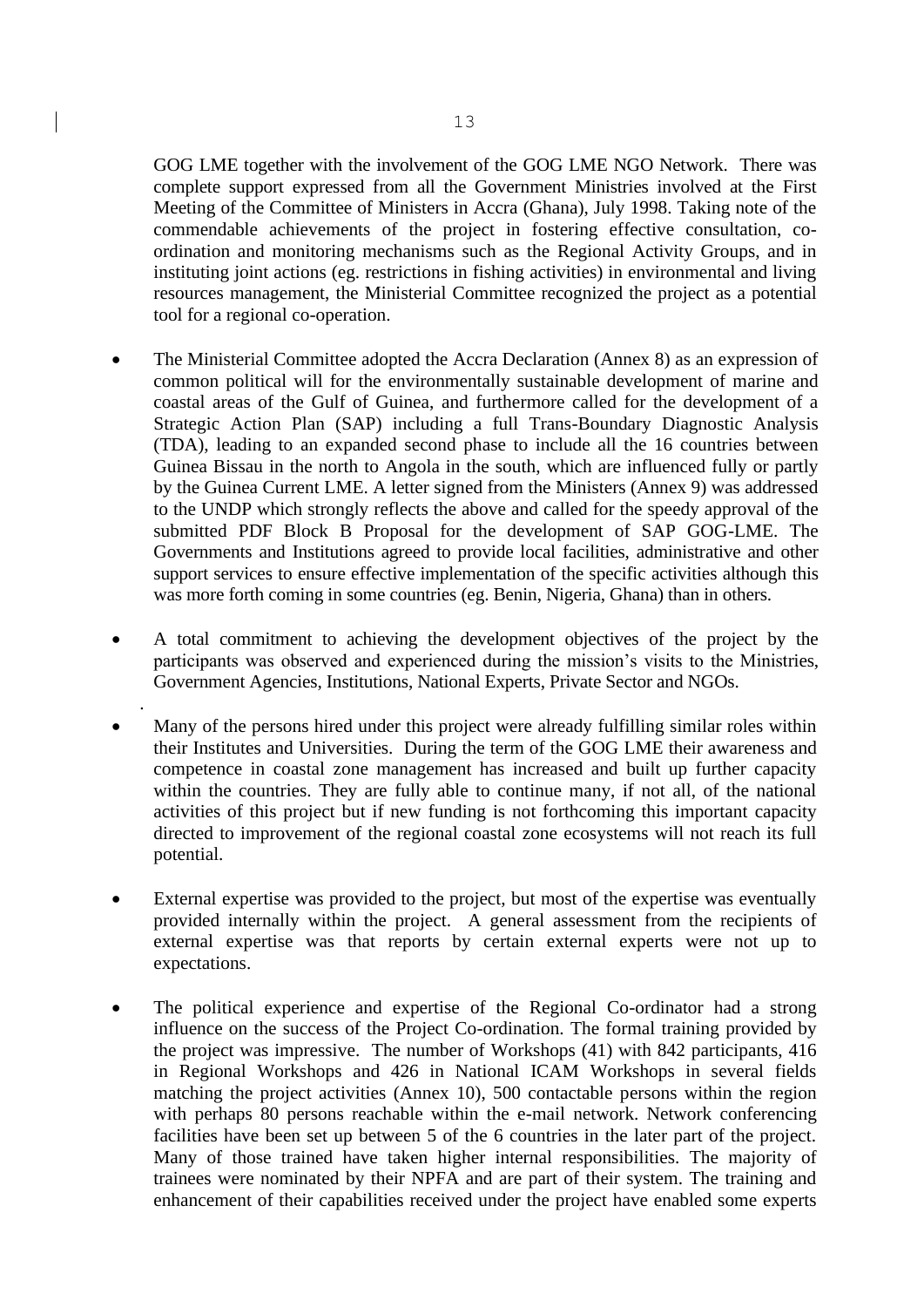to take higher internal responsibilities

- Changes of Governments, Ministers, National Project Directors and Assistants have caused many problems. This has been true in some countries more than others. These changes have had disruptive impacts on the Project all having to be catered for by the Regional Project Co-ordinator. Stability in the staffing of such a project as the GOG LME is a fundamental condition for success and should be nurtured.
- We consider that the Regional Co-ordination Centre (RCC)/ Project Regional Coordinator/Project Management Group managed the project efficiently, considering that the RCC was under-staffed, because until mid 1998, the Regional Co-ordinator was the only professional.
- Contained within the holistic approach of the GOG LME are embedded many of the mainstream activities and mandates of the responsible agencies.
- There were problems and constraints that affected successful implementation of the project activities. Funds allocated to activities did not correspond to the expectations, which were partly corrected by funds from the participating countries, co-operating UN and non-UN agencies and private sector (Annexes 4 & 5). Some companies were invited to Workshops and then contributed supporting funds. There were problems in some countries with management of human resources and co-ordination on national level and on national/regional level but a lot of this was due to the many changes with the national systems and lack of transparency on the project administrative construction at a national level.
- There were notable funding gaps in the project, which allowed only token funding to be made in most of the project activities, particularly in GIS, pollution and living resources monitoring programme and the NGOs. The allocation of funds for publications in the original Project Document were totally under-estimated although this situation was rectified by re-allocation by the Steering Groups. The problems, through lack of staff, in the Project Co-ordination Office, also meant that application for funding was delayed, which itself caused problems in funding certain Workshop (flow of funds did not match planning of activities). UNIDO was aware of some of these short coming and contributed by placing extra manpower from its own resources in the RCC, at a total budget amounting US\$135,650.
- The equipment purchased was mostly AAS, microscopes, laboratory equipment, fishing gear, PCs, and GIS software. Equipment were either being fully, partially or unused in their designated departments. Two very good studies were done on equipment needs but partly due to lack of funds they were not fully implemented, and priorities were not fully set. Atomic Adsorption Spectrophotometers were supplied to all countries (except for Togo, who joined the project later in 1997). However, some countries (eg. Cameroon) found difficulties in providing the necessary running cost or maintenance funds to run the allocated equipment. The vehicle received under the project, for use in the RCC, was essential to facilitate the administrative obligations of the centre.

## **B**. **Quality of Monitoring and Backstopping**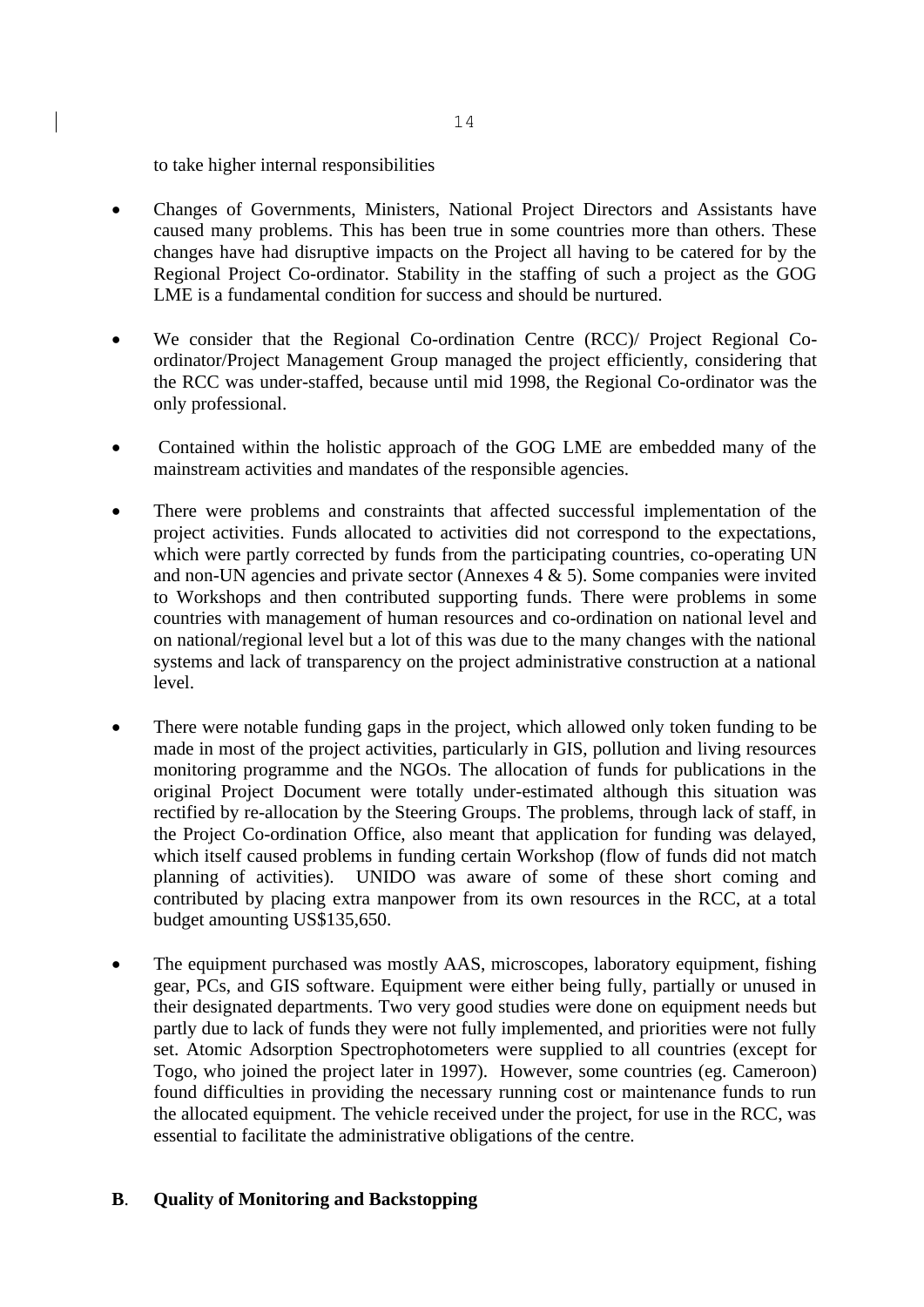- The project had UNDP as the Implementing Agency, UNIDO as the Executing Agency and UNEP as Co-operating Agency. The United States Department of Commerce through its National Oceanic and Atmospheric Administration (NOAA) provided technical support particularly in capacity building initiatives (especially in fisheries, productivity and pollution studies) in addition to in kind contribution to the funding of the project. Other United Nations and non United Nations Agencies such as the Intergovernmental Oceanographic Commission (IOC) of UNESCO, IMO, FAO and IUCN have provided guidance at specific stages in project implementation (Annex 4 provides a list of the contribution of international co-operating organisations).
- Implementation of the project at a national level required involvement of national environmental protection Agencies/ Departments, public health Administrations, Sewage work Authorities, Industries, Universities/ Research Institutions, NGO's and private sector organisations. In order to provide the necessary focus, National Focal Point Agencies (NFPA) and National Focal Point Institutions (NFPI) were designated.
- A special role was reserved for non-governmental organisations (NGOs) and Community Based Organisations (CBOs). At a national level this role is vital as it relates to public awareness and environmental education (pollution prevention and overcutting of mangrove, obeying fishing regulations) aspects of the project. The consigning of this special role is because NGO's are, by their very nature, closer to the grassroots populations and are thus able to mobilise them. The active involvement of concerned populations, both citizenry and entrepreneurs of commerce and industry, continue to be important to the realisation of the ultimate objectives and targets of the project.

### *Administrative Set-up* **(Management and Organisation)**

- A. The Regional Co-ordination Centre (RCC) located at the Centre de Recherches Océanographiques (CRO), Abidjan, served to enhance regional co-operation and coordination as an underlying philosophy of the project as well as achieve cohesion between the various inputs, including training of personnel, outlined in the project document or modifications thereof.
- B. At the national level, a Project Office was established in each country under a government nominated Project Director who was assisted by a Programme Assistant, to ensure delivery of inputs from country level activities (Annex 7).
- C. Procedures for Monitoring and Assessment have been mainly through the periodic meetings of the governing bodies of the project, and through the use of independent consultants to assess project performance and impacts. The Monitoring and Evaluation tools in place include:
- D. There were 4 Meetings of the Steering Committees, which comprised international and national agencies and experts, three Tripartite Reviews, one Ministerial Level Meeting during which project implementation was measured by all participating countries and contributing parties. Progress reports were produced every six-month by the Project Co-ordinator, and annual Project Performance Executing Documents PPER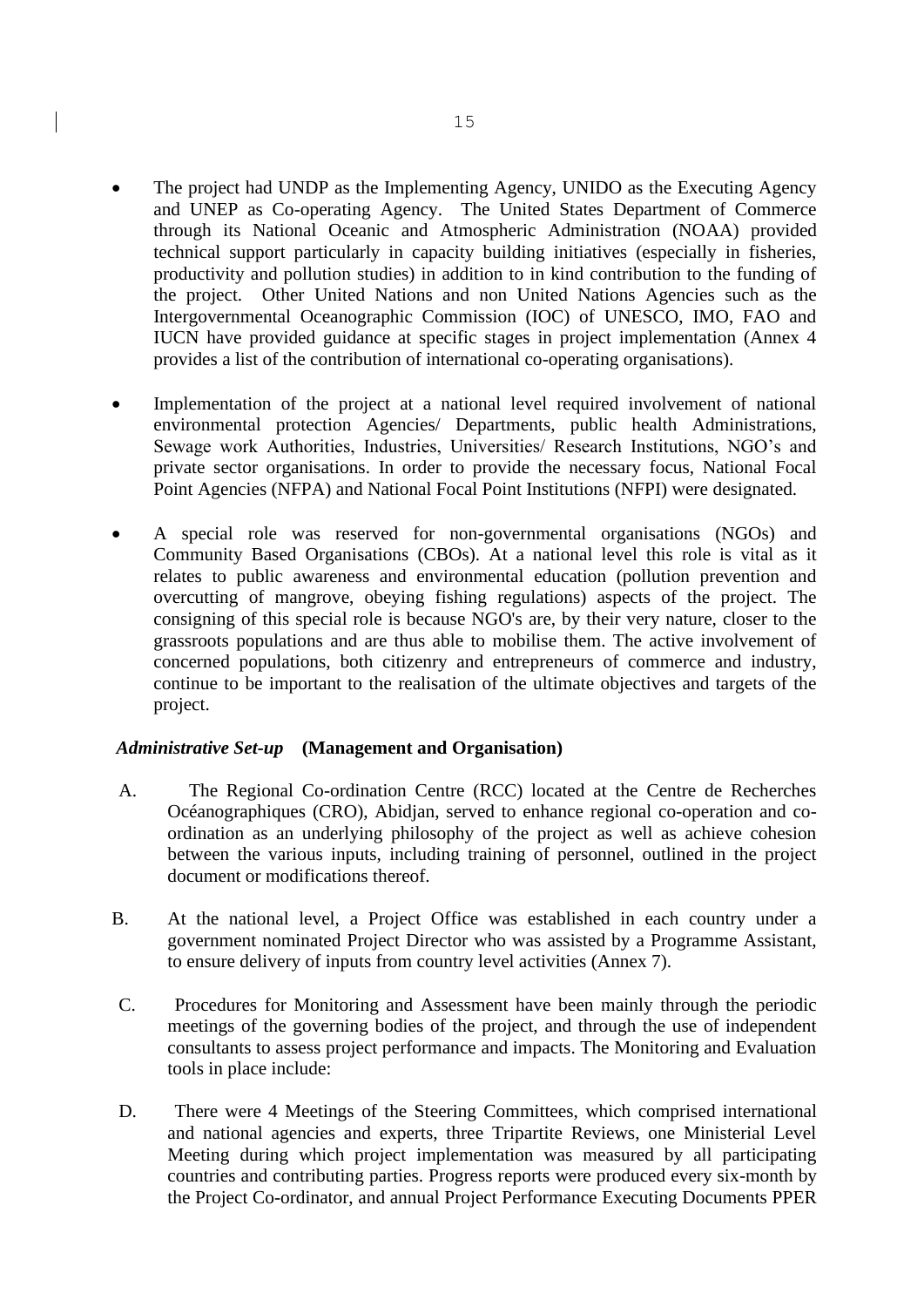(for UNDP), Project Implementation Review PIR (for GEF), and UNIDO did an Internal mid-term Review.

- E. There were a number of external evaluations during the implementation of the project, the mid-term evaluation and the in depth final project evaluation. The results of the mid-term evaluations were considered by both the RCC and UNIDO. The recommendations from the mid term evaluations were implemented as far as could be within the limitations of the project.
- F. The 3 tripartite reviews (*11 March 1997, 7 July 1998 and 19 August 1999)* were very effective. They brought together people on a regional basis and built confidence and partnerships and provide encouragement. Most changes were implemented from these reviews. The system of the TPR has allowed the Accra Declaration to be signed by illustrating regional responsibility to the respective governments.
- G. Complementary support was provided by other United Nations specialised agencies, bilateral agencies and NGOs (Annex 3). There was a large contribution by NOAA with expertise and financial contribution. IOC contributed a great deal to the marine debris and pollution module providing support for local workshops, experts and finance. ORSTOM provided the vessel for the first Fish Trawl survey. IMO funded and executed 2 Workshops on Oil Spill Contingency Planning. IAEA provided the expertise for a training Workshop on analysis of chlorinated hydrocarbons and trace metals. UNEP was the main co-operating agency yet their contribution hardly materialised. Originally, they were expected to cooperate in the survey of land based pollution and effluent standards, Immediate Objective 4. This contribution was at the level of exchanging documents although they were defined in the Project Document as the lead agency in some of the activities.
- Management arrangements were adequate, although dispersed between the international agencies (especially funding procedure). The Project Co-ordinator had the overall technical and operational responsibilities, however, the RCC had limited funding authority which at times slowed down the pace of project implementation.
- In some countries, management sustainability was lacking at national level due to the continuous changes of personnel in charge of the project co-ordination and follow-up activities.
- Although co-operation among international organisations was foreseen as feasible and as necessary for the development and co-ordination of the project, the co-operation was less pronounced between UN agencies (UNDP and UNIDO) in some of the visited countries eg. Cameroon and Togo. Strong co-operation was observed in Ghana, Nigeria and Benin. However, Ghana could be taken as a template by itself of good and close cooperation. Other international organisations (either UN or other agencies) co-operated on bilateral or multilateral levels with the project. In most cases, the reporting system was maintained between the NFPA and UNDP/UNIDO offices, however this cooperation needs to be strengthened since UN agencies (national offices) in some cases functioned only as paymasters.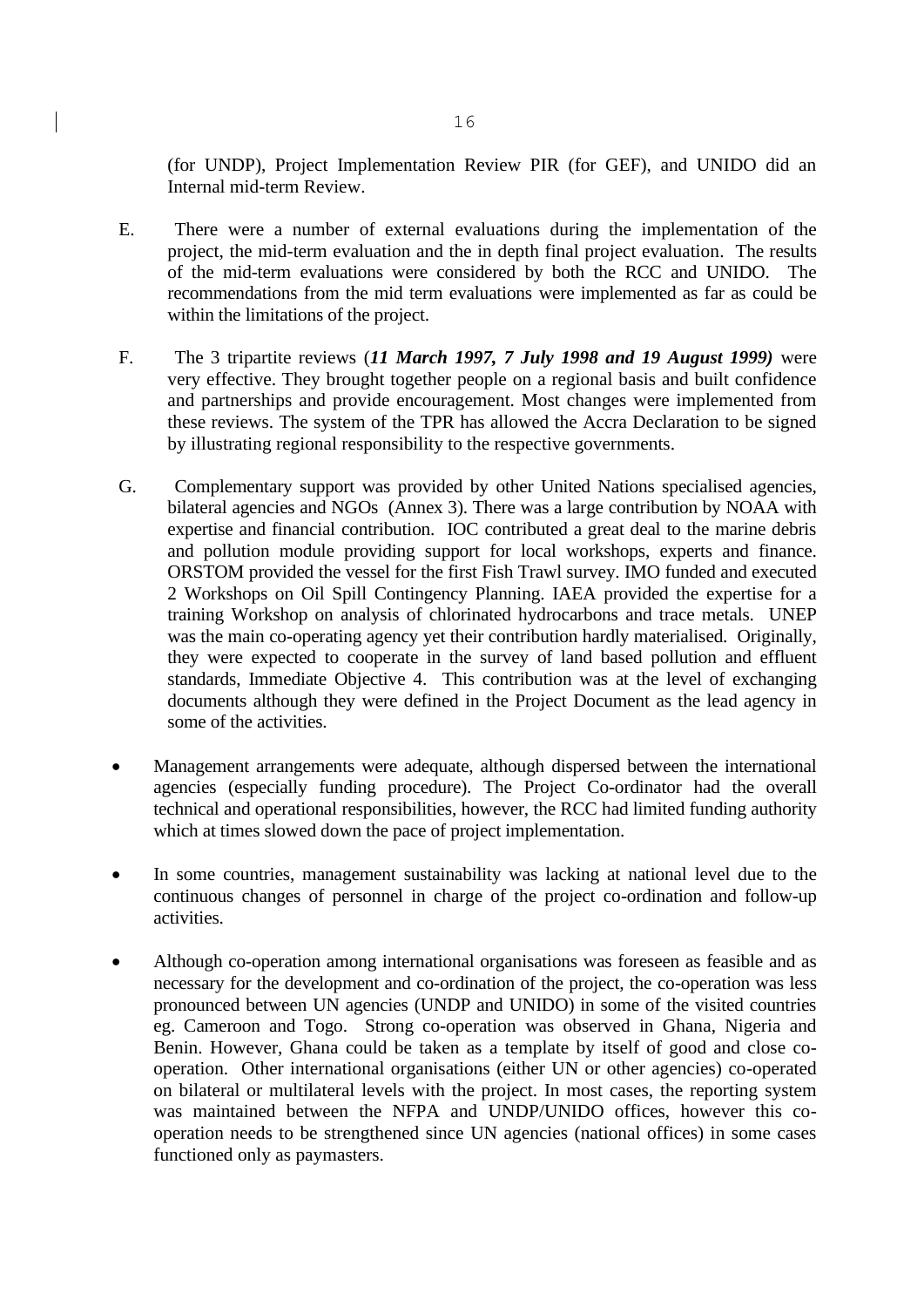# **IV. PROJECT RESULTS (EVALUATION CRITERIA)**

## **A. Relevance**

The overall programme objective remains valid and relevant. The regional approach and the transboundary type of the project proved to be relevant. The following table summarized the Rating of the Project Relevance regarding its purpose, approach modality of execution and recipient institutions.

|                       | <b>High</b> | <b>Partial</b> | Low |
|-----------------------|-------------|----------------|-----|
|                       | A.          |                |     |
| Purpose               |             |                |     |
|                       | <b>B.</b>   |                |     |
| Approach              |             |                |     |
|                       |             | A.             |     |
| Modality of execution |             |                |     |
|                       |             | <b>B.</b>      |     |
| Recipient institution |             |                |     |

### **B. Efficiency**

- A. Through the RCC the project was well managed and implemented considering the difficulties in communication throughout the region. The project communications infrastructure was put in place during the early development of the project. Each national project office was equipped with PC, printer, fax, copier and e-mail connection. The agreed administrative framework was also quickly put in place for the NFPAs, NFPIs, NPOs, NPDs and the NPAs in each country.
- B. Certain of the countries were to hold this administrative set up, without change, for the period of the project which gave continuity and efficiency to the National and Regional Co-ordination. In other countries, unfortunately, changes in Government, Ministers, NPDs and NPAs, over the period of the project, caused many difficulties and, at times, breakdown in National Co-ordination.
- C. The administrative set up in Ghana, with the Ministry of Environment, Science and Technology, as the NFPA supported by a National Steering Committee, made up of all interested parties, to advise the NFPA on the implementation of the Project, was a very effective arrangement which ensured cross sectoral co-ordination. The NSC comprised representatives from 11 Institutions including UNIDO and UNDP, which kept the funding and implementing agencies fully involved and aware of the progress of the Project.
- D. The implementation and organisation of the training and capacity building Workshops by RCC was one of the major strengths and outputs of this Project.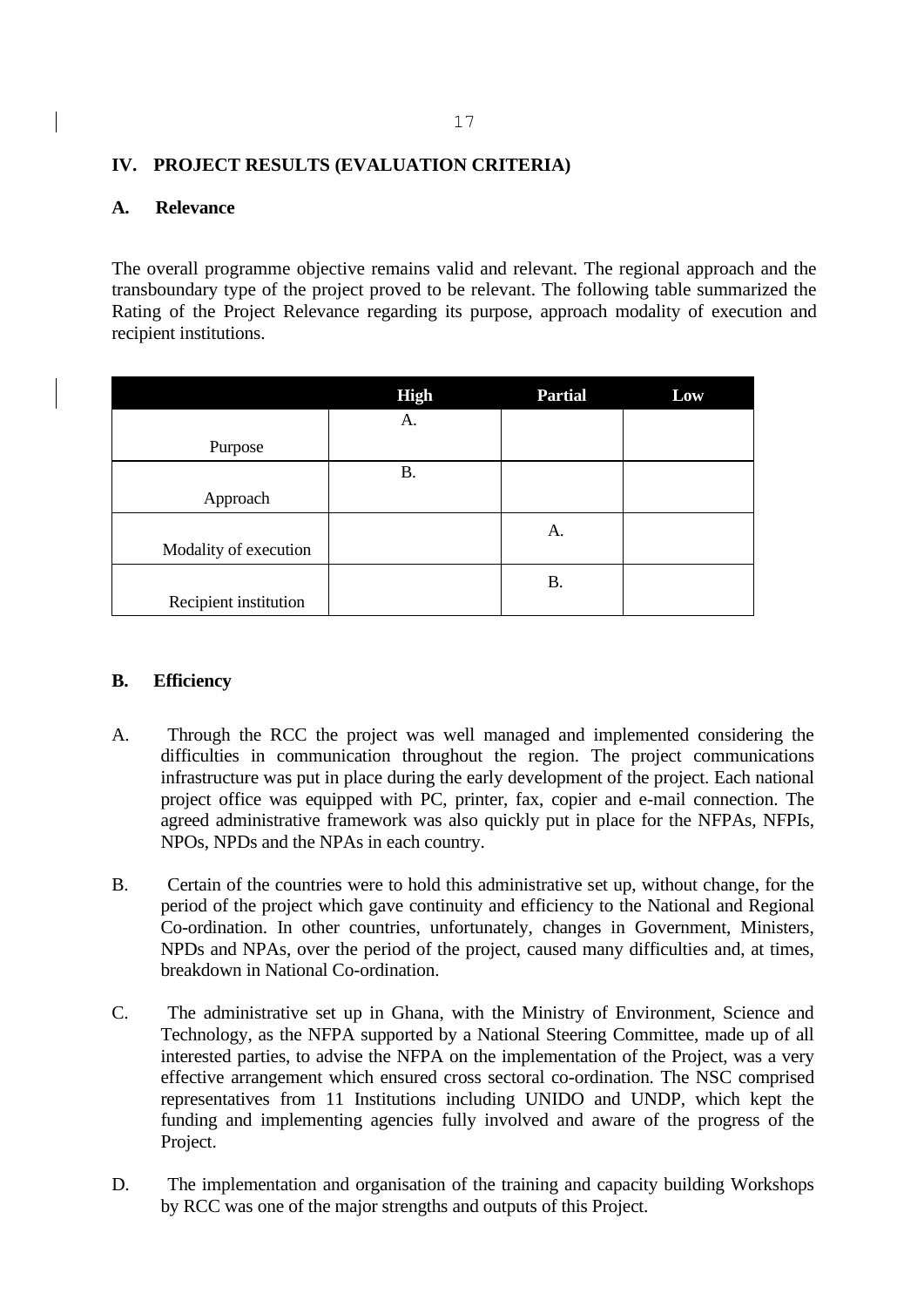E. The equipping of 5 NFPI's with Atomic Absorption Spectrophotometers for measurement of heavy metals was not effectively followed through by the RCC. The AAS in Cameroon was never commissioned. In Ghana, there were many problems with the instrument, although it has been used. There was a lack of on site initialisation of the equipment by the supplier/agent, which was not corrected by the National Co-ordinators.

# **C. Outputs**

There were 21 expected outputs from the 5 Immediate Objectives in the Project Document and 85 planned Activities. These Activities were extremely wide ranging covering many aspects of environmental concern for the UN Agencies in the Region. The majority of the project activities were achieved either fully or partially.

## Some highlights in the outputs were:

- A varied list of documentation came from all 5 immediate objectives ranging from the GOG LME Newsletter (9 volumes) with a 2000 circulation, reports of Workshops and Activities, reports from National and International experts to Coastal profiles and Draft National ICAM plans were related to these Activities (see Annex 11).
- Regional networks of 30 NGOs were involved with the GOG LME and improved national, regional and international exchanges and collaboration was achieved An outline for a Regional Action Plan for coherent NGO activities was put forward.
- The GOG LME supported National GIS facilities to improve and set up electronic data exchange facilities. This has been effective in Cote d'Ivoire, Benin, Nigeria and Ghana but very little data generated under the GOG LME Activities has been entered into a regional database, because the national experts were appointed in late 1997, and the final project reports including most of the data were only completed in 1999.
- The GOG LME funded surveys of land-based sources of pollution with reports published from 5 countries and a report from an international consultant on urban waste management. Their link with the private company 'MAMSCO Management Ventures Ltd.' and inclusion of the company within the Project for the establishment of a Waste Stock Exchange Management System and the Workshops was extremely positive.
- Manuals for standardised methods for pollution monitoring and nutrient sampling and analysis were prepared.
- Living marine resources programme completed involving 2 regional trawl surveys with two reports on the surveys and five reports from national experts (Annex 11).
- Coastal profiles were produced for the six participating countries, followed by the development of national Guidelines for Integrated Coastal Areas Management (ICAM) and draft National ICAM Plans developed.

In general, the qualities of the outputs were high as measured by the project documentation, Country reports, Consultants reports and Independent monitors. Even the outputs that did not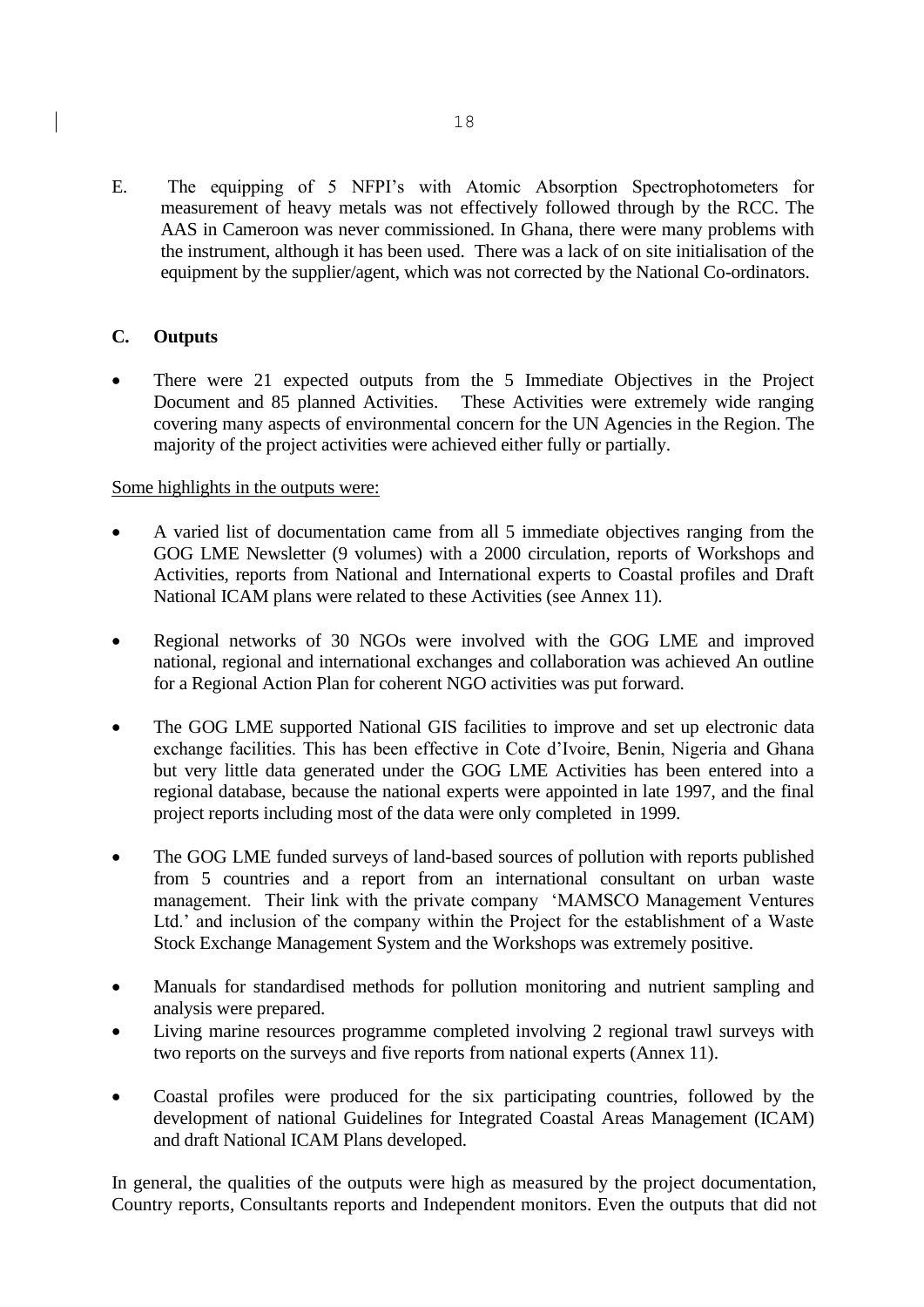fully achieve their written objectives were generally observed by the participants to be successful. An example, only 2 of the 4 regional trawl surveys were completed but the results from these 2 surveys were above expectations providing valuable insights into the benthic fishery stocks in the Gulf of Guinea.

The timeliness of certain outputs were delayed especially the manual on the standardised methods for pollution monitoring which was only completed towards the end of the project. At least the foundations are now established for comparative sampling and analysis techniques throughout the region. The present status of laboratory and inter-calibration exercises in the region, as recorded during the mission, requires a sustainable inter-calibration scheme to be established. All participating laboratories in the programme agreed to a quarterly laboratory exercise and a twice a year inter-calibration exercise. These are planned for 1999-2000.

### **D. Immediate Objectives (Rating of Achievements)**

Rating of achievements and success from the outputs identified for the five immediate objectives of the projects are listed below.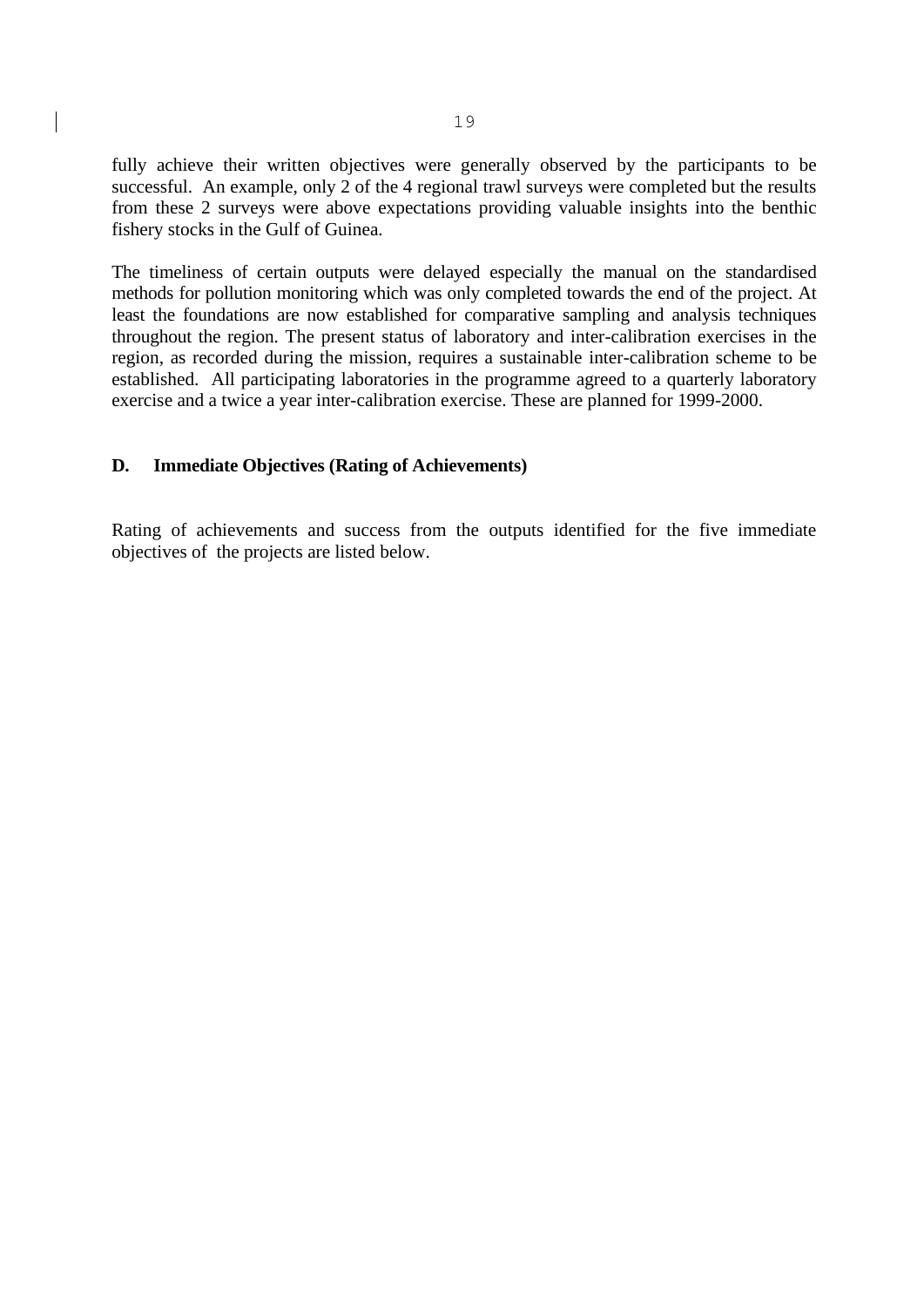**Immediate Objective 1. Strengthen regional institutional capacities to prevent and remedy pollution of the Gulf of Guinea LME and associated degradation of critical habitats**

| Output                                   | <b>C.</b> Achievements                      | Level of<br>achievement | <b>Success</b> |
|------------------------------------------|---------------------------------------------|-------------------------|----------------|
| 1. A network of                          | A survey of equipment<br>A.                 | D. C                    | S              |
| scientific and                           | needs was made.                             |                         |                |
| monitoring                               | Inventory of available<br><b>B.</b>         |                         |                |
| institutions equipped                    | resources (human and                        | $\mathbf C$             | S              |
| for monitoring and                       | institutions) executed.                     |                         |                |
| assessment of the                        | C.<br>Recommended equipment                 |                         |                |
| <b>LME</b>                               | purchased for five countries,               |                         |                |
|                                          | installed (except for Cameroon),            | ${\bf P}$               | <b>PS</b>      |
|                                          | and made functional (except for             |                         |                |
|                                          | Cameroon), within the                       |                         |                |
|                                          | limitations of the project                  |                         |                |
|                                          | budgets.                                    |                         |                |
| 2. Scientific and                        | <b>Establishment of RCC</b><br>D.           | $\mathbf C$             | S              |
| technical personnel<br>at RCC at CRO and | (under staffed, limited logistics           |                         |                |
| <b>NFPI</b> trained to                   | and late recruitment).                      |                         |                |
| carry out the project                    | NFPI established in five<br>Е.              | $\mathbf C$             | <b>PS</b>      |
| monitoring and                           | countries (Togo joined late in              |                         |                |
| assessment                               | 1997). National Project Director,           |                         |                |
| programme                                | Co-ordinator and Assistant                  |                         |                |
|                                          | appointed. Frequent changes in              |                         |                |
|                                          | the structure of NFPA in some               |                         |                |
|                                          | countries has negatively affected           |                         |                |
|                                          | the efficient implementation of             |                         |                |
|                                          | the project activities                      |                         |                |
|                                          | 41 region-wide workshops<br>F.              |                         |                |
|                                          | (17 originally foreseen) held and           | E. C                    | S              |
|                                          | 416 individuals trained on a large          |                         |                |
|                                          | range of relevant topics, among             |                         |                |
|                                          | which scientists, managers,                 |                         |                |
|                                          | decision makers, NGOs and                   |                         |                |
|                                          | private sector representatives              |                         |                |
| 3. Personnel of                          | G.<br>Beside on the job training,           | $\mathsf{C}$            | S              |
| government                               | personnel of government                     |                         |                |
| regulatory and                           | regulatory and management                   |                         |                |
| management                               | agencies trained in fields                  |                         |                |
| agencies trained in<br>environmental     | corresponding to this out put<br>(Annex 10) |                         |                |
| assessment and                           |                                             |                         |                |
| management                               |                                             |                         |                |
| techniques related to                    |                                             |                         |                |
| pollution control and                    |                                             |                         |                |
| resource                                 |                                             |                         |                |
| management                               |                                             |                         |                |

*C complete P partially S satisfactory PS partially- satisfactory F failure*

 $\overline{\phantom{a}}$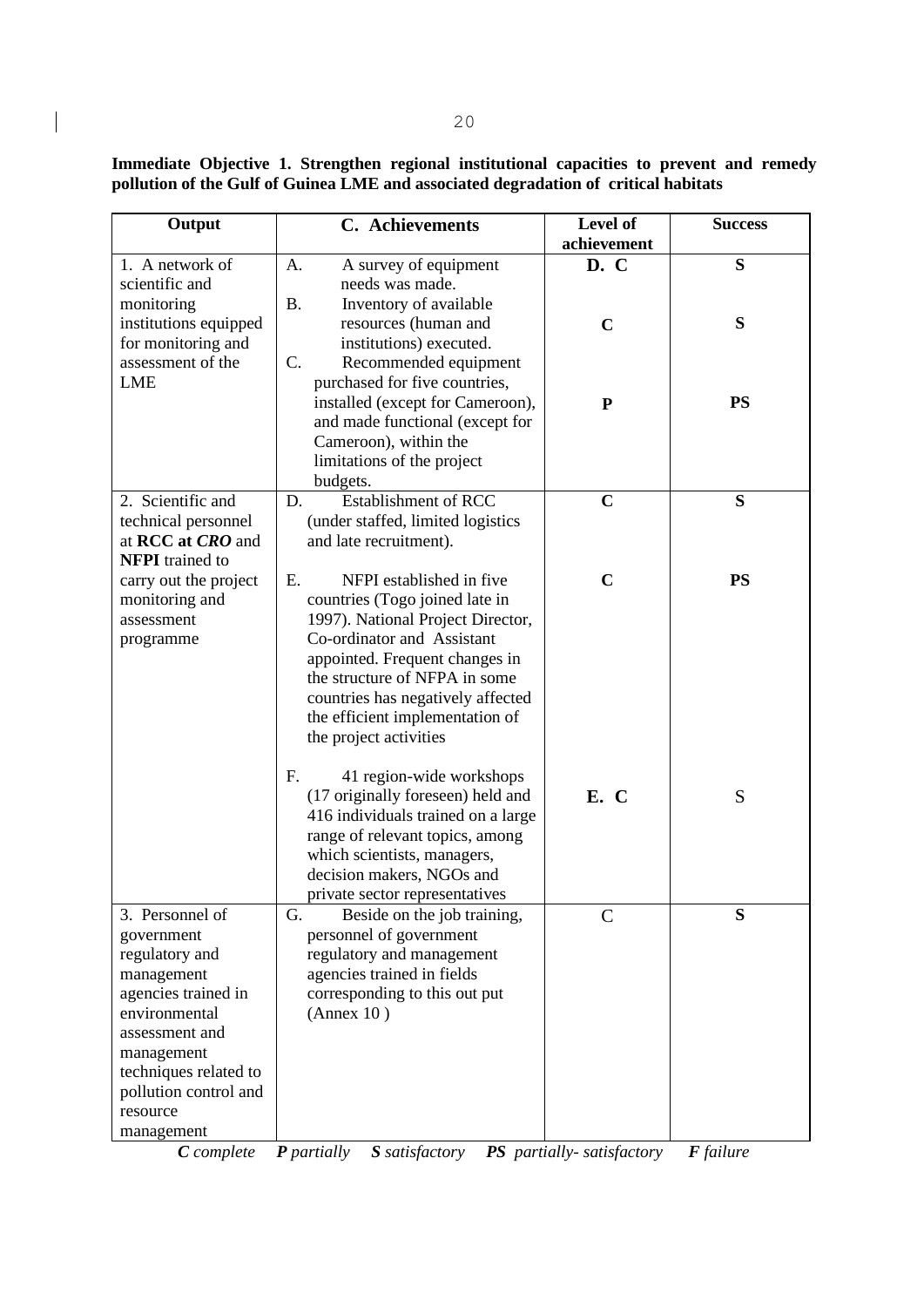| Output                                                                                                                     | <b>F.</b> Achievements                                                                                                                                                                                   | Level of<br>achievement          | <b>Success</b>   |
|----------------------------------------------------------------------------------------------------------------------------|----------------------------------------------------------------------------------------------------------------------------------------------------------------------------------------------------------|----------------------------------|------------------|
| 4. Enhanced<br>capacity of NGOs to<br>participate in<br>environmental<br>management and to<br>generate public<br>awareness | Network of 30 NGOs<br>A.<br>established and trained to<br>conduct activities for public<br>awareness campaigns,<br>monitoring project execution<br>and policies enhancement in<br>all project countries. | P                                | <b>PS</b>        |
|                                                                                                                            | Β.<br>Improved intra- and inter-<br>country exchanges and<br>collaboration achieved (Box<br>2).                                                                                                          | P                                | <b>PS</b>        |
| <b>C</b> complete                                                                                                          | <b>P</b> partially<br><b>S</b> satisfactory                                                                                                                                                              | <b>PS</b> partially-satisfactory | <b>F</b> failure |

The overall assessment of this objective demonstrates that the outputs and activities have been successfully achieved.

 $\begin{array}{|c|c|} \hline \rule{0pt}{12pt} \rule{0pt}{2.5pt} \rule{0pt}{2.5pt} \rule{0pt}{2.5pt} \rule{0pt}{2.5pt} \rule{0pt}{2.5pt} \rule{0pt}{2.5pt} \rule{0pt}{2.5pt} \rule{0pt}{2.5pt} \rule{0pt}{2.5pt} \rule{0pt}{2.5pt} \rule{0pt}{2.5pt} \rule{0pt}{2.5pt} \rule{0pt}{2.5pt} \rule{0pt}{2.5pt} \rule{0pt}{2.5pt} \rule{0pt}{2.5pt} \rule{0pt}{2.5pt} \rule{0pt}{2.5$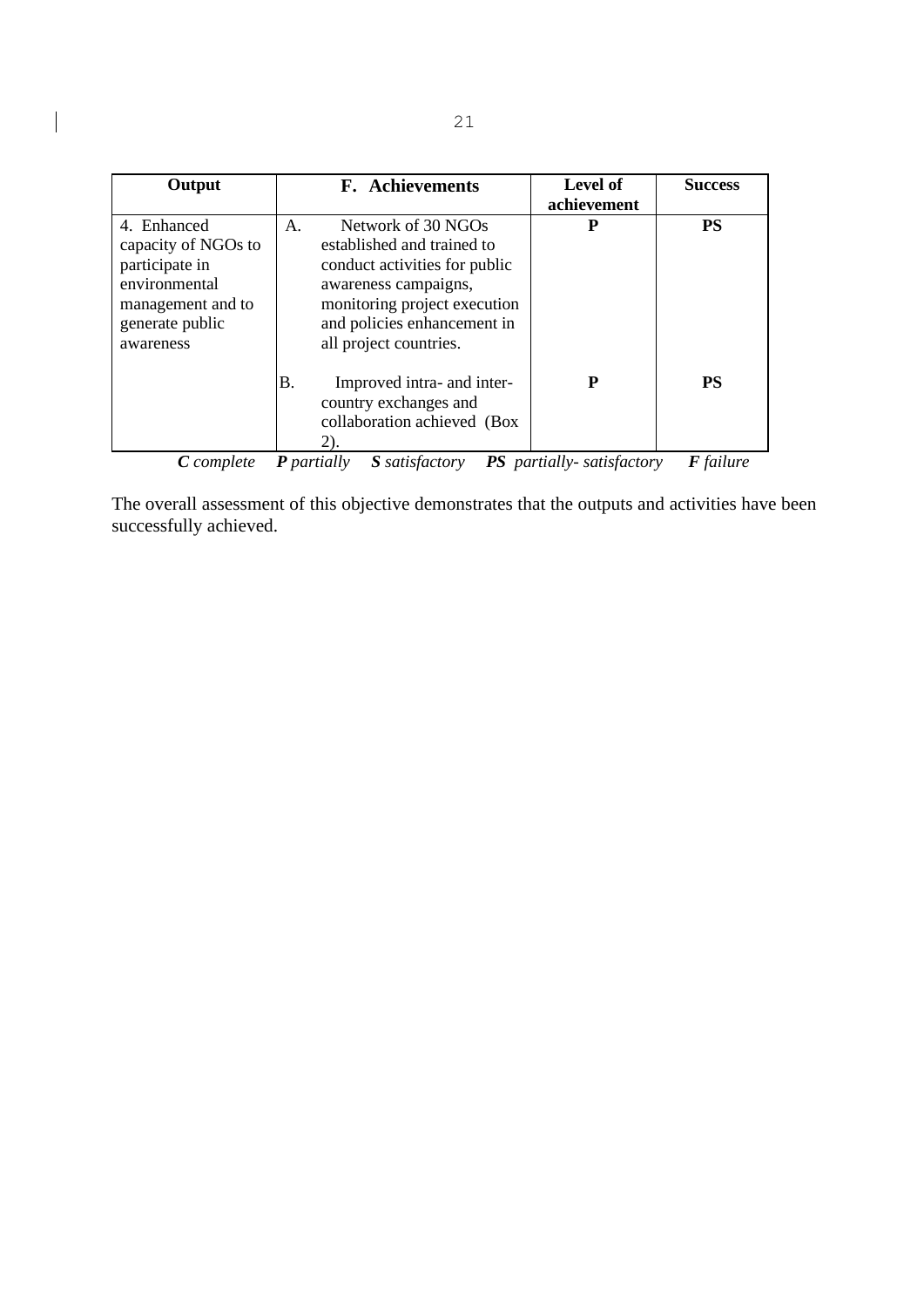### **BOX 2. NGO'S**

The sustainability of the long-term objectives of the project calls for a participatory approach involving not only powerful stakeholders but also grassroots populations. This requires that a bottom up approach be actively encouraged and that every attempt be made to clearly identify stakeholders for each of the policy areas to be included in the National ICAM plans. From the records available, it was clear that the NGO's have facilitated contact and interaction with local communities who are the ultimate beneficiaries of the several actions initiated by the project towards improved natural resources and environmental management art the grassroots level.

An active public awareness and outreach programme NGO's and CBO's and the mass media as reflected in the mountain of newspaper clippings, has been effective in spreading the message of the integrated approach implicit in the LME concept for environmental and living resources management and in involving local communities in dialogue, decision-making and site interventions. The aim is to generate a deep sense of ownership through community-based actions. The success of the Community-Centred Mangrove Reforestation Programme, and Polluter Watch Groups and the ICAM of the project tend to buttress this principle.

In June 1997, personnel from leading NGO's in the project countries were trained at a "Train the Trainers" workshop organized by CEDA, Benin (Annex 10) on behalf of the project, this was followed by in the countries training workshop. The NGO's were involved in the meetings of the Working Groups as well as in Screening Committee meetings both at the National and Regional levels.

The objectives were to deepen the NGO's insight into the goals and targets of the project and to encourage an expansion of the scope of their operations in and contacts with local communities. ESSOR from Cote D'Ivoire is considered as good demonstration model for the active participation of NGO's. The multiplier effects with respect to the sensitisation and involvement of the NGO's and CBO's are expected to be considerable.

A regional network of NGO's was established (Annex 12).

The achievements in these regards exceed the outputs defined in the project document In recognition of this success, The UN Train Sea Coast Programme based in New York has designated one NGO from the region, the Centre for Environment and Development (CEDA) in Benin as a course development centre to develop generic NGO training courses for developing countries.

Despite the very limited budget assigned to NGO participation (US\$ 50 K) NGOs have been able to attract, on the basis of their improved knowledge and capacity under the project, substantial funds from other sources for furthering project objectives. It is noted that limited awareness materials were produced, these mainly are the GOG LME Newsletter (9 volumes), one Demo CD, media articles.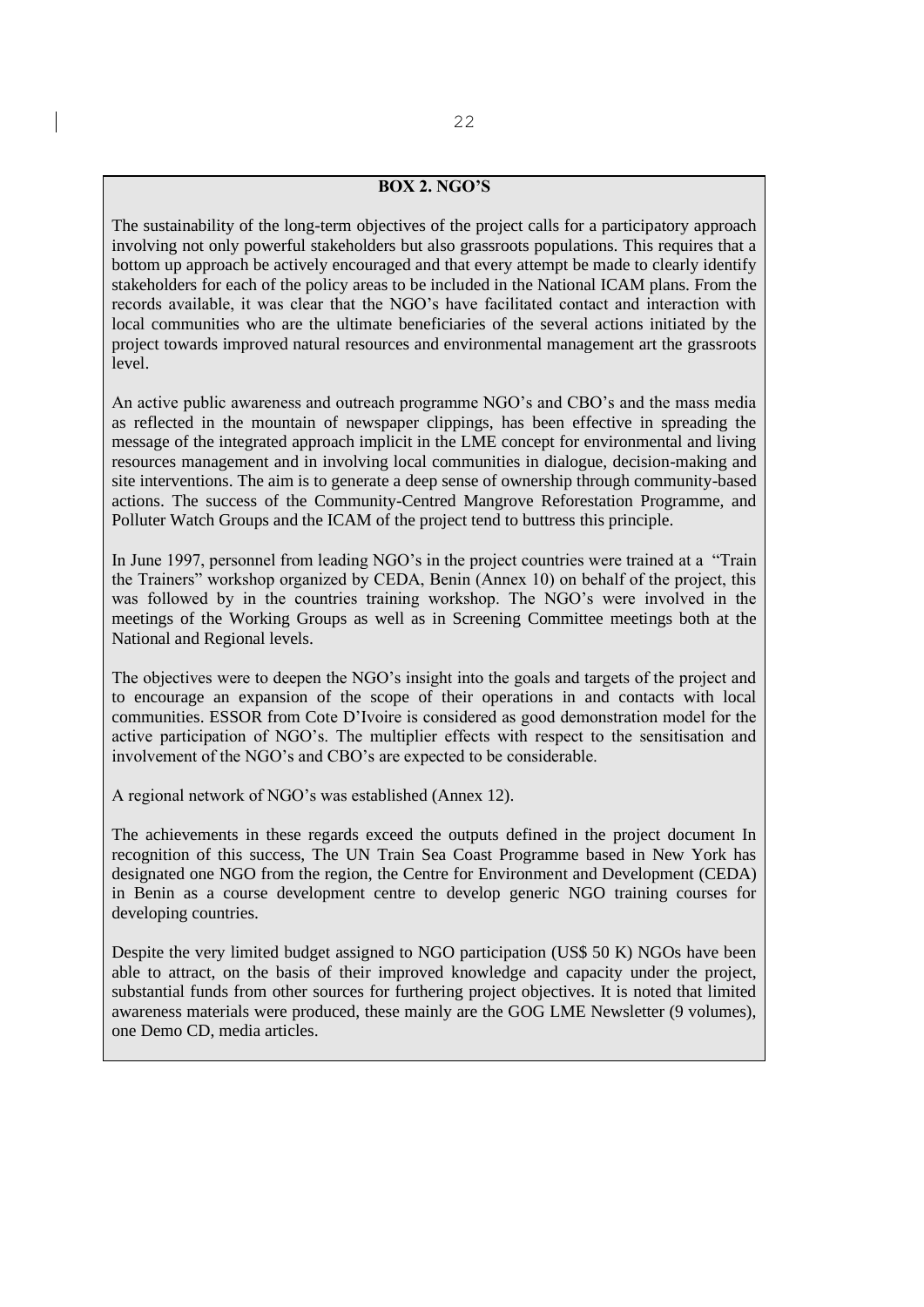**Immediate Objective 2: Develop an Integrated Information Management and Decision-Making Support System for Environmental Management**

| Output                      | <b>Achievements</b>             | <b>Level</b> | <b>Success</b> |
|-----------------------------|---------------------------------|--------------|----------------|
|                             |                                 | achieved     |                |
| 1. Regional                 | Investigation of hardware<br>A. | $\mathbf C$  | <b>PS</b>      |
| Environmental               | and software equipment needs    |              |                |
| Information                 | executed                        |              |                |
| Management System,          |                                 |              |                |
| including a multi-          | Partial support for<br>B.       | ${\bf P}$    | <b>PS</b>      |
| purpose Geographic          | hardware and software           |              |                |
| <b>Information System</b>   | provided. Identifying the       |              |                |
| (GIS)                       | requirements of regional system |              |                |
|                             | for information management      |              |                |
|                             | C.<br>Training in the subject   | $\mathbf C$  | <b>PS</b>      |
|                             | (Annex 10).                     |              |                |
|                             |                                 |              |                |
|                             | D.<br>Basic information system  | P            | <b>PS</b>      |
|                             | being established (Box 3).      |              |                |
| 2. A multi-purpose GIS      | Basic GIS data-base<br>Ε.       | ${\bf P}$    | <b>PS</b>      |
| data base assembled         | assembled, including more       |              |                |
| from all known national     | detailed pilot data-bases for   |              |                |
| and international           | demonstration of GIS            |              |                |
| electronic sources and      | possibilities                   |              |                |
| relevant scientific         |                                 |              |                |
| literature                  |                                 |              |                |
| 3. Manager's version        | Not achieved<br>F.              |              | $\mathbf F$    |
| GIS data base for           |                                 |              |                |
| <b>National Focal Point</b> |                                 |              |                |
| Agencies                    |                                 |              |                |

*C complete P partially S satisfactory PS partially- satisfactory F failure*

The overall assessment of the achievements of outputs and activities under this objective was partially successful (for detailed notes refer to Box 3),

 $\begin{array}{c} \end{array}$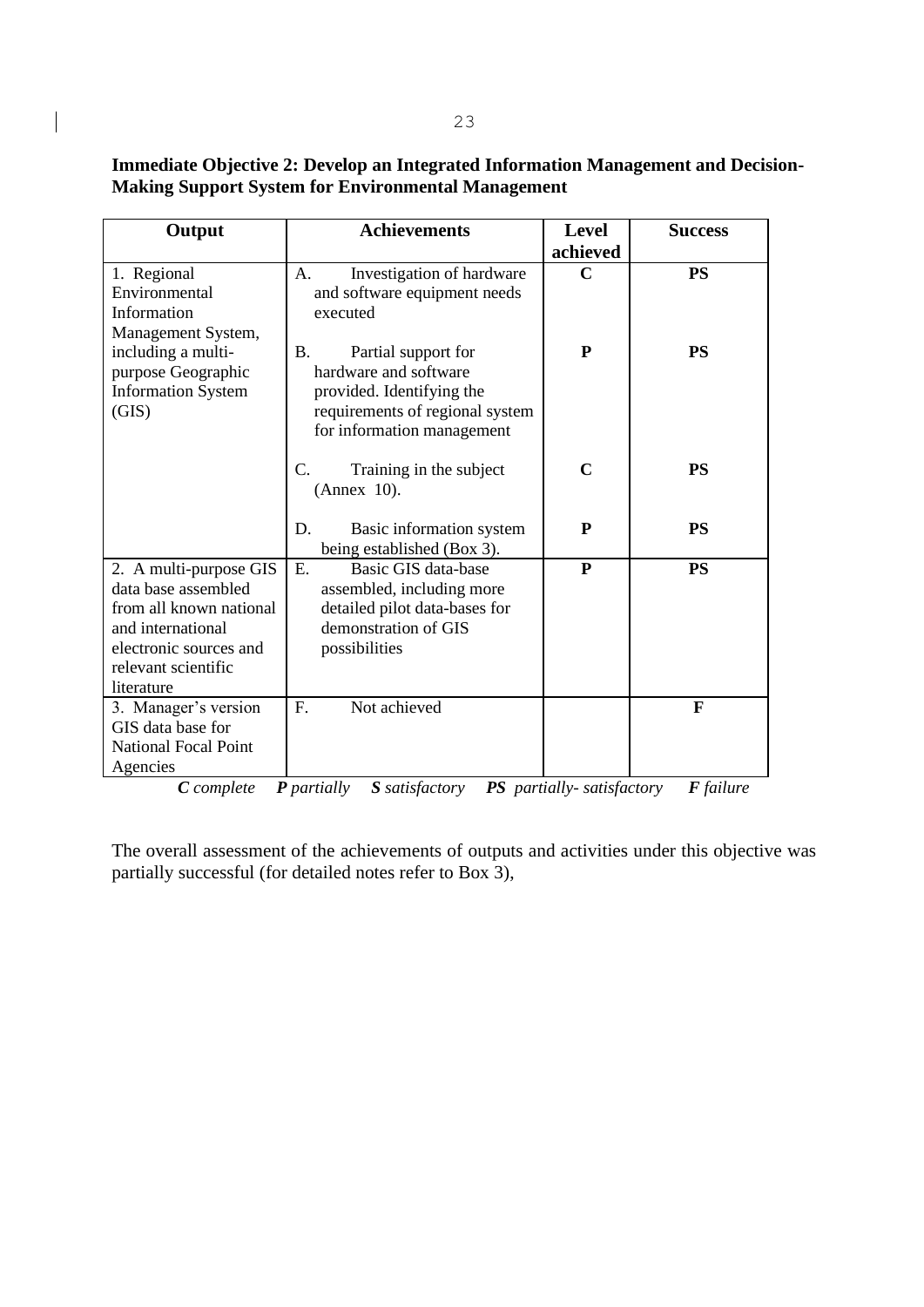### **Box 3. GOG-LME Integrated Information Management and Decision-Making Support System for Environmental Management**

As one of the milestone defined project objective, the allocated budget was a mere pittance (US \$ 50 K). This caused initial delays in finding the appropriate level of people/companies willing to be involved in such ambitious and large activity.

The Project Management was forced to reorganise this objective to get it off the ground. Rather than seeking a dedicated capability that is beyond the reach of the project, emphasis was put on tapping into and enhancing existing facilities and expertise at the countries level. Even the target of establishing a Regional Data and Information Management Centre at the Regional Co-ordination Centre at the CRO in Abidjan was abandoned in favour of upgrading, after seeking the agreement of the project's countries. An existing National Centre at Abidjan, the "Comite National de Teletedection et D' Information Geographique" serve as a Centre of Activity on a regional level.

A regional Network of national GIS experts was created and their capabilities enhanced through training and mutual assistance (Annex 10). Through the activities of the network, means of common architecture and standardised forms were discussed. Emphasis was placed on each country to collect existing dispersed data from various institutions and agencies, often with retroactive geo-reference to make them compatible for entry, into a GIS.

Ongoing activities also yielded current data and information. Seed fund was made available to some countries to enhance or develop their existing system. Thematic maps have been produced both at national and regional levels. In some countries internet connections have been set up for networking data and information exchange.

The target of establishing a full integrated information management and decisional making support system including an abstracted "Manager's Version" is yet to be realised, the achievements under this project hold promises for a more viable and dynamic future for the project countries in terms of managing there shared environmental resources.

The mission observed that relevant facilities were established or being established in some of the participating countries (e.g. in Nigeria at the NDES), and the Remote Sensing Application Unit at Ghana. Integration of the developed systems will strengthen the overall approach of establishing a regional decision-making support system.

It is recommended to establish the system in full as a priority regional action, besides it is required to harmonise co-ordination system and to develop a regional meta data-base.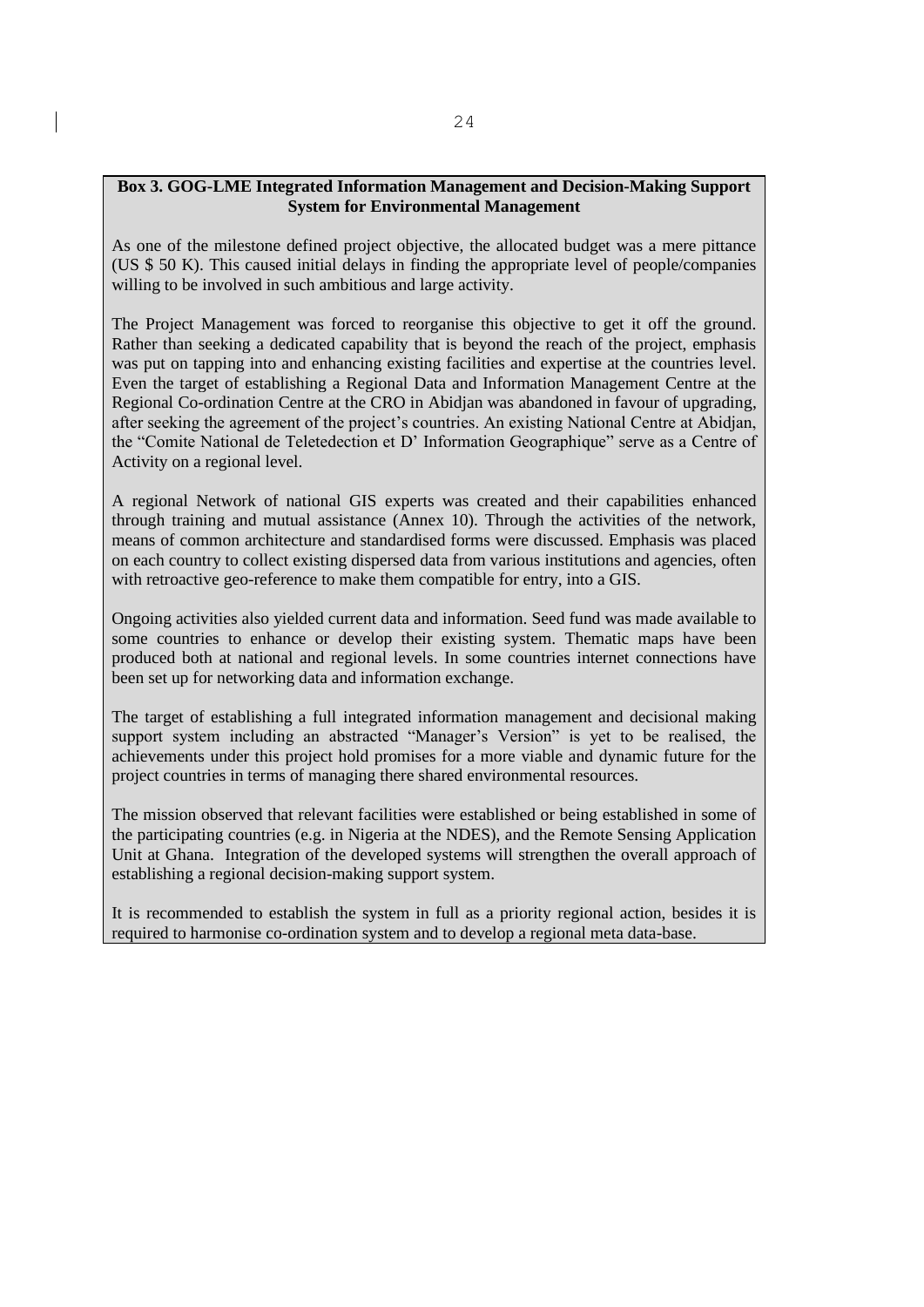**Immediate Objective 3: Establish a comprehensive programme for monitoring and assessment of the health and productivity of the Gulf of Guinea Large Marine Ecosystem.**

| Output                                                                    | <b>Achievements</b>                                                                                                                                                                                         | <b>Level</b><br>achieved      | <b>Success</b> |
|---------------------------------------------------------------------------|-------------------------------------------------------------------------------------------------------------------------------------------------------------------------------------------------------------|-------------------------------|----------------|
| 1. Integrated monitoring<br>programme design for the<br><b>LME</b>        | Integrated programme prepared and<br>$\bullet$<br>subdivided into activity groups.<br>Manual and standardised methods<br>for pollution monitoring created<br>(Annex 10)                                     | $\mathbf C$<br>$\mathbf C$    | S<br>S         |
|                                                                           | Inter-calibration exercises executed                                                                                                                                                                        | ${\bf P}$                     | <b>PS</b>      |
| 2. Mangrove survey                                                        | Survey executed and reported.<br>Mangrove distribution maps<br>prepared                                                                                                                                     | $\mathbf C$<br>$\overline{C}$ | S<br>S         |
|                                                                           | Demonstration rehabilitation pilot<br>$\bullet$<br>projects executed in five countries                                                                                                                      | $\mathbf C$                   | S              |
| 3. Pollution monitoring<br>programme in coastal<br>lagoons                | Monitoring programme executed<br>$\bullet$<br>within the limitations of project<br>budgets and existing national and<br>regional (financial and human<br>resources) capacities                              | ${\bf P}$                     | <b>PS</b>      |
| 4. Pollution monitoring<br>programme for nearshore<br>waters and sediment | Monitoring programme executed,<br>$\bullet$<br>although open ocean sampling was<br>restricted to 2 regional trawl surveys<br>due to unforeseen problems related<br>to the availability of a research vessel | ${\bf P}$                     | <b>PS</b>      |
| 5. Living marine resources<br>survey programme                            | Programme executed, although<br>$\bullet$<br>surveys were restricted to 2 regional<br>trawl surveys due to unforeseen<br>problems related to the availability of<br>a research vessel                       | P                             | <b>PS</b>      |
| 6. Plankton survey<br>programme                                           | Plankton survey executed within the<br>$\bullet$<br>limitations of project budget and<br>existing national and regional<br>(financial and human resources)<br>capacities                                    | ${\bf P}$                     | <b>PS</b>      |
| 7. LME working meetings<br>to develop ecosystem health                    | Stock taking meetings executed<br>through activity groups.                                                                                                                                                  |                               | S              |
| indices                                                                   | Country state of the marine<br>$\bullet$<br>environment reports for all project<br>countries prepared. (Annex 10)<br>Regional "State of the Marine<br>$\bullet$<br>Environment" document compiled           | $\mathbf C$<br>$\mathbf C$    | S<br>S         |
|                                                                           | (Annex 10).                                                                                                                                                                                                 |                               |                |

*C complete P partially S satisfactory PS partially- satisfactory F failure*

Additionally:

 $\begin{array}{c} \hline \end{array}$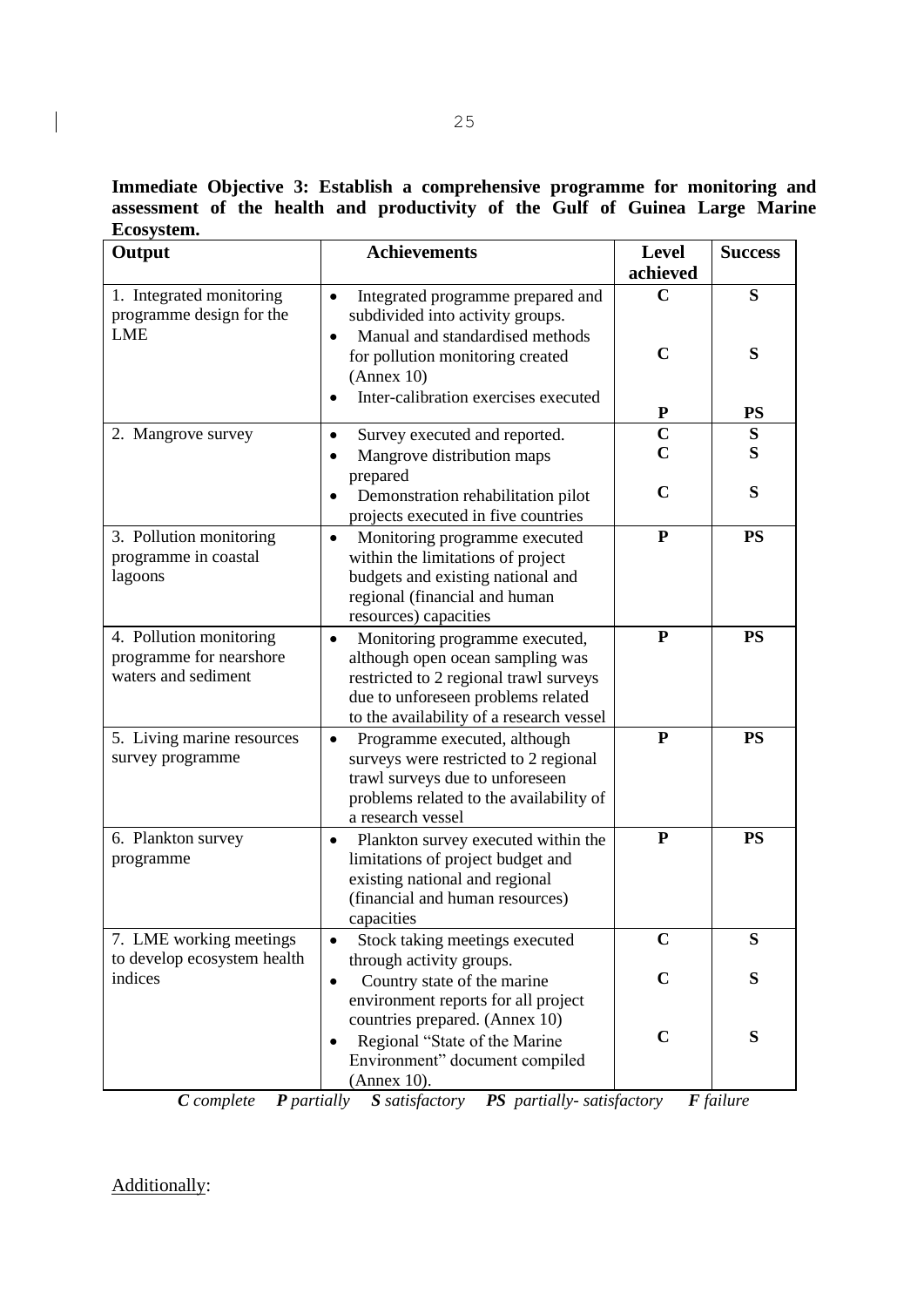- A comprehensive assessment of 'The state of the Mangroves in the Gulf of Guinea' is given by C.E. Isebor (Co-Chair Mangrove Study Group GOG LME Project) NIOMR PMB 1279 Lagos, July 1999 for the 6 coastal States all of which have established nurseries and pilot restoration sites (only 4 in early 1998). A strategy for sustainable management of the Mangrove Ecosystems is presented. Although these may be modest in size they are pilot studies and will take a further 7 years to mature. Many of the difficulties have been assessed in carrying out these studies and lessons learned. The involvement with NGOs and CBOs was excellent even Prof. Ibe (RCC) carrying out a publicity coup by having Mr Robert Mallet, Deputy Secretary of Commerce of USA plant the first mangrove seedling in Ebrie Lagoon mini project for the Control of Pollution in the Bay of Cocody, Abidjan. Restoration of the mangrove ecosystem will increase the productivity and provide stability for the coastal ecosystems, avoiding loss of land by erosion and its biological diversity.
- Living Marine Resources Programme. Only two of the four Trawl Surveys were completed due to problems and availability of vessels. The first trawl Survey was in the western Gulf of Guinea (29 July –13 August 1996) and the second carried out throughout the Gulf, in two legs, (25 February to 25 March 1999); only benthic trawling was completed. No oceanographic data were collected from this commercially hired vessel because of the lack of suitable equipment. Nevertheless, these Surveys represent a significant and historic event of collaboration between these 6 countries and extremely valuable results were obtained. All countries expressed a need to expand this activity in a Second Phase.
- Plankton Survey Programme. Three Training Workshops on Plankton Identification were implemented (29 April – 10 May 1996, 2 - 13 September 1996, 16 – 27 June 1997) with participants from Benin, Cameroon, Cote d'Ivoire, Ghana and Nigeria plus two out of region visits from Ghana to SAHFOS, UK. Despite this training all analysis of plankton samples has been carried out at SAHFOS (UK) under supervision. A total of 1370 plankton samples were collected using the Continuous Plankton Recorder (CPR) tows from 1996 to May 1999 between Cape Palmas and Douala. Only 88 samples have been analysed to date. Following a visit of Mrs E.R. Anang (Director of the Fisheries Research and Utilisation Branch Laboratory in Tema, Ghana), 15 –18 December 1998, future options were considered for setting up a Plankton Analysis Laboratory, to centralise activities, in Tema. This is considered by the evaluation team to be the only viable option if this technology is going to be sustained in the Gulf of Guinea Large Marine Ecosystem. Already further International funding is being sought to sustain and increase capacity for this unit in Tema. The instrumentation has yet to be transferred to the region although the 2 microscopes are on site, the latter one not arriving until mid 1999. This is a new and advanced technology to be brought to the Region and further in-depth training is required in a Second Phase for the successful implementation of this important survey technique. It is also noted that no sensors for primary productivity, oil and petroleum residues, to be used with this technology, were purchased. In the present level of training in the Region this is understandable.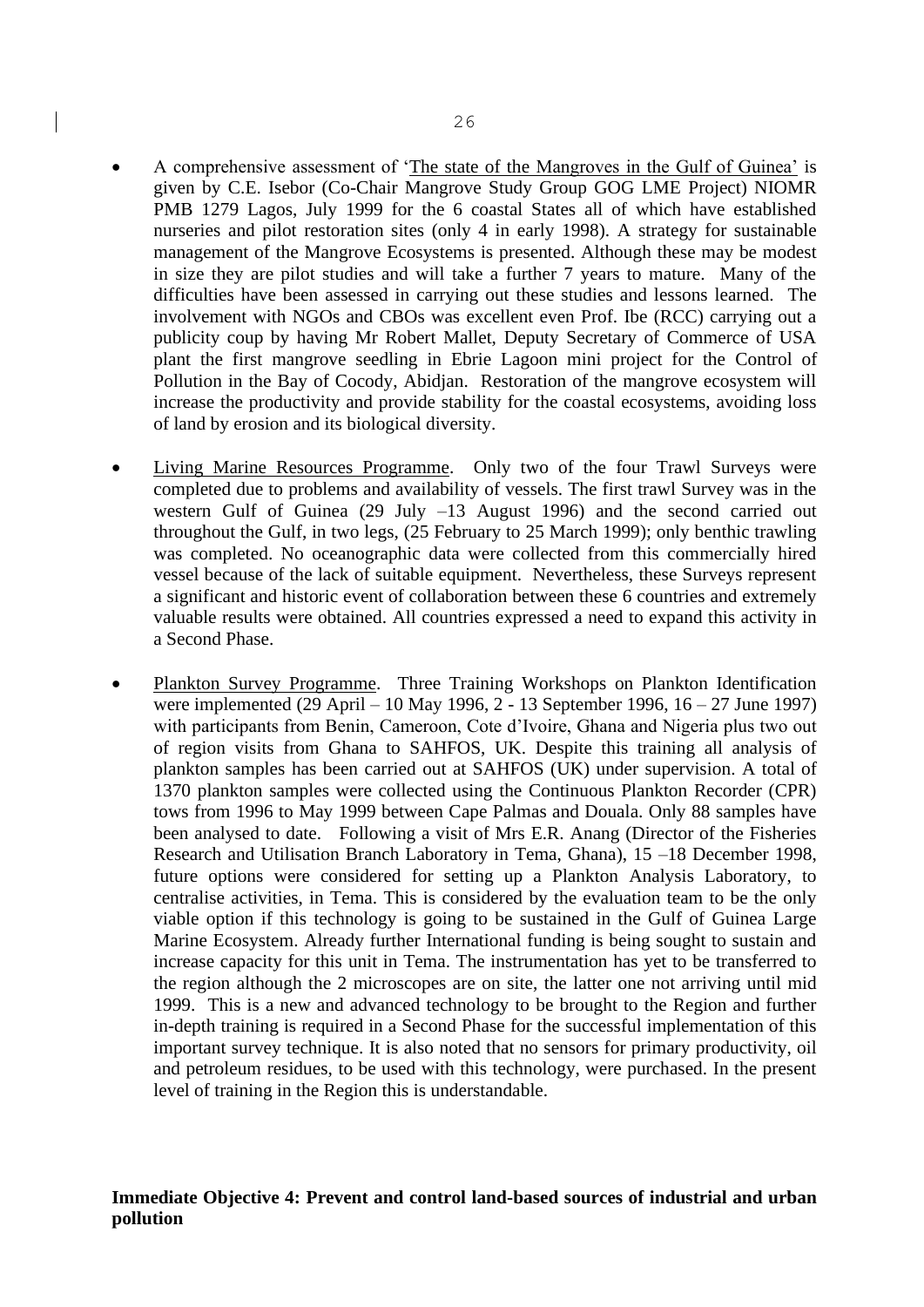| Output                                                                                                   | <b>Achievements</b>                                                                                                                                                                                                                                                                             | <b>Level</b><br>achieved    | <b>Success</b> |
|----------------------------------------------------------------------------------------------------------|-------------------------------------------------------------------------------------------------------------------------------------------------------------------------------------------------------------------------------------------------------------------------------------------------|-----------------------------|----------------|
| 1. Inventory and assessment<br>of industrial pollution                                                   | Industrial pollution assessed in<br>$\bullet$<br>all project countries by national<br>experts guided by an<br>international and a regional<br>expert                                                                                                                                            | P                           | <b>PS</b>      |
| 2. Case studies for<br>demonstration of industrial<br>waste treatment and<br>management                  | Detailed feasibility study on the<br>$\bullet$<br>establishment of a Waste Stock<br>Exchange Management System.<br>Demonstration projects on the<br>$\bullet$<br>use of mangroves as natural<br>purifiers of urban and industrial<br>effluents executed in two<br>project countries (see Box 4) | $\mathbf C$<br>$\mathbf C$  | S<br><b>PS</b> |
| 3. Feasibility study of urban<br>sewage waste management                                                 | $\bullet$<br>Urban waste management<br>options analysed by national,<br>regional and international<br>experts.<br>Economic evaluations cancelled<br>due to budgetary restrictions                                                                                                               | $\mathbf C$                 | S<br>F         |
| 4. Development of a strategic<br>plan outlining options for<br>industrial and urban<br>pollution control | Recommended options and<br>$\bullet$<br>actions, including institutional<br>set up, and options for pollution<br>control and monitoring defined<br>through studies by national,<br>regional and international                                                                                   | G. C                        | S              |
|                                                                                                          | experts.<br>Regional stock taking<br>$\bullet$<br>workshops involving pollution<br>control experts, representatives<br>of regulatory agencies, NGOs<br>and the private sector.                                                                                                                  | $\mathbf C$<br>$\mathbf{P}$ | S<br><b>PS</b> |
|                                                                                                          | Regional effluent standards<br>defined.                                                                                                                                                                                                                                                         |                             |                |

*C complete P partially S satisfactory PS partially- satisfactory F failure*

# Additionally:

- A. Regional Marine Debris Monitoring executed and marine debris stock taking workshops organised (in co-operation with IOC/UNESCO), with the participation of scientists, decision makers, NGOs and the private sector. Beach cleanup and awareness building campaigns executed in all project countries with the help of local NGOs. Regional policy recommendations formulated and a Protocol to the Abidjan Convention drafted.
- B. Regional Oil Spill Contingency Planning Workshops executed in co-operation with IMO.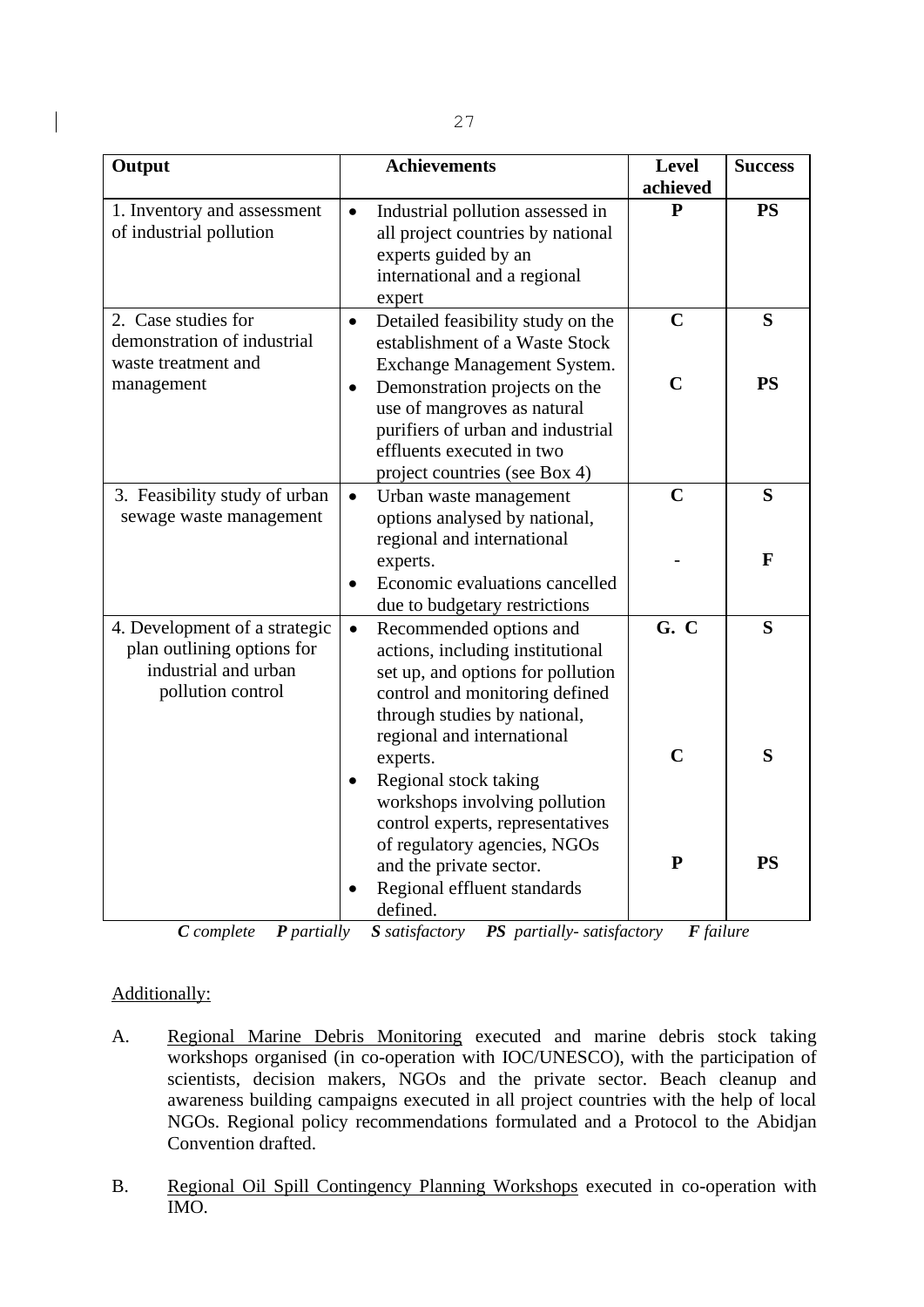#### **Box. 4. UNIDO "Environmentally Sound Industrial Development " and the GOG LME Project**

UNIDO has considered CPT and the Pollution Control & Waste Management as contributing to environmentally sustainable industrial development by encouraging enterprises in the target countries (developing countries and countries with economies in transition) to adopt cleaner production technologies.

Sustainable industrial development requires three elements: a competitive economy, productive employment and a sound environment. This could be achieved by building awareness in the target countries regarding the benefits that enterprises (as well as society in general) will derive from adopting CPT, and by building the capabilities within industry, and industry's support institutions to implement CPT. Pollution Control and Waste Management will solve environmental problems in a cost-effective manners.

The GOG-LME Project Document recognized that pollution affects the waters of the Gulf of Guinea and the natural living resources, which depend on clean waters for their survival. Environmental degradation, including habitat destruction, loss of biological diversity and degenerating human health are among the major impacts. Industrial and urban pollution are the more prominent threats to the marine environment in the Gulf of Guinea and its urban coastal waters. At the same time that there is growing realisation of these dangers, and the scarcity of accurate information. There are hardly any credible examples of "*cleaner production* " techniques existing in the region.

Amongst the project activities survey of LBS of pollution that affect the coastal and marine environment. The project was involved in providing options for management and control of industrial and urban wastes such as the innovative approach of **Waste Stock Management System** in Ghana. Mangroves are being used as 'purifiers' of urban waste sewage that presently run into in the Bay of Cocody, Abidjan. These are demonstration projects supported by the GOG LME. Preliminary proposals for effective urban waste and sewage control being addressed to the governments are a mix of conventional and innovative applications.

At the last review meeting on Marine Debris (Abidjan, 19-21 April 1999), analyses of results of **marine debris** (beach litter) monitoring (with IOC-UNESCO), have resulted in advice and recommendations comprising preventive and control actions to municipal and local authorities on solid waste management.

Recommendations were made for the establishment of an effective region-wide programme of control of marine pollution, and a Protocol in the subject is being prepared as an adoption to the Abidjan Convention. Common regional effluent standards and enforcement systems were identified.

The approach of **Cleaner Production and Pollution Control & Waste Management** will require further consideration and implementation on large scale for the region, since the developed activities were merely demonstration and should be supported to a full operational system.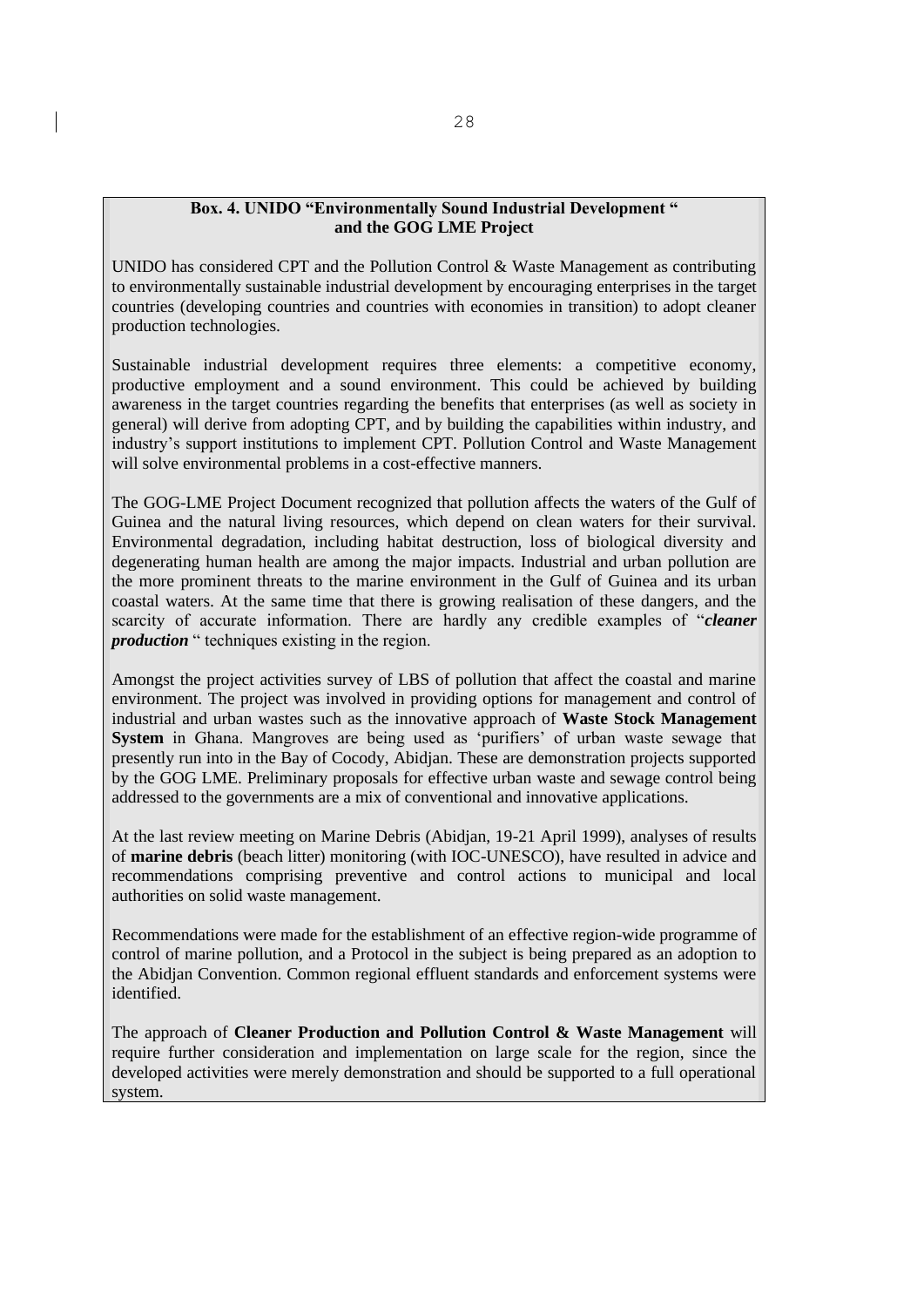| Immediate Objective 5: Develop national and regional strategies and policies for the |  |  |  |  |
|--------------------------------------------------------------------------------------|--|--|--|--|
| long-term management and protection of the Gulf of Guinea Large Marine Ecosystem     |  |  |  |  |

| Output                                                                                             |             | <b>Achievements</b>                                                                                             | <b>Level</b><br>achieved | <b>Success</b> |
|----------------------------------------------------------------------------------------------------|-------------|-----------------------------------------------------------------------------------------------------------------|--------------------------|----------------|
| 1. National and regional<br>guidelines for                                                         | A.          | Guidelines defined.                                                                                             | <b>H.</b> C              | S              |
| integrated coastal zone<br>management planning                                                     | <b>B.</b>   | <b>Coastal Profiles and draft</b><br>National ICAM Plans developed                                              | $\mathbf C$              | S              |
|                                                                                                    | C.          | National workshops,<br>attendance 426 participants<br>(Annex 10)                                                | $\mathbf C$              | S              |
|                                                                                                    | D.          | Regional ICAM planning has<br>not been developed                                                                |                          | F              |
| 2. Financial support<br>mechanisms for CRO,<br>NFPIs, NFPAs and NGOs<br>for long-term continuation | Ε.          | Study on financial<br>mechanisms for long-term<br>continuation of project activities<br>completed               | $\mathbf{P}$<br>I.       | <b>PS</b>      |
| of LME monitoring and<br>environmental management<br>activities                                    | $F_{\cdot}$ | Consultations with countries<br>concluded                                                                       | P                        | <b>PS</b>      |
|                                                                                                    | G.          | Reports on funding<br>requirements, financial<br>mechanisms, and preliminary<br>action plan prepared incomplete | P                        | F              |
| 3. Mechanisms for regional<br>policy and strategy                                                  | H.          | Mechanisms established                                                                                          | J.<br>$\mathbf C$        | S              |
| formulation and<br>implementation                                                                  | I.          | Regional and national (cross-<br>sectoral) Steering Committees<br>created.                                      | C                        | S              |
|                                                                                                    | J.          | Regional Declaration (the<br>Accra Declaration) signed at<br>Ministerial level meeting                          | $\mathbf C$              | S              |

*C complete P partially S satisfactory PS partially- satisfactory F failure*

A project consultancy report entitled " Report on mechanisms for Financial Support" was prepared by Bergen Group in 1999, in which mechanisms for recurrent funding and financial support were identified. However, this report was not completed.

# **E. Development Objectives**

*The project development objective is to protect and restore the health of the Gulf of Guinea Large Marine Ecosystem and its natural resources.*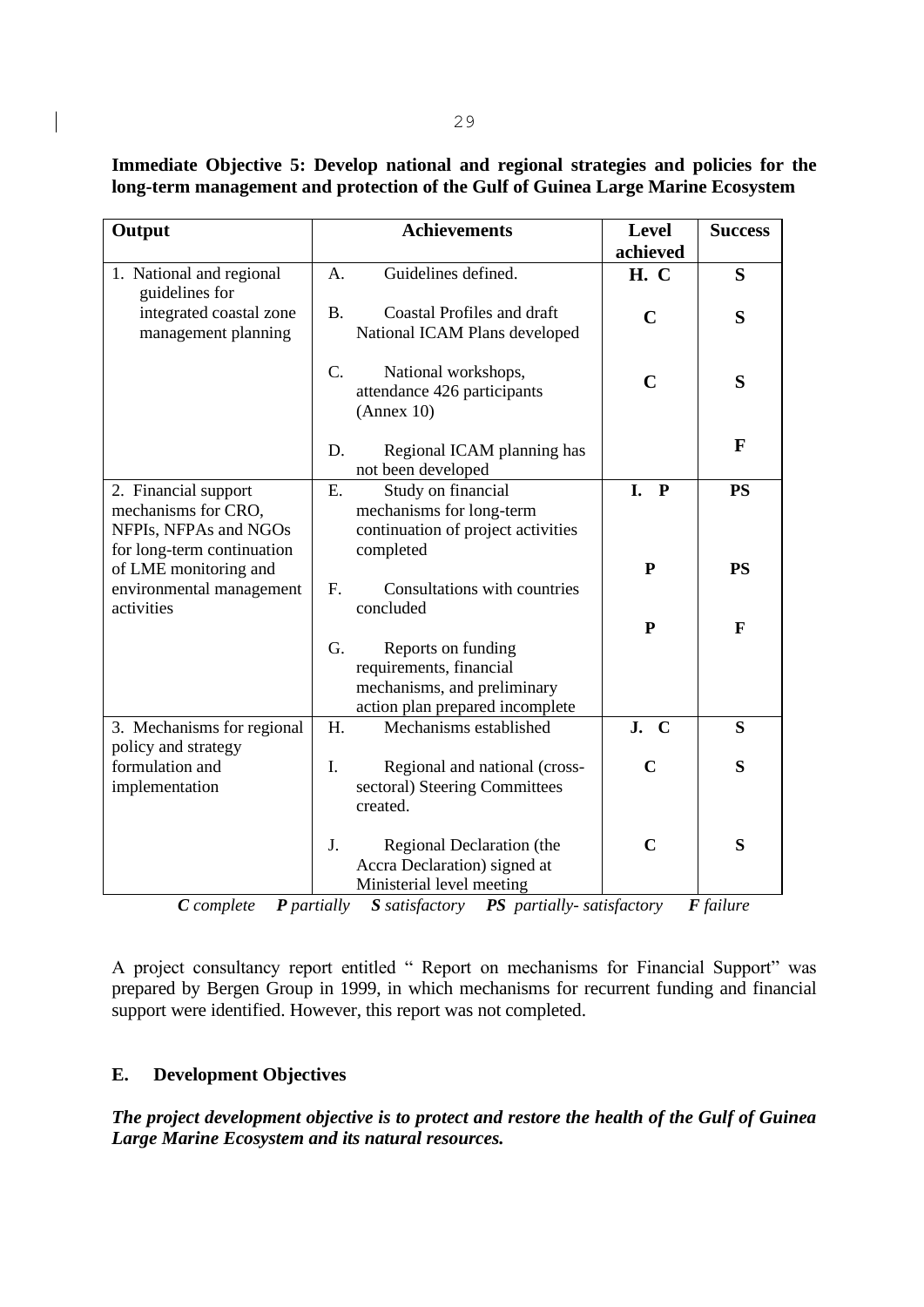The nature of this Development Objective requires a longer assessment period to make definitive judgements on improvements in environmental quality and the sustainability of living resources stocks and diversity.

# **F. Effectiveness**

- It could be questioned whether or not general effectiveness could have been increased through another approach. The simple answer to the question is no. Considering the 5 Immediate Objectives, 21 Outputs and their Activities they encompass all the elements to effectively assess and manage the resources of the Gulf of Guinea Large Marine Ecosystem. The majority of these Outputs are not Gulf of Guinea specific but they are specific to the holistic Large Marine Ecosystem approach, and its drainage basins, which can be applied to any tropical or sub tropical developing region of the world (Project Document and GOG LME Final Progress Report, 1999).
- The attraction of this comprehensive approach is that it is all encompassing and provides an umbrella for many of the World Bank, GEF, UN Agency activities in coastal pollution and environmental degradation. This particular project was structured to provide strong linkages between scientific information and its use in resource management decisions and effective co-ordination of all coastal assessment and monitoring activities.
- Realising the limitations of the existing infrastructure and the available capacity in the region it is understandable that progress towards the ultimate objectives would be slow. The objectives of the project embody a much longer term strategy involving amelioration of Mangroves and Wetlands, Water Quality degradation, Fisheries, Biodiversity in lagoons, near shore and shelf regions, Environmental Issues and Legislation and Control. These objectives cannot be achieved, or finalised, in a four years project but the foundations can be laid to monitor, restore and enhance the Gulf of Guinea ecosystem to provide increased potential for economic opportunities.
- In many of the activities the published results and their recommendations are very good (Annex 11) in others further capacity building is required but overall they represent excellent value for the resources used under the project.

# **G. Capacity Building**

- During the preparatory phase (1992) and the inception of the project (1995), the region's technical capacity was mostly in universities and research institutions, but not integrated into a comprehensive effort to address regional issues such as in the Gulf of Guinea integrated approach.
- The project has established regional and national networks of scientific institutions and non-governmental organisations, with scientists, policy makers and other participants, to undertake studies on ecosystem degradation, to assess living resources availability and biodiversity, and to measure socio-economic impacts of actions and non-actions. The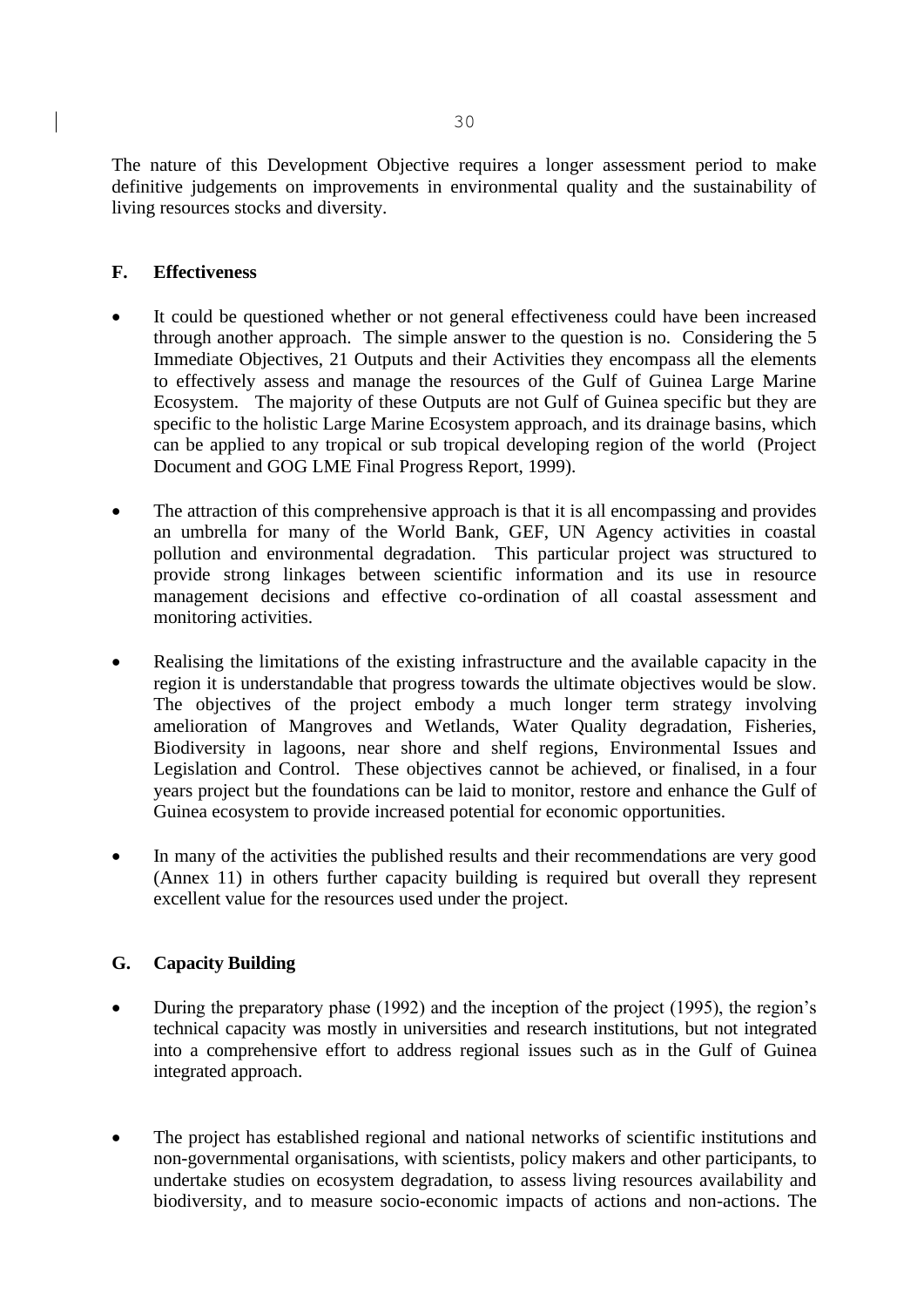capacity of the networks has been enhanced through the supply of equipment and by a series of group training workshops aimed at standardising methodological approaches.

- The regional workshops were held on issues varying from pollution monitoring, ecosystem productivity studies, natural resources management and planning, development of institutional capacities (including administrative and legal structures), data and information management and exchange. Inter-calibration exercises (with IAEA) have been promoted as a further means of ensuring comparability of results from different participating laboratories and countries. On a national level, numerous workshops and training activities have been organised under the project, while individuals benefited from training, fellowships and study tours.
- One of the pressing issues in capacity building is the development of human resources. Attrition of trained personnel was common in some countries. Selection of trainees remains a national responsibility, however, selection criteria for training purpose and trainees would help countries evaluate the candidates and to make the best possible selection based on these criteria.
- The quality of training was quite satisfactory, since training issues were put forward according to the region needs, this increased the originally planned 17 workshops to 41 workshops mostly on a regional level.
- An outreach and capacity building oriented programme such as the GOG-LME Project should pay much attention to the distribution of information and lessons learnt through all channels accessible. The relevant national institutions, NGOs, the individual managers, policy makers and experts should therefore be involved, consulted and informed at all stages of project implementation. An intensive network of such partners becomes crucial, and should be maintained through both analogue (workshops, activity groups, meetings, distribution of publications, newsletters, etc.) and digital (communication and information distribution through the Internet) means. The funds allocated for maintaining such a network, for the printing of documentation and publications, etc. should therefore be substantial.

## **H. Impact (Positive Effects)**

- A. Although the positive effects of the project were foreseen in the original project document, additional positive effects were developed during the project implementation, particularly in areas of enhancement of national and sub-regional capabilities (Training) and areas of environmental management as Marine Debris and Waste Management. A significant impact was the establishment and enhancement of sub-regional co-operation and co-ordination, and development of cross-sectoral co-operation at national levels.
- B. The assisted institutions under this project were environmentally designated institutions known as NFPI (see Annex 7), NGO's from the different countries (Annex 12), and private sector organisations. The project has established a network (national/sub regional) of the involved institutions. A positive impact was to bring along institutions and scientists from the sub region to co-operate in achieving the activities outlined in the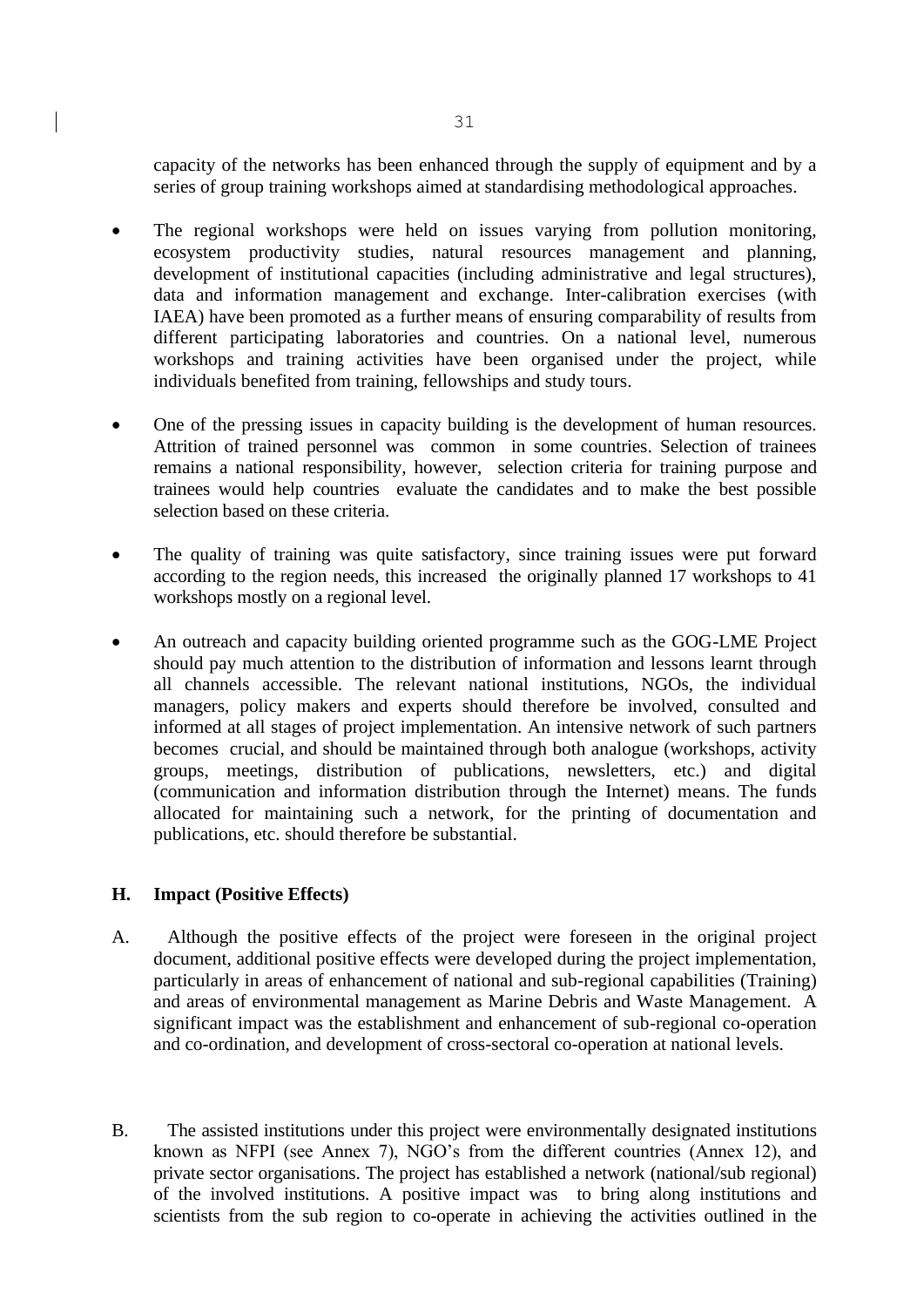ambitious designed project and to resolve many of the problems of language barrier, national scientific development, infrastructure, logistics and institutional structure. Negative impacts were recognized in areas related to human resources management and mobilisation.

- A. The staff linked to the assisted institutions, and contributed to the project have directly benefited from the project through their active participation on the project activities including training and workshops. The involvement of trained women experts in many of the project's activities was adequate in some countries.
- The direct end users are the government authorities and the affiliated institutions and NGO's. Among the concerned ministries of the countries are the Ministry of Environment, the Ministry of Agriculture and Fisheries, the Ministry of Industry/Trade or Transportation, the Ministry of Mining and/or Tourism, and the Ministry of Planning/Finance. It is anticipated that impact of the project on these Ministries will be significant, because the recommendations from the project need to be reflected in the laws and regulations of the concerned ministries.
- A. Individual industrial enterprises to which concept of cleaner production, pollution control, waste management was introduced benefited from the approach. However, the impact of the project in this regard will not be fully perceived at this stage, since the approach was to link the project activities to the on-going national plans. For example, in Ghana, the project has directly contributed to impact assessment studies for industrial, waste management programmes.
- B. The ultimate beneficiary of the project is the people dependent on the Gulf of Guinea Large Marine Ecosystem. The inhabitants as well the economic sectors in the region will benefit from the sustained productivity of its marine resources, sustainable industrial development, and rational and integrated coastal development
- The development objective of the project was to protect and restore the health of the GOG LME and its natural resources; the impact of the project will lead to significant effect on the planning of environmental management. The protection and restoration of the environment will be feasible in case of implementation of the identified action plans particularly for ICAM, management of Marine Debris and wastes.
- A. The project has developed awareness of its outputs to the participating countries on its outputs.
- B. The countries have expressed substantial commitment to support the project; this is reflected nationally through the initiation and support given to the NFPI's and NFPA's involved in this project. Over and above was the Accra Declaration in 1997 showing the strong political will and commitments of the participating countries on a ministerial level.
- A. The project had a clear impact on the policy and strategies of the countries; this was reflected in the development of management oriented actions in most of the countries, such as the ICAM National Action Plans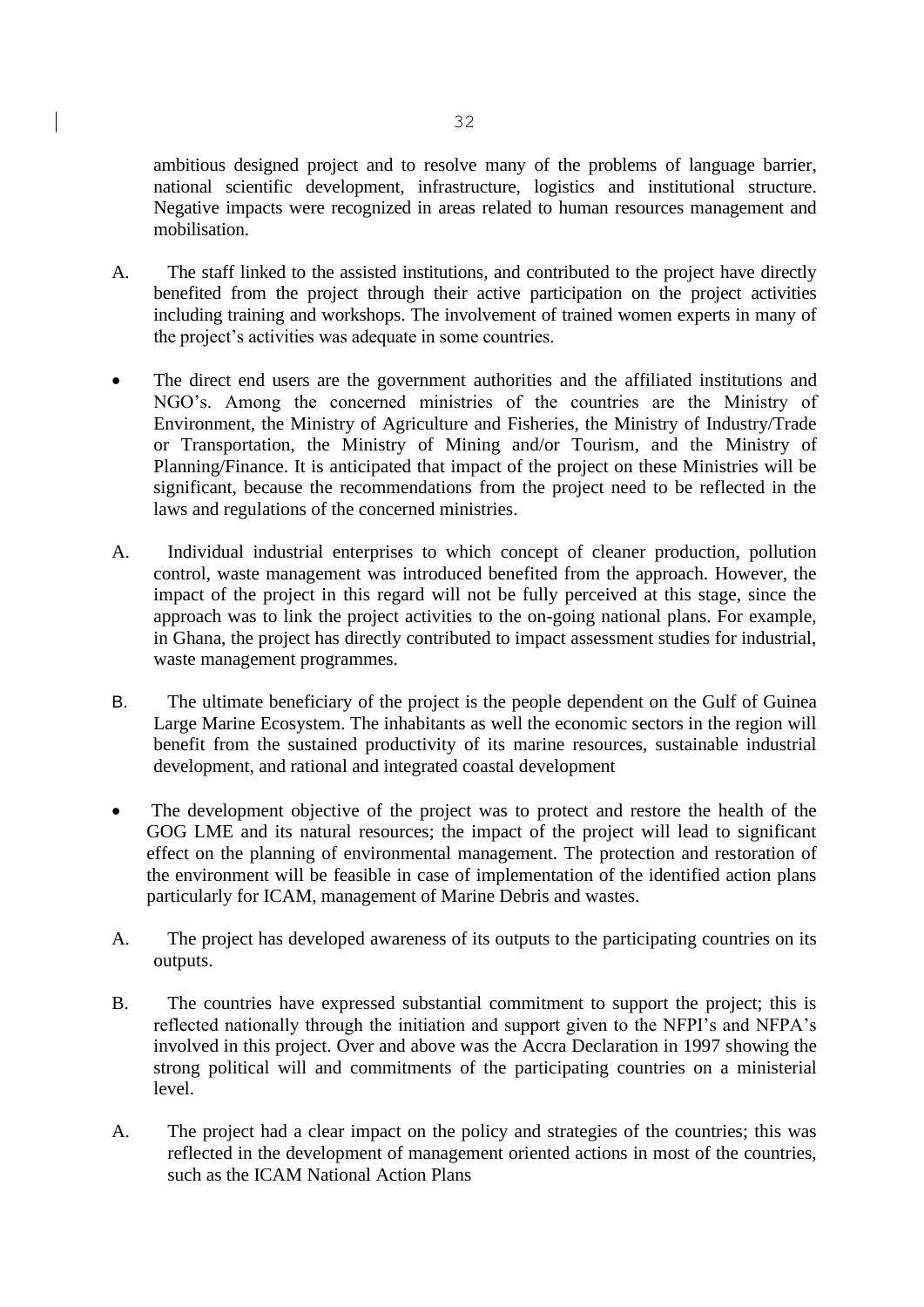- B. Technical and managerial co-operation among the participating countries has improved, manifested in the several technical workshops and meetings, which has resulted in some common regional guidelines in the Steering Committee meetings addressing managerial issues.
- C. Although co-operation among international organisations was foreseen as feasible and as necessary for the development and co-ordination of the project; the co-operation was less pronounced between UN agencies (UNDP and UNIDO) in some of the visited countries. Other international organisations (either UN or other agencies) cooperated on bilateral or multilateral levels with the project
- D. Co-operation among sectors, including the non-government and private sectors needs further strengthening and enhancement.

## **I. Sustainability**

- Sustainability of the project will largely depend on funding made available from funding agencies and/or donors, since the committed funds from the participating countries are not enough to sustain the project. However, it is necessary that participating countries maintain financial support for their national activities. A project consultancy report entitled " Report on mechanisms for Financial Support" was prepared by Bergen Group in 1999, in which mechanisms for recurrent funding and financial support were identified. However, this report was not completed.
- The countries participated in the project in its first phase were and are still strongly committed to the project sustainability. The mission had the opportunity to meet with several Ministers and decision-makers in the five visited countries, and received an official document answering the mission's enquiry on Togo (unable to be visited by the mission). During these visits and in Togo's answer, the governments of the six countries have strongly expressed their political will on seeing the project extended to its second phase based on the achievements of its first phase.
- On a regional level, the six participating countries representatives "the five Ministers responsible for the environment in Benin, Cameroon, Côte d'Ivoire, Ghana and Togo, and the Director General/Chief Executive of the Federal Environmental Protection Agency of Nigeria", gathered for the First Meeting of the Committee of Ministers in Accra (Ghana) in July 1998. Taking note of the commendable achievements of the project in fostering effective consultation, co-ordination and monitoring mechanisms, and in instituting joint actions in environmental and living resources management, the Ministerial Committee recognized the project as a valuable tool for regional cooperation.
- The Committee adopted the Accra Declaration (Annex 8) as an expression of common political will for the environmentally sustainable development of marine and coastal areas of the Gulf of Guinea, and furthermore called for the development of a Strategic Action Plan including a full Transboundary Diagnostic Analysis, leading to an expanded second phase to include all the 16 countries between Guinea Bissau in the north to Angola in the south, which are influenced fully or partly by the Guinea Current. A letter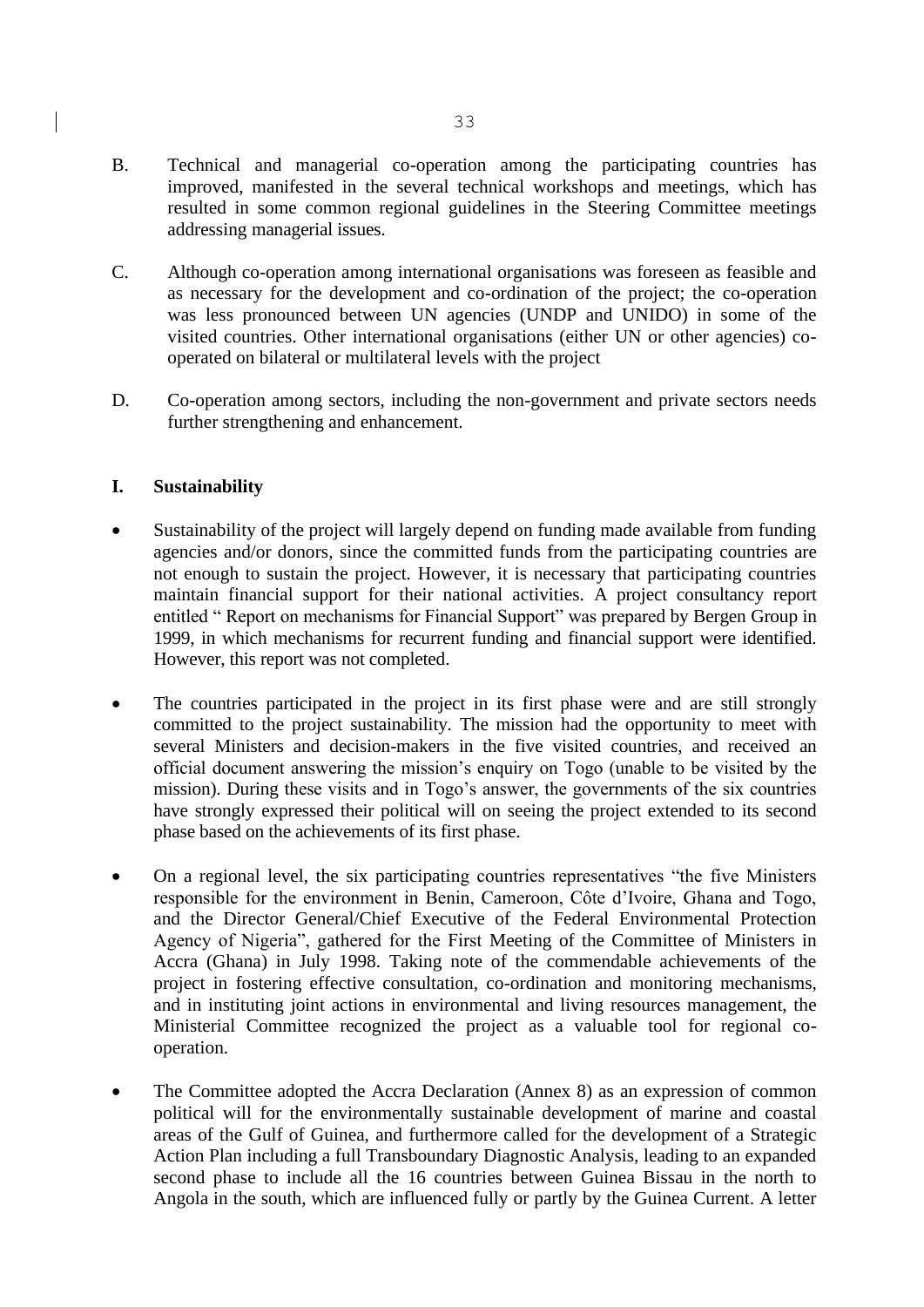signed from the Ministers (Annex 9) addressed to the UNDP called for the speedy approval of the submitted FDP Block B.

- The socio-economic factor was considered in the project with the development of ICAM national plans. The participatory process was effective and proved to be achievable. An example was seen in the Fishermen Community in Nigeria (Lagos) who participated in the formulation of local policy for the management of fishing industry based on the trawling results of the project and the awareness process.
- The logistics provided from the project to the NFPI's were made following the allocation for such activity. However, this has not been maximised since most of it went in large capital investment in five similar AAS with their accessories. Although the reason was to standardise and to facilitate maintenance, this proved not to be the best way, since most of the recipients expressed their hope of getting more appropriate and easily maintained equipment.
- The mission observed that dissemination of some of the latest submitted reports was not effective, this was because of the unavailability of funds to publish these project documents.
- The original project budget (Annex 13), the last budget revision (Annex 14) and the countries contributions (Annex 5) and other co-operating agencies contribution (Annex 4), outlines the process of the project funding. The funding made available to the project was merely seed funds to initiate identified activities, but was not enough to enable the implementation, as envisaged, or full functioning of some activities.
- A project consultancy report entitled "Report on mechanisms for Financial Support" was prepared by Bergen Group in 1999, in which mechanisms for recurrent funding and financial support were identified. However, this report was not completed.

# **J. Follow-up**

- That the tremendous strides made during the project lifetime in starting establishing GIS based integrated data and information support system should be continued and supported to bring the overall targets defined under this immediate objective to realisation.
- The importance of regular marine resources trawl surveys for making national resources management decisions is far reaching for the food security and fisheries sustainability of the region. Therefore, availability of oceanographic vessels for these trawl surveys and other oceanographic surveys must not be left to chance. Contingency funds have to be set in any future development of the project for vessel hire in case of failure of providing vessels from the participating countries.
- Improvement of infrastructure and facilities (including non-expendable equipment and scientific consumables) in the participating countries should be made a distinct priority
- Despite of the excellent record and quality of publications during the project lifetime, many compiled benchmark volumes addressing many activities and results are still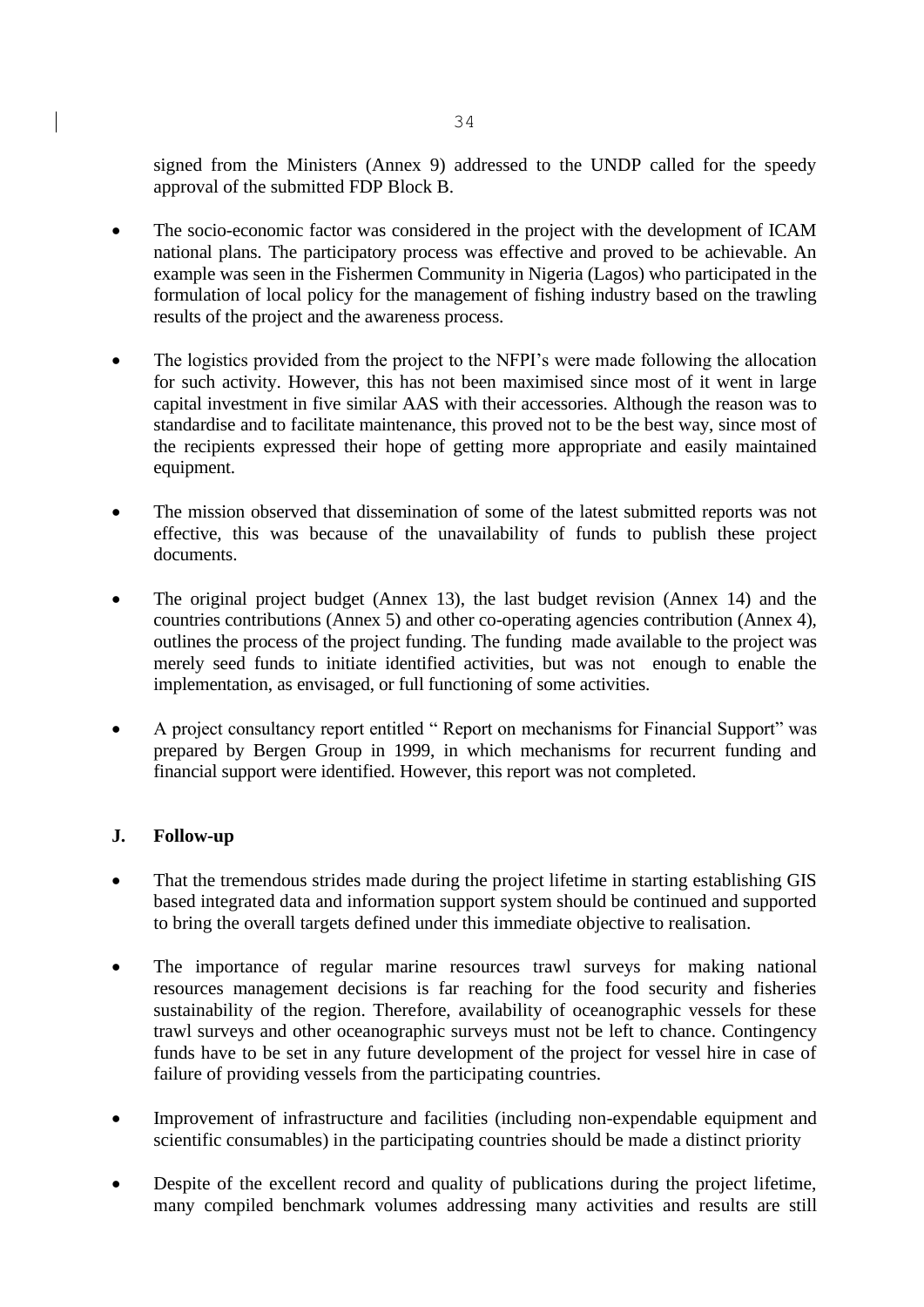unpublished. It came to the mission's attention that the Implementing and Executing agencies were urged to publish and bring these materials to the wider scientific community. Substantial funds should be allocated to publish these outstanding materials, and to consider the experience gained during the project progress to overcome this problem.

- Although great efforts were expressed from the project in the production of a draft proposal on the Control of Marine Debris, which is in the process of being submitted to the Regional Co-ordinating Unit of the Abidjan Convention for further action.
- More demonstration activities are required in the fields of waste management (reduction), mangrove and critical habitat protection.

## **V. CONCLUSIONS**

The Final-In-Depth Evaluators of the four-year Project "Water Pollution Control and Biodiversity Conservation in the Gulf of Guinea Large Marine Ecosystem" consider it to be a successful approach and implementation. It has upgraded physical facilities and human capacity throughout the region and established effective and sustainable lines of communications within the telecommunications limitations of the region. The networks of regional and national scientists, managers and NGOs are a lasting and sustainable product of the Project. This augurs well for continued exchange of experiences, and for sustaining joint decision making on resolving common problems begun during Phase 1. The decision/support systems at national and regional levels have created options for feasible management. These can only improve with time as the benefits of joint management of their marine environment and the shared living resources become more personnel. One of the main strengths of the project is the strong political will from all the Ministries involved to continue to support the GOG LME approach into a second phase.

## **A. Findings**

- Progress was made during the project life time in establishing Geographic Information System (GIS) based integrated data and information support system, which should be extended and appropriately funded during a possible second phase to bring the overall targets defined under the first phase to fruition.
- The mission observed the lean structure of the RCC in Abidjan. It comprised a Regional Co-ordinator and an Associate Expert (who joined only one year before the end of project), a Personal Assistance and a driver; the efficiency of the centre appeared highly satisfactory. However, to quote from the Ministerial Resolution from their First Meeting in July 1998 (Accra) " adequate regional co-ordination structures should be put in place from the inception of phase 2 of the project, after consultations between the Ministers of Environments of the countries concerned". This resolution embodies the sense of ownership, which the countries feel about the project and should be considered.
- There is a requirement, in some countries, to improve and enhance National Coordination and National/Regional Co-ordination. The system used by Ghana, from the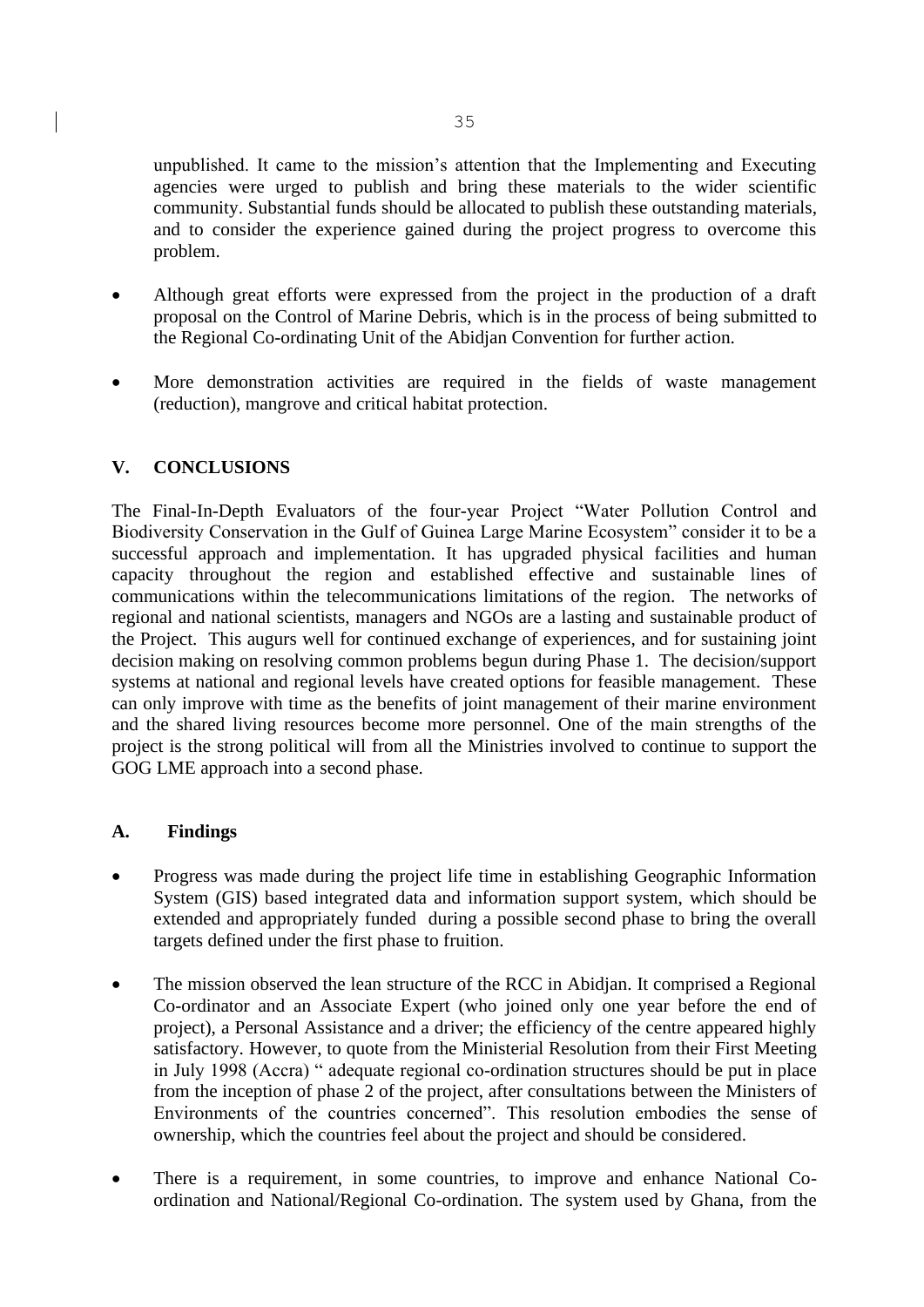beginning of the Project, is suggested as an effective template. Here the Ministry of Environment, Science and Technology was the National Focal Point Agency for the Project with the NPO set up with the NPD assisted by the NPA to co-ordinate delivery of inputs from activities at the national level. The NFPA is supported by a National Steering Committee comprised of other relevant Ministries, NFPIs, Network of Environmental NGOs, UNIDO and UNDP Offices, Association of Industries and FAO. This guarantees awareness and involvement of the UN Agencies. The Steering Committee advises the NFPA on the implementation of the Project in the Country. The NFPIs then implemented the activities determined by the Regional Steering Committee of the project. This was the structure to be implemented in all countries but in Ghana it was most successful because of the continuity of the participants throughout the Project

## **B. Assessment**

## *Performance*

- Improvement of infrastructure and facilities (including non-expendable equipment and scientific consumables) in the participating countries should be made a distinct priority in the first six months of the implementation of a project to avoid unnecessary delays in starting field and laboratory studies. Many pieces of equipment arrived in the latter phase of the project, which restricted their value and use to the participants.
- Capital investment in expensive equipment proved to be not justified in the absence of some catalytic funds to maintain the equipment by providing necessary supplies. The assumption was that governments would fulfil these needs but that was not always the case. For example, the non-availability of gas in the case of the AAS UNICAM 969 installed at the "Food and Nutrition Research Centre in Yaounde, Cameroon, rendered this instrument useless, especially as no regional expert helped to commission the equipment.

The project was successful in building up institutional capacity in the region (see Annex 10). Reasons for success include the enthusiasm and strong support of the various stakeholders, especially of the Governments themselves, which have demonstrated strong political will to foster a regional approach to finding solutions to their common problems. Secondly, 416 scientists, managers and supervisors from Government regulatory agencies, as well as numerous representatives of NGOs participated in 35 regional training activities.

### *Success*

Despite the excellent record and quality of publications during the project life time, many compiled benchmark volumes addressing many activities and results (for example, 'Coastal and Lagoon Pollution Monitoring Harmonised Sampling and Analytical methods' I.L. Mbome et al. December 1997 detailing Good Laboratory Practice and a 'Manual on Nutrient Analysis and Water Quality Monitoring in the Gulf of Guinea' by S. C. Anurigwo, May, 1999) are still unpublished.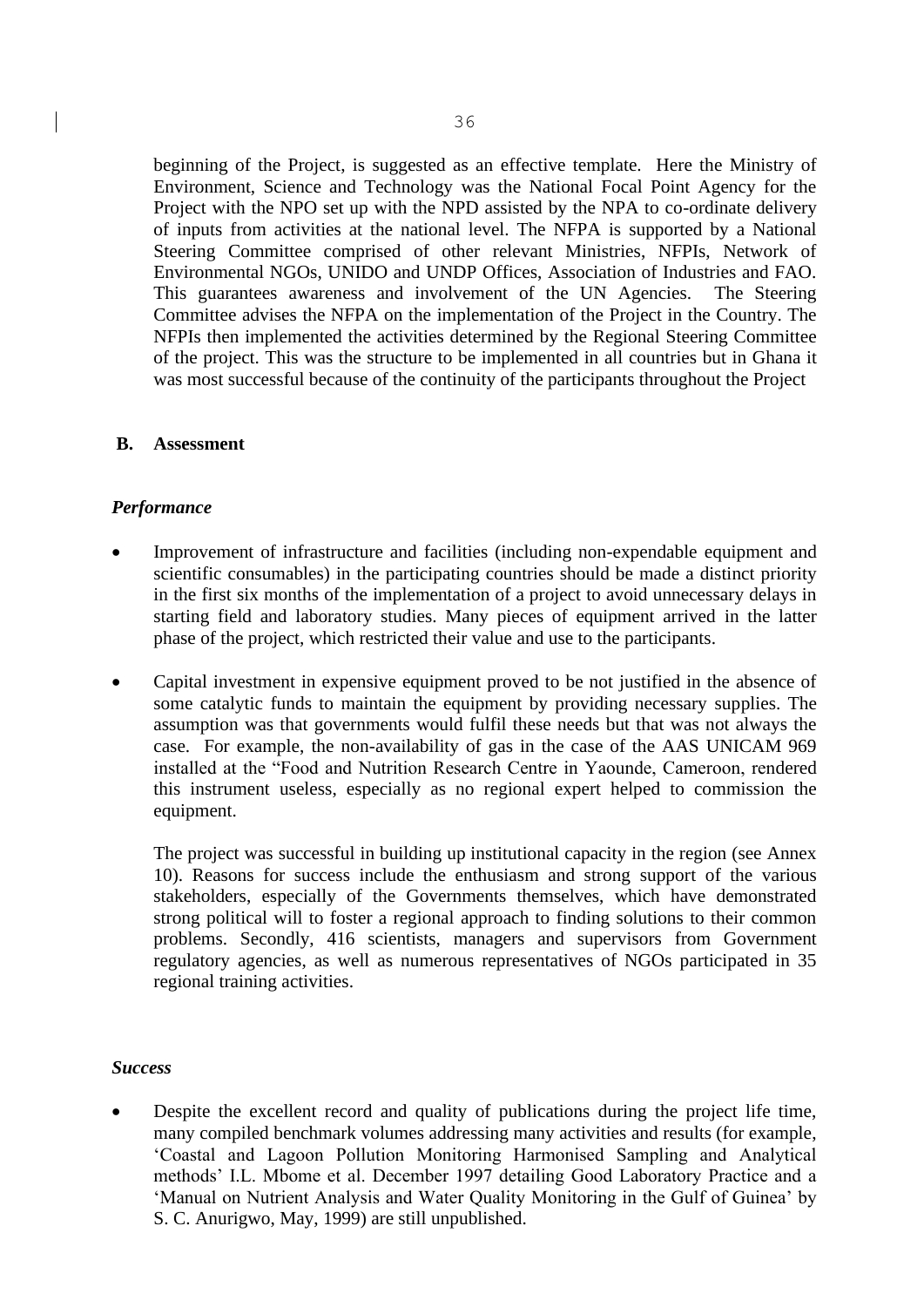It came to the mission attention that the Implementing and Executing agencies were urged to find extra budgetary financial resources if possible to publish and bring these materials to the wider scientific community. Funds should be allocated to publish these outstanding materials, and to consider the experience gained during the first phase of the project in order to overcome this problem in a possible second phase of the project.

## **VI. RECOMMENDATIONS**

## **Preamble**

*According to the recommendation of the Second Project Steering Committee meeting (Cotonou, 11-12 March 1997) and the decision of the Interagency Meeting between UNDP-GEF and UNIDO (Vienna, 8-9 September 1997), a proposal will be developed for the preparation of a Strategic Action Plan (SAP), including a Transboundary Diagnostic Analysis (TDA), as a basis for a second phase of the project with expanded coverage to include countries within the natural limits of the Guinea Current LME. The PDF Block B proposal, after several revisions made since September 1997, is pending for approval. The main activity of the PDF Block B will be the Stocktaking Conference. The conference will agree on an intermediate phase project to develop and formulate the TDA and to start up priority demonstration projects in line with the spirit of the Accra Declaration.*

**Although, The Ministry of Environment of Cote D'Ivoire is supportive to a 2nd phase of the project, has made some reservations on the project first phase in general for being devoted to collect basic information and data, and for lacking implementation and concrete actions to resolve the immediate environmental issues facing the country and the region.**

The following are the recommendations:

## **To UNDP-GEF**

- To consider, quickly a second phase of the project**"** *Water Pollution Control and Biodiversity Conservation in the Gulf of Guinea Large Marine Ecosystem (LME)*, based on the success achieved in the project on the strong political and community will and on the recommendation of the Second Project Steering Committee meeting (Cotonou, 11-12 March 1997) and the decision of the Interagency Meeting between UNDP-GEF and UNIDO (Vienna, 8-9 September 1997), to develop a proposal for the preparation of a Strategic Action Plan (SAP), including a Transboundary Diagnostic Analysis (TDA), as a basis for a second phase of the project with expanded coverage to include countries within the natural limits of the Guinea Current LME
- To proceed as quickly as possible to the PDF Block B proposal so that enthusiasm and capacity are not lost.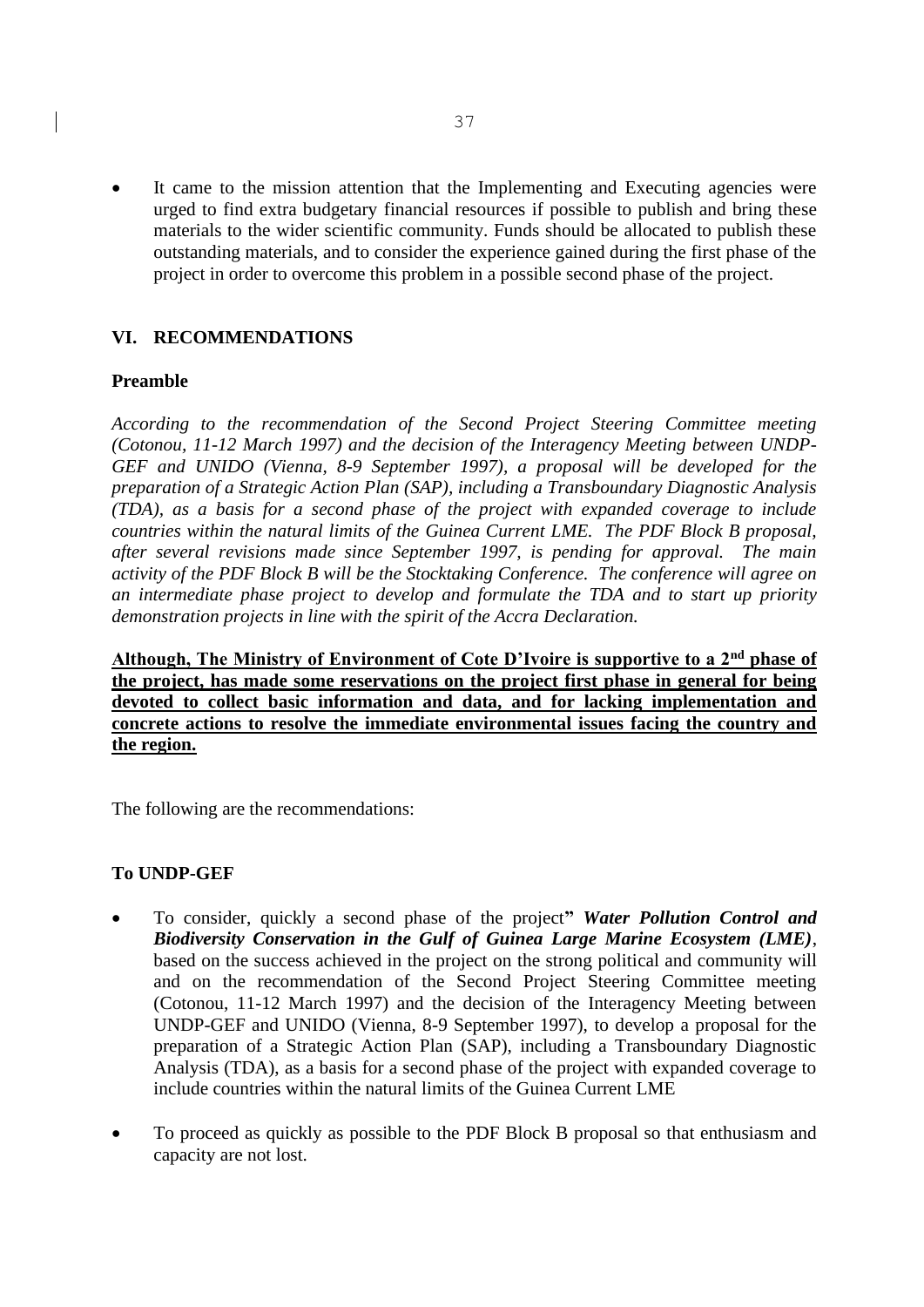- Contingency funds have to be set in any future development of the project for vessel hire in case of failure of providing vessels from the participating countries
- Project design needs to be more focussed. With the 5 Immediate Objectives involving 85 Activities over 6 countries this was a very difficult project to manage. It is suggested that the Objectives of a Second Phase are more cohesive and the modules inter-related even if this means narrowing the field of objectives.
- The independent recommendations, which appeared in the national expert's individual reports should be assessed and adopted where appropriate. These recommendations could serve as a good platform for the development of the project second phase.
- It is recommended that development has to consider the outputs and recommendations of phase one as building blocks for phase 2, and to be in close and continuous consultations with the participating countries, in order to focus on common environmental and development aspects, to consider implementation of the already identified actions and to complete the ongoing activities.

It is recommended to develop sub-regional co-ordination units in case of increase of countries involved and geographic coverage of the project. These units will be sidelines to the RCC.

• To allocate adequate finances to consolidate and expand the regional and national networks of NGO's and CBO's. A significant role was played by these organisations during the lifetime of the project in mobilising widespread and enduring grassroots action. Given the nature of the long-term (development) objective of the project, this recommendation holds promise for the sustainability of the project activities and outputs. In this respect, a higher level of emphasis should be placed during any project continuity on socio-economic and community participation.

# **To UNIDO**

- Based on the success of executing the project in its first phase, it is recommended that UNIDO will maintain its function as executing agency for any development of the project  $(2<sup>nd</sup> Phase)$ .
- To continue to support the various actions taken under the project in the area of waste management, especially the development of the Waste Stock Exchange Management System and Cleaner Production Centres within the participating countries
- It is recommended, in the advent of involving 16 countries, those sub-regional coordination units for west, central and southern regions of the Gulf of Guinea LME are established. Following the recent decision to locate the UNIDO Regional Office in Cote d'Ivoire then it would be recommended that the RCC should be located within the UNIDO Regional Office.

## **To Governments of Participating Countries**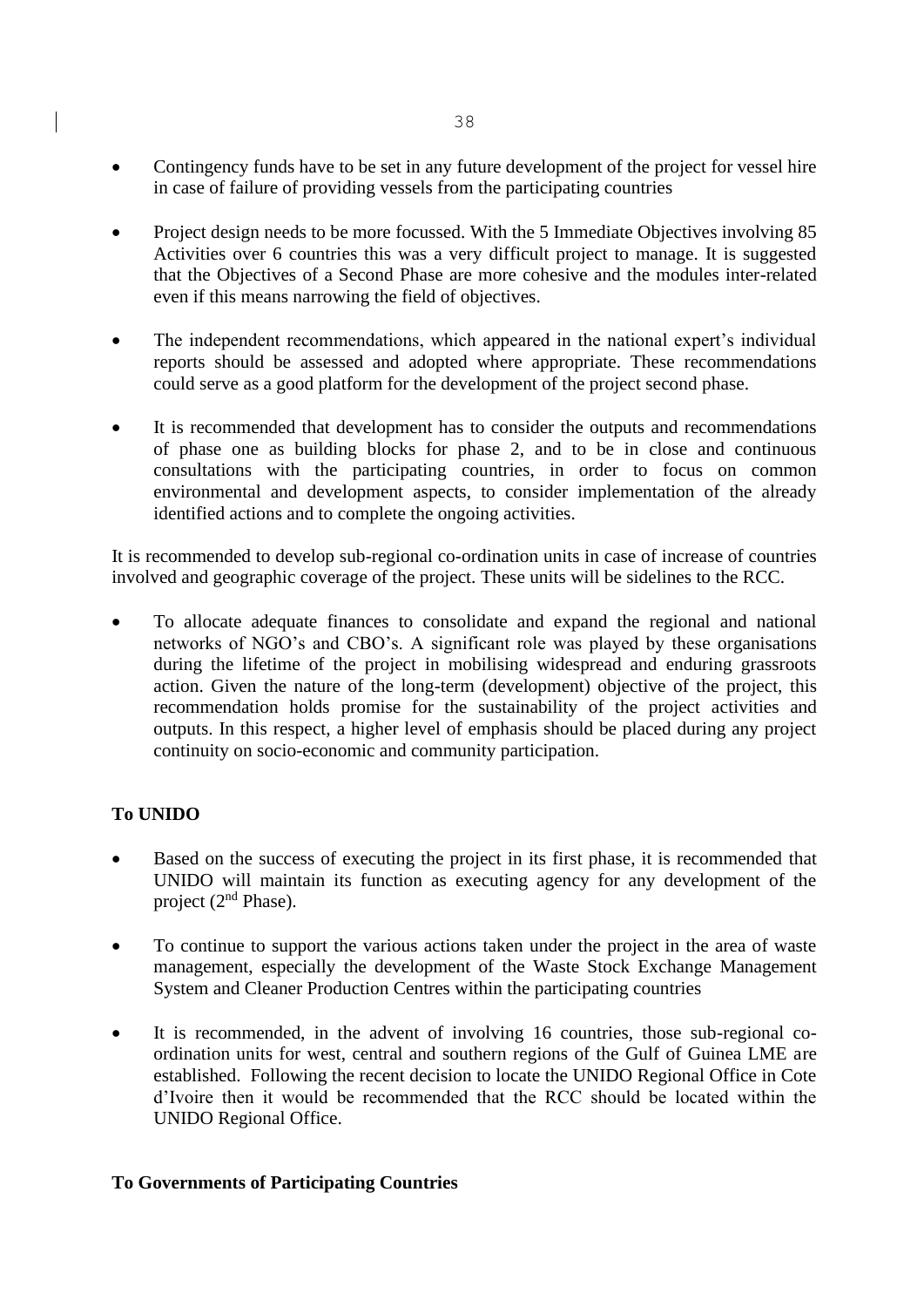- To establish an interim secretariat to follow up on the development of the implementation activities of the project, and to maintain the NFPA and NFPA structure and role.
- To strengthen the national and regional environmental management capacity using a GIS for compilation, analysis and communication of data within the natural limits of the Gulf of Guinea LME
- To establish national co-ordination bodies (cross-sectoral in nature) on Coastal Areas Management, with designated focal points, a process, which is essential for cost effective management of coastal zones and their resources.
- The six countries should play lead roles in the sub-regional co-ordination to convey their experiences of the first phase programme to the newly added countries. This is axiomatic but should be stated because problems encountered in the first phase could be handled easier in the expanded development of the project.
- All participating governments budgeted a contribution for national activities in phase 1, it is recommended that national activities in phase 2 be similarly supported.

## **VII. LESSONS LEARNED**

- Understanding the limitations of the existing infrastructure and the available capacity in the region it is understandable that progress towards the ultimate objectives would be slow. The objectives of the project embody a much longer term strategy which cannot be achieved, or finalised, in four years project but the foundations can be laid to monitor, restore and enhance the Gulf of Guinea ecosystem to provide increased potential for economic opportunities.
- The project attempted to be all encompassing and had many disparate activities. This was its strength and yet its weakness. These problems were pointed out in the 1998 'Assessment of Integrated Coastal Management in Africa' (UNEP Priority Actions Programme), which stated 'how well the project achieved the aim of harmonising all its activities will become obvious when the project has its final evaluation.
- There were notable funding gaps in the project which allowed only token funding to be made in most of the project activities, particularly in GIS, pollution and living resources monitoring programme and the NGOs were all under funded. Problems related to the flow of funds are inherent in the UN system (there response time is far too slow). The problems, through lack of staff, in the Project Co-ordination Office, also meant that application for funding was delayed, which itself caused problems in funding certain Workshops (flow of funds did not match planning of activities). UNIDO was aware of some of these shortcomings and contributed by placing extra manpower from its own resources in the RCC.
- The enthusiasm with which policy makers, managers and experts have embraced the project, and thereby ensured its success, has meant that countries in general recognise the transboundary nature of some of the environmental and resource management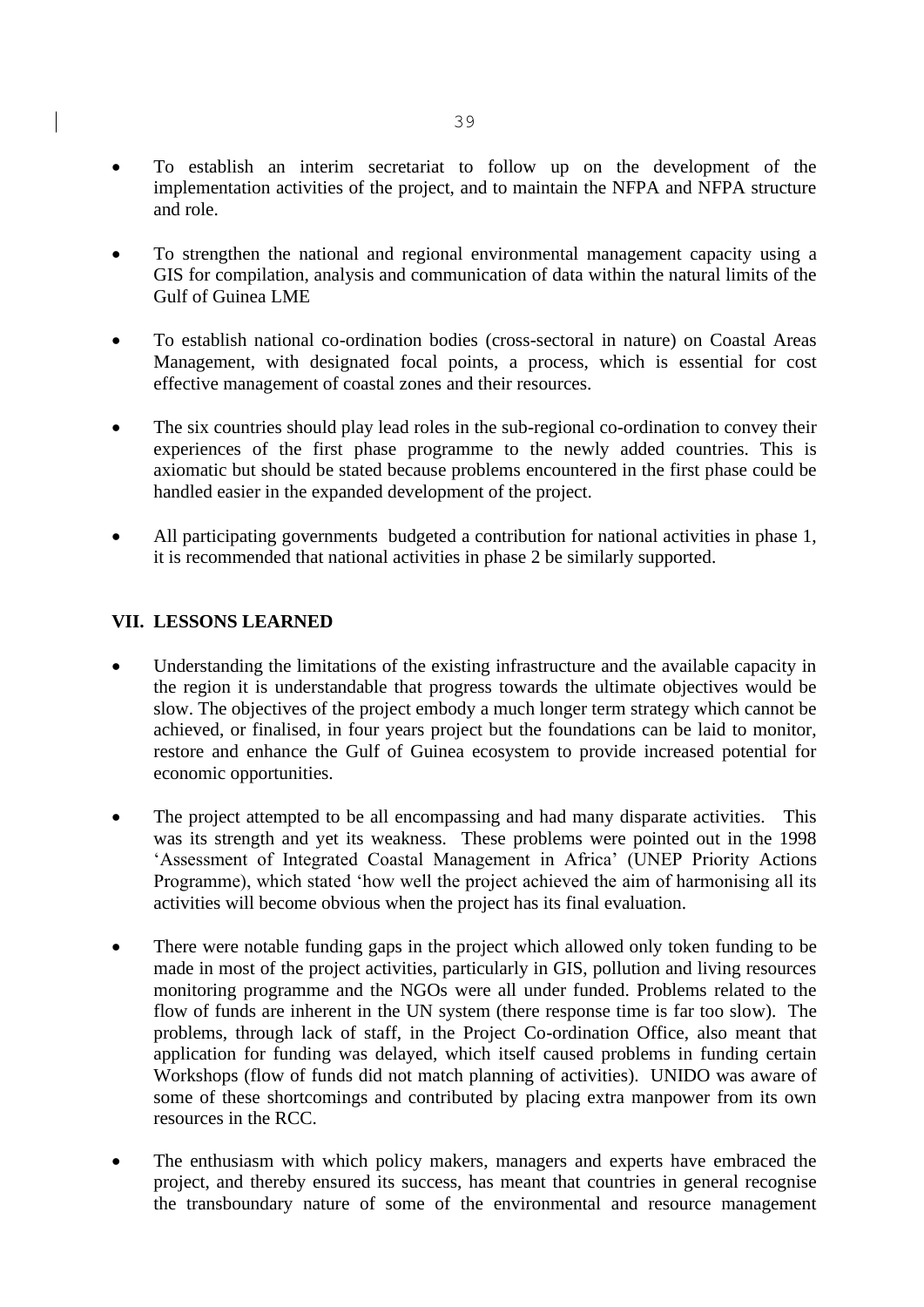problems that afflict them at the national level, and would readily embrace a common (regional) approach to their assessment and the formulation of their remedial actions.

- By involving the private sector in the project decision-making meetings and in the consultative processes, it has become evident that the private sector is anxious to be partners with Governments.
- Environmental and living resources management actions or interventions that are not community based are doomed to failure. They are more likely to succeed if the local communities around the sites of intervention are part of the consultative process and had a voice in the choice of actions, since this gives them a sense of ownership and by implication, engenders a sense of commitment to sustain the actions / interventions and obey the laws. NGOs by their very nature are steeped in such a participatory approach and therefore are more effective in reaching grassroots population (including settler communities and minors). They are therefore better placed to serve as vehicles for mass mobilisation and out-reach programs, with the help of Government structures where pertinent. Although NGOs participating in the project have proven to be able to attract additional funding for activities within the scope of the GOG-LME project, more adequate funds should have been reserved under the project to facilitate the important task assigned to them.
- The mission observed the lean structure of the RCC in Abidjan. It comprised a Regional Co-ordinator and an Associate Expert (who joined one and half years before the end of the project and was funded by UNIDO), a Personal Assistance and a driver The efficiency of the centre appeared highly satisfactory. However, to quote from the Ministerial Resolution from their First Meeting in July 1998 (Accra) " adequate regional co-ordination structures should be put in place from the inception of phase 2 of the project, after consultations between the Ministers of Environments of the countries concerned". This resolution embodies the sense of ownership, which the countries feel about the project and should be considered.
- Although co-operation among international organisations was foreseen as feasible and as necessary for the development and co-ordination of the project; the co-operation was less pronounced between UN agencies in some of the visited countries. However, in Ghana strong co-operation was noticed and could be taken as a template by itself of good and close co-operation. Other international organizations (either UN or other agencies) co-operated on bilateral or multilateral levels with the project. In most cases, a reporting system was maintained between NFPA and UNDP/UNIDO offices, however this co-operation needs to be strengthened.
- An outreach and capacity building oriented programme such as the GOG-LME Project should pay much attention to the distribution of information and lessons learnt through all channels accessible. The relevant national institutions, NGOs, the individual managers, policy makers and experts should therefore be involved, consulted and informed at all stages of project implementation. An intensive network of such partners becomes crucial, and should be maintained through workshops, activity groups, meetings, distribution of publications, newsletters, etc. and communication and information distribution through the internet. The funds allocated for maintaining such a network, for the printing of documentation and publications, etc. should therefore be substantial.